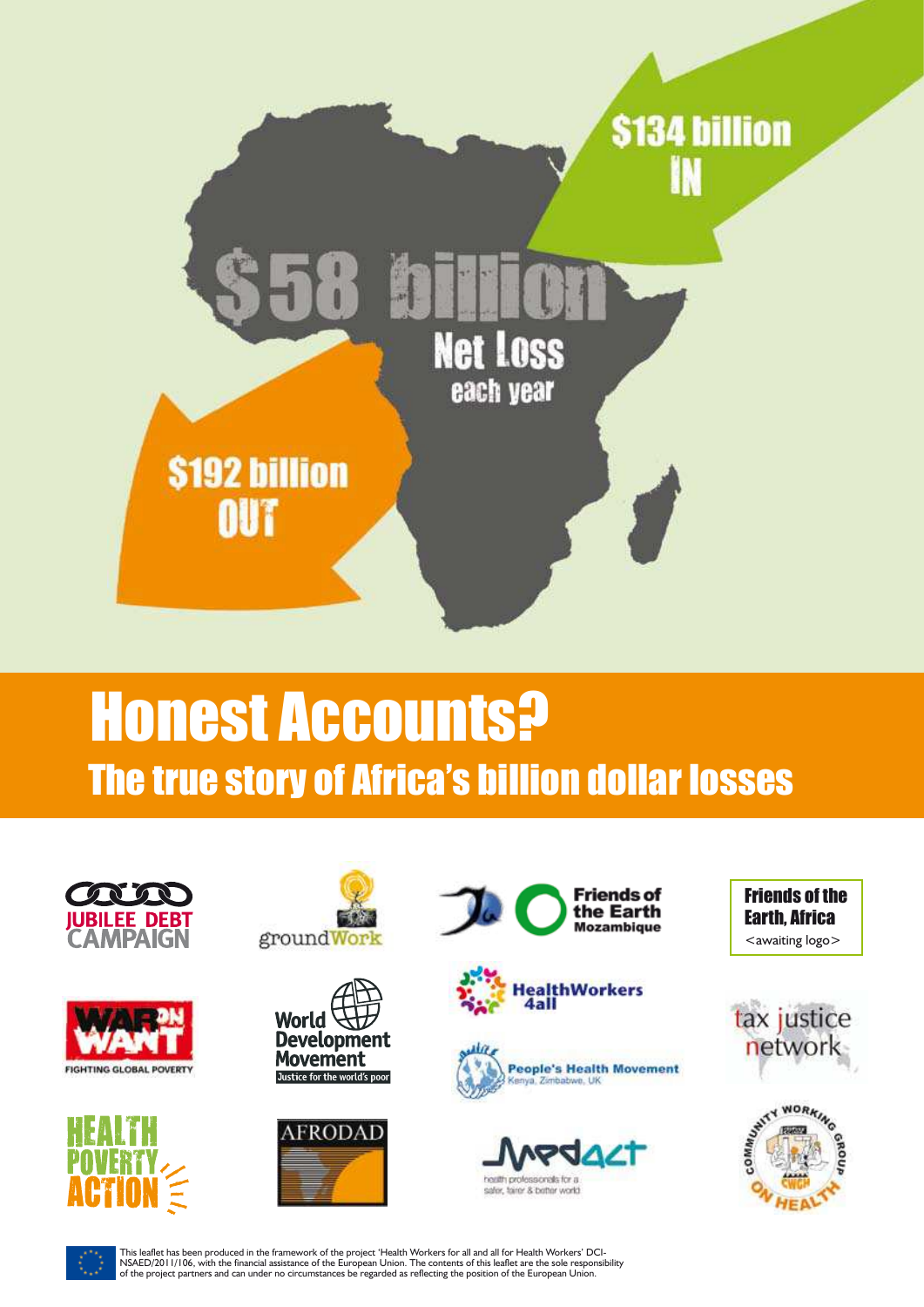# Honest Accounts?

#### **The true story of Africa's billion dollar losses**

Report by Health Poverty Action, Jubilee Debt Campaign, World Development Movement, African Forum and Network on Debt and Development (AFRODAD), Friends of the Earth Africa, Tax Justice Network, People's Health Movement Kenya, Zimbabwe and UK, War on Want, Community Working Group on Health Zimbabwe, Medact, Healthworkers4All Coalition, groundWork, Friends of the Earth South Africa, JA!Justica Ambiental/Friends of the Earth Mozambique.

July 2014

Research by Curtis Research www.curtisresearch.org Written by Natalie Sharples, Tim Jones, Catherine Martin With thanks to: Mark Curtis, Curtis Research; Alex Cobham, Center for Global Development in Europe; Sargon Nissan, Bretton Woods Project; Momodou Touray, AFRODAD; Joe Zacune; Sarah Smith; Phillippa Lewis

Design: www.revangeldesigns.co.uk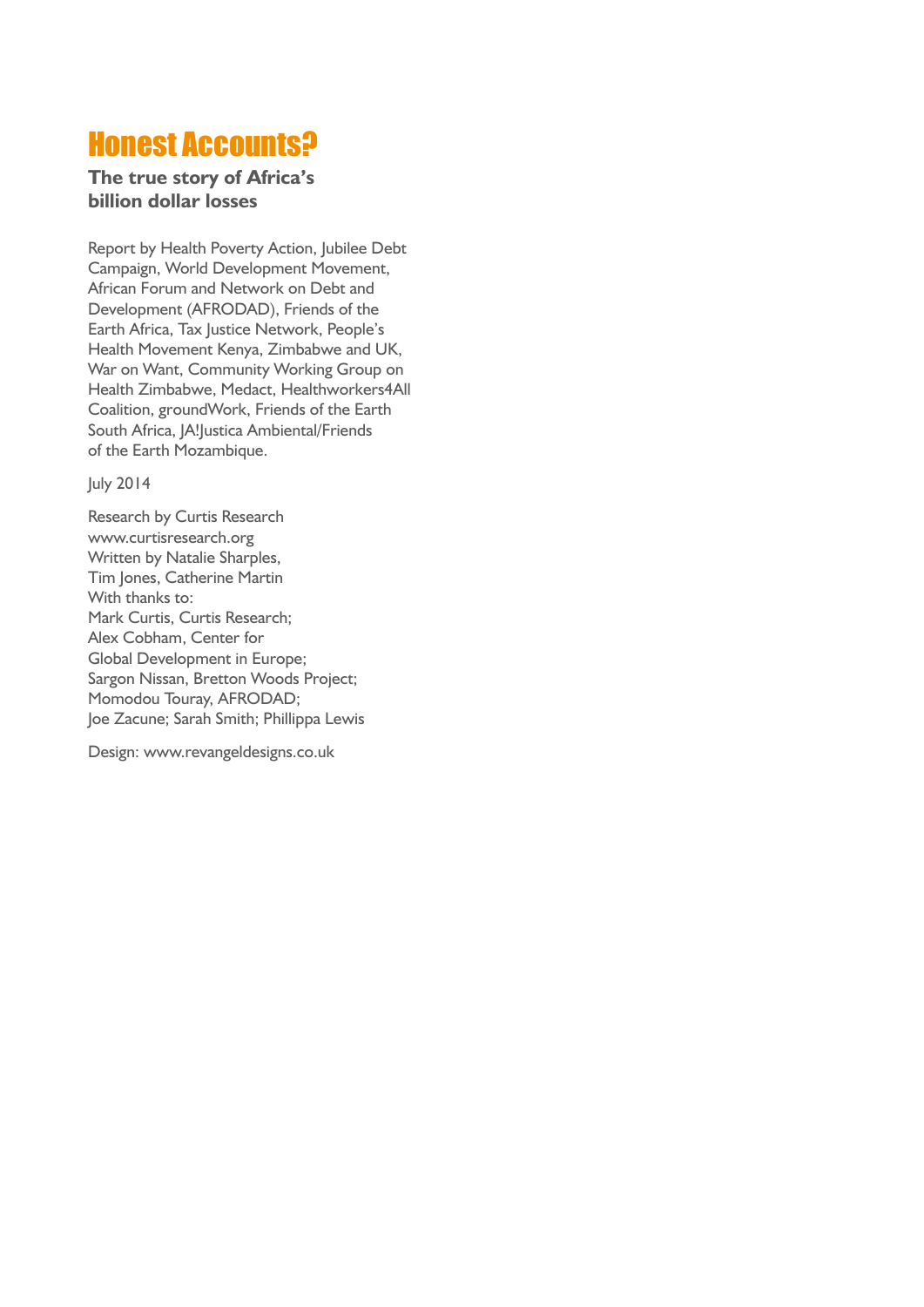# **Contents**

| <b>Foreword</b>                                   | 4              |
|---------------------------------------------------|----------------|
| <b>Executive summary</b>                          | 5              |
| <b>1. Outflows and costs</b>                      | 9              |
| Debt                                              | 9              |
| The repatriation of multinational company profits | Н              |
| Illicit financial outflows                        | $\overline{2}$ |
| International reserves                            | 17             |
| Illegal fishing and logging                       | 9              |
| <b>Brain drain</b>                                | 21             |
| Climate change – adaption and mitigation          | 23             |
| Other outflows                                    | 26             |
| 2. Outflows versus inflows                        | 27             |
| 3. Aid and its (mis) representations              | 29             |
| <b>Annex: Full table</b>                          | 32             |
| <b>References</b>                                 | 36             |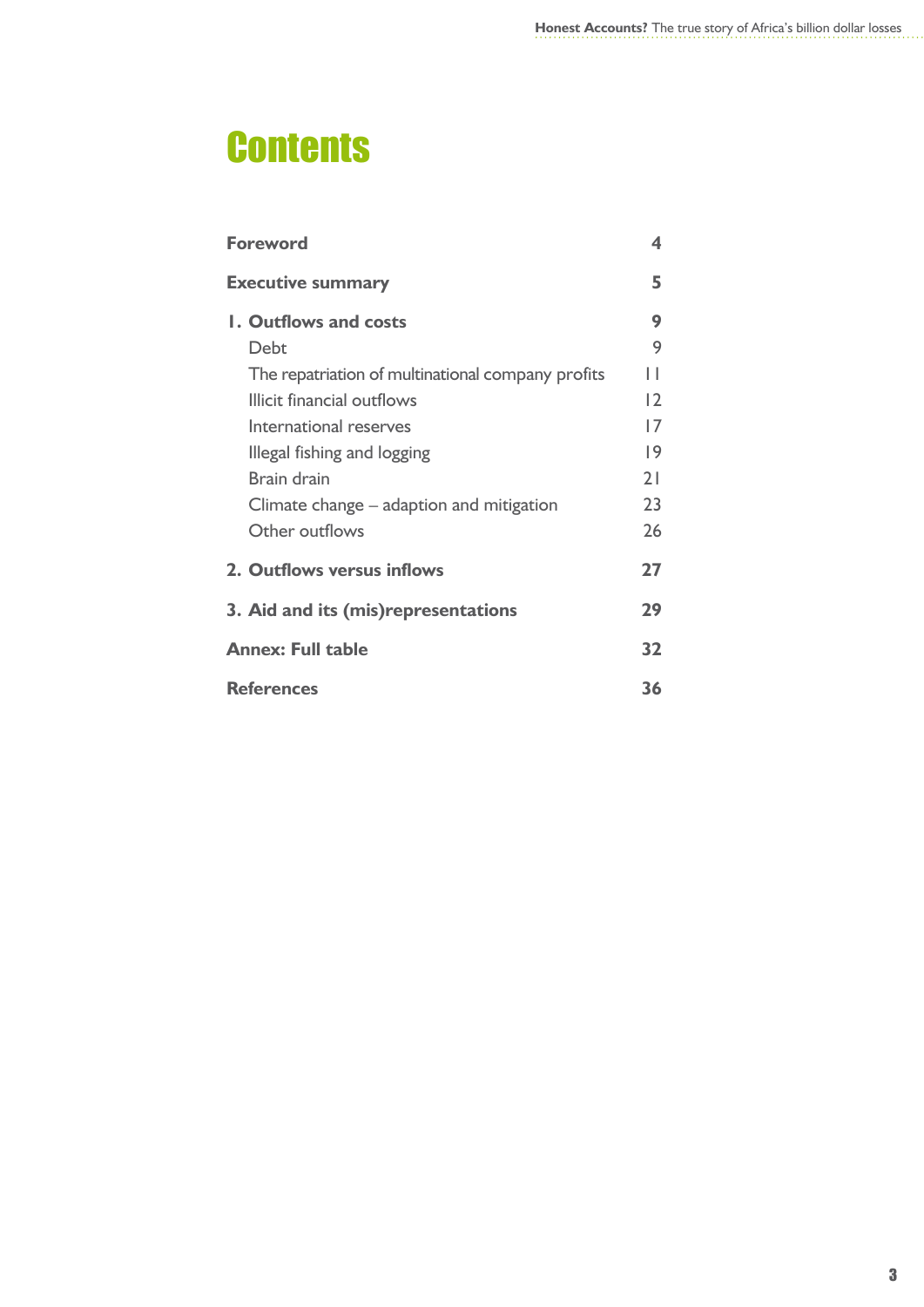# **Foreword**

This report – looking at the amount Africa loses to the rest of the world, in comparison with what it receives in aid and other inflows – is a response to a growing unease we have at Health Poverty Action that the UK public is not hearing the truth about our financial relationship with Africa. And hence what really needs to happen in order for global poverty to be tackled.

We are guilty of presenting ourselves as generous benefactors to the world's poor. We present the aid budget as an act of charity, of which the UK should be proud: there are people worse off than us so we are selflessly giving to support them year after year.

And yet, what this report demonstrates quite clearly, is that – in comparison with what it loses – the amount Africa receives back in aid is negligible. The truth is that rich nations take much more from Africa than they give in aid – including through tax dodging, debt repayments, brain drain, and the unfair costs of climate change – all of which rich nations benefit from.

As we approach the General Election in 2015 we call on political leaders and development organisations to accurately portray our true relationship with Africa. This way the public can best judge which party has the better plan – beyond aid commitments – for tackling the real causes of poverty.

Development organisations have a duty to tell this truth to the public. Outrage against injustice rather than pity for the needy, will give us a better chance of keeping the public's long-term support for the fight against poverty – partly through personal donations, which so many organisations rely on, but also through their pressure on governments to tackle the structural causes of poverty.

It's only then that we, with any credibility, can claim to be working in solidarity with African people to support their continent's struggle against poverty.

Martin Drewry **Director, Health Poverty Action**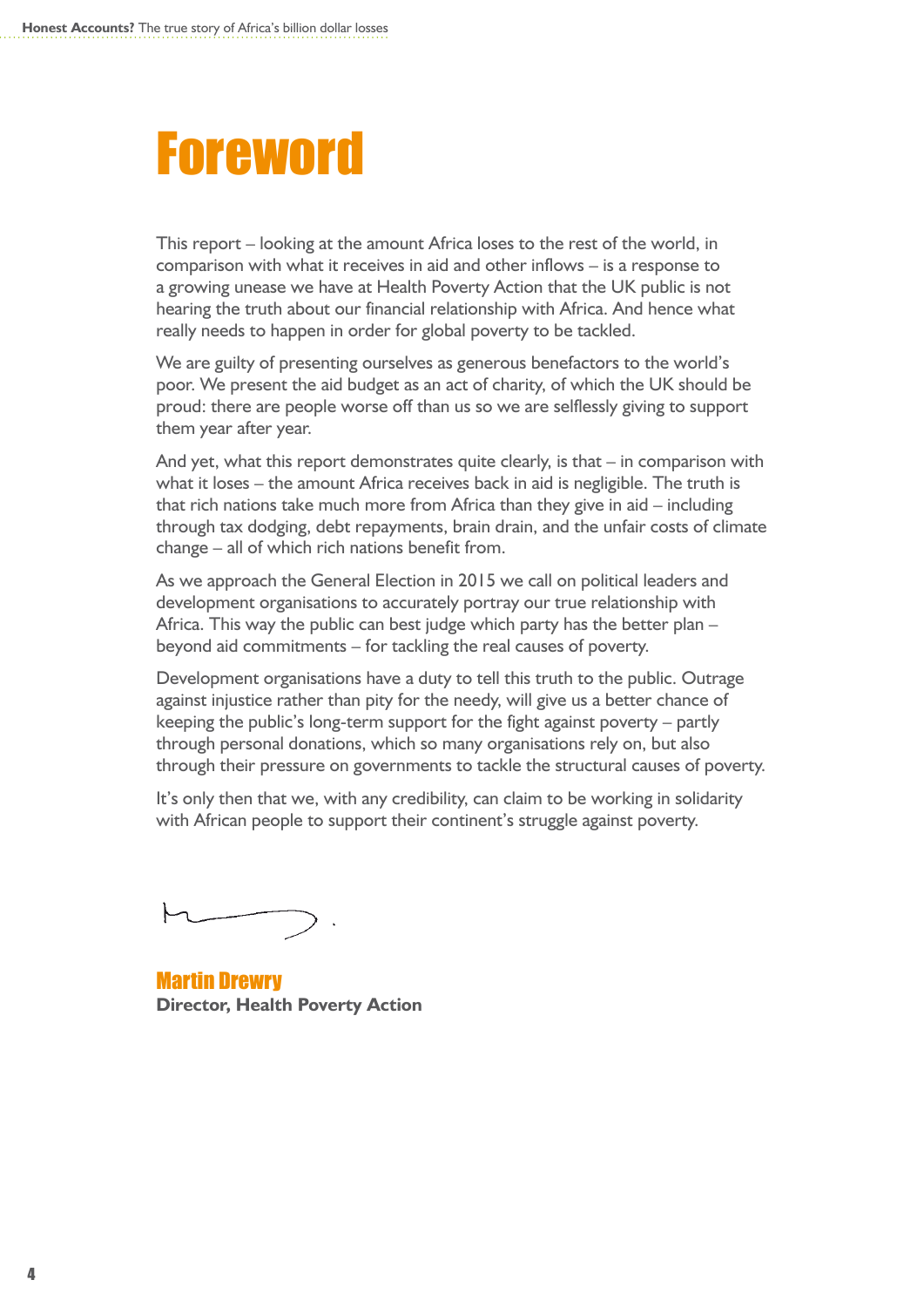# Executive summary

# The idea that we are aiding Africa is flawed; it is Africa that is aiding the rest of the world.

The UK's international aid budget is under attack from those who say that during a time of austerity, our generosity to poorer parts of the world is something we can no longer afford. All three leaders of the main political parties have resolutely defended the UK's proud record as a donor. And the international NGO sector publicly applauds. This is the narrative we will take with us into the general election. The debate about how the UK should show leadership in tackling global poverty will be limited to arguments about how much we should give. This is a dishonest dialogue and reinforces in the mind of the public that Africa is a problem that costs us money. It hides the truth: that we take much more than we give.

If politicians really want to outdo each other in demonstrating their desire to tackle global poverty then they need to accept their role in perpetuating it, and commit to reforming those international systems that cost Africa resources. And the UK's international NGO sector must pressure them to do so.

The reality is that Africa<sup>i</sup> is being drained of resources by the rest of the world. It is losing far more each year than it is receiving. While \$134 billion flows into the continent each year, predominantly in the form of loans, foreign investment and aid; \$192 billion is taken out, mainly in profits made by foreign companies, tax dodging and the costs of adapting to climate change. The result is that Africa suffers a net loss of \$58 billion a year. As such, the idea that we are aiding Africa is flawed; it is Africa that is aiding the rest of the world.

Whilst we are led to believe that 'aid' from the UK<sup>ii</sup> and other rich countries to the continent is a mark of our generosity, our research shows that this is a deception. Wealthy countries, including the UK, benefit from many of Africa's losses. While aid to Africa amounts to less than \$30 billion per year, the continent is losing \$192 billion annually in other resource flows, mainly to the same countries providing that aid. This means African citizens are losing almost six and a half times what their countries receive in aid each year, or for every  $£100$  given in aid, £640 is given back. This demands that we rethink our role in addressing poverty in Africa.

\$192 billion is more than is needed annually to eliminate hunger; provide universal primary, and improved access to secondary education; affordable health coverage for a range of diseases; safe water and sanitation, and sustainable energy for everyone in the world – not just Africa.<sup>1</sup>

i. In this report we use 'Africa' to refer to the 47 countries classified as 'sub-Saharan Africa' by the World Bank. We have chosen not to use the term 'Sub-Saharan Africa due to the numerous problems associated with this term. However we recognise that 'Africa' is also problematic given that this report does not include North Africa.

ii. As a coalition of UK and African NGOs we have chosen in the narrative to emphasize the UK's role; however this critique may also apply to other donor countries.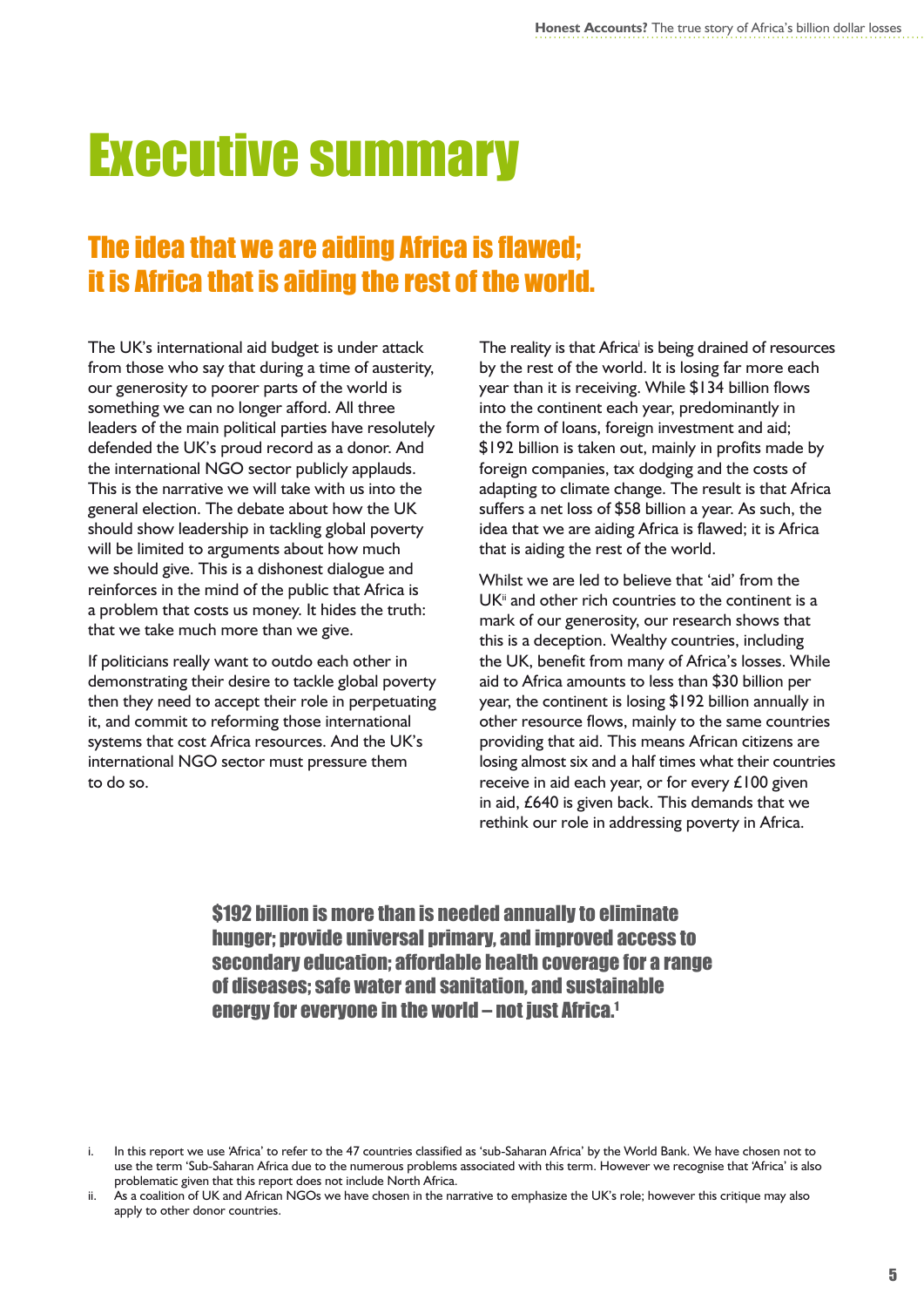

Our research is, we believe, the first attempt at a comprehensive comparison<sup>ii</sup> of the range of resource flows in and out of Africa. We calculate the money leaving Africa every year and compare this to the resources flowing in. Our research shows that Africa loses:

- \$46.3 billion in profits made by multinational companies
- **\$21 billion in debt payments, often following** irresponsible loans
- **•** \$35.3 billion in illicit financial flows facilitated by the global network of tax havens
- \$23.4 billion in foreign currency reserves given as loans to other governments
- **•** \$17 billion in illegal logging
- **•** \$1.3 billion in illegal fishing

**•** \$6 billion as a result of the migration of skilled workers from Africa

In addition to these resource flows Africa is forced to pay a further:

- \$10.6 billion to adapt to the effects of climate change that it did not cause
- \$26 billion to promote low carbon economic growth

If these financial outflows and costs are compared with inflows into Africa, the result is a net annual loss of \$58.2 billion. This is over one and half times the amount of additional money needed to deliver affordable health care to everyone in the world.<sup>iv</sup> If the rest of the world continues to raid Africa at the same rate, **\$580 billion will be taken from the African people over the next ten years.**

iii. Whilst we believe we have included all those for which reliable figures exist, there remain a number of outflows we were unable to calculate therefore these 'out' figures are a significant underestimate. The uncalculated costs include costs incurred as a result of biopiracy and other intellectual property related costs, and the migration of skilled professionals except health workers. This research also does not attempt to calculate potential losses, for example those relating to unfair trade policies or tax incentives.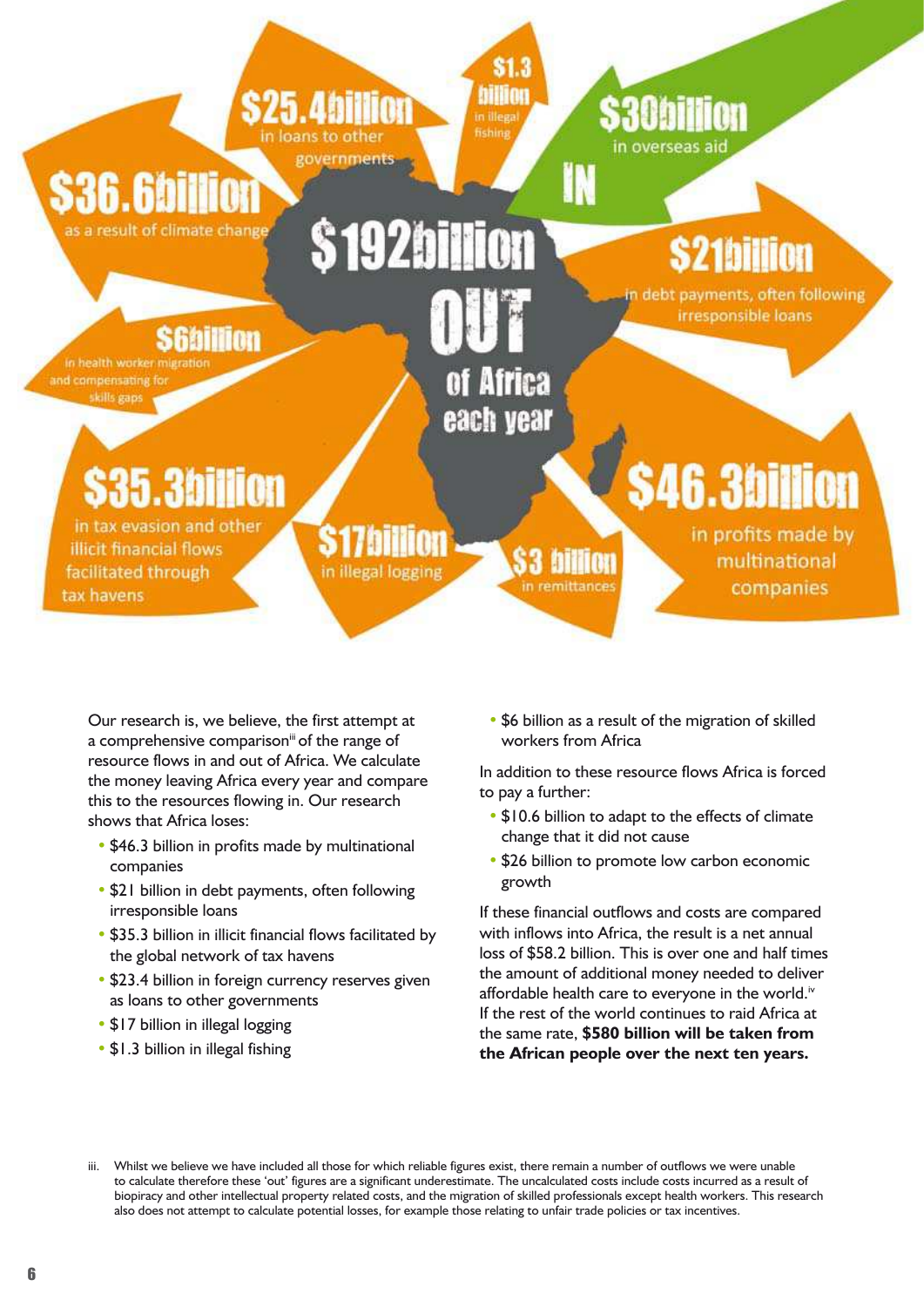Yet this drain of Africa's resources is being ignored in favour of aid propaganda. Whilst Britain and other wealthy governments sentimentalise their generosity in giving aid, and many NGOs clamour for more, the public in donor countries, themselves hit by austerity measures, question why we are generously doling out money to Africa. All the while each African citizen is left \$62 out of pocket to the rest of the world each year. The British Government has been widely praised for its charitable credentials in meeting its aid commitment; yet it simultaneously presides over the world's largest network of tax havens that enables the theft of billions from Africa each year.

An aid smokescreen has descended. It has facilitated a perverse reality in which the UK and other wealthy governments celebrate their

generosity whilst simultaneously assisting their companies to drain Africa's resources; companies promote their 'corporate responsibility' whilst routing profits through tax havens; wealthy philanthropists donate money whilst their companies dodge tax; and short-term fundraising tactics mean NGOs ourselves can be guilty of pushing the idea that poverty can be solved if we give a few pounds, whilst ignoring the systematic theft going on under our noses.

The following table outlines the money flowing out of Africa, compared with aid and other inflows.

As this shows, Africa has an annual net loss of \$58 billion, and when compared just with government aid the difference is \$162 billion.

#### **Inflows to Africa**

| <b>Category</b>                                   | <b>Annual amount</b>   |
|---------------------------------------------------|------------------------|
| Official aid from OECD                            | \$29.1 billion         |
| Official aid from non-OECD<br>countries           | \$0.4 billion          |
| Net private grants                                | \$9.9 billion          |
| Loans to governments                              | \$23.4 billion         |
| Loans to private sector<br>(both FDI and non-FDI) | \$8.3 billion          |
| Net portfolio equity                              | \$16.2 billion         |
| Net FDI equity                                    | \$23.2 billion         |
| <b>Inward remittances</b>                         | \$18.9 billion         |
| Debt payments received                            | \$4.3 billion          |
|                                                   | Total: \$133.7 billion |

### **Outflows from and costs to Africa**

| <b>Category</b>                               | <b>Annual amount</b>   |
|-----------------------------------------------|------------------------|
| Debt payments                                 | \$21.0 billion         |
| Increase in international<br>reserve holdings | \$25.4 billion         |
| Multinational company profits                 | \$46.3 billion         |
| llicit financial outflows                     | \$35.3 billion         |
| Outward remittances                           | \$3.0 billion          |
| 'Brain drain'                                 | \$6.0 billion          |
| <b>Illegal logging</b>                        | \$17 billion           |
| <b>Illegal fishing</b>                        | \$1.7 billion          |
| Climate change adaptation costs               | \$10.6 billion         |
| Climate change mitigation costs               | \$26.0 billion         |
|                                               | Total: \$191.9 billion |

iv. Based on ODI estimates for the annual financing gap of \$37 billion to achieve the proposed Post 2015 goal of Universal Health Coverage for a range of diseases (This has some limitations such as the exclusion of treatment for non-communicable diseases discussed here [http://www.odi.org/sites/odi.org.uk/files/odi-\)](http://www.odi.org/sites/odi.org.uk/files/odi-)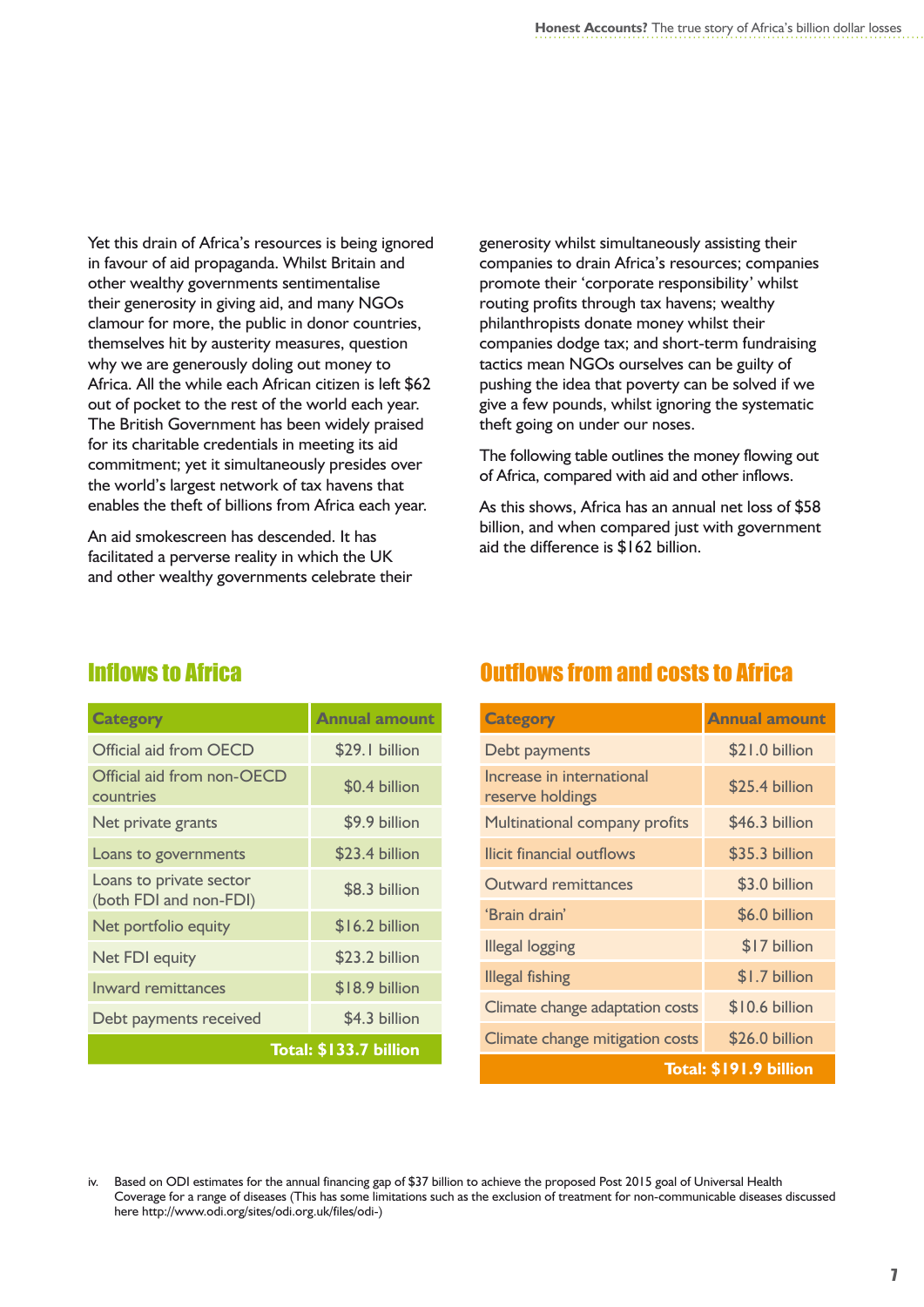Africa is not poor; but a combination of inequitable policies, huge disparities in power and criminal activities perpetrated and sustained by wealthy elites both inside and outside the continent are keeping its people in poverty. The UK and other wealthy governments are at the heart of this theft.

Helping Africa to address its developmental challenges means exposing the aid smokescreen, and changing those government policies that damage the continent.

If we continue to perpetuate this dishonest aid narrative, we risk long term damage to development. For years the British public have been asked to donate money to Africa, yet the end to poverty is nowhere in sight. The true reasons behind this failure are firmly obscured. At a time of global austerity this seemingly endless need for 'aid' understandably provokes questions about the role of the British government and public in Africa, and plays directly into the hands of those who wish to undermine international solidarity for political gain.

It is time for the British government, politicians, the media, and NGOs ourselves to stop misrepresenting our 'generosity' and take action to tackle the real causes of poverty. This includes urgent government action to close down the UK's network of tax havens; an end to the plundering of African resources by multinational companies; an end to 'aid' as loans and greater transparency and accountability in all other loan agreements; and ambitious and far-reaching climate change targets.

In the following chapters we outline the outflows from Africa and give our analysis of what lies behind them, as well as the costs imposed by climate change. We also discuss the myths surrounding aid and its impact on global power relations. Section 1 outlines each of the outflows in turn. Section 2 looks at this in comparison with the inflows, whilst Section 3 examines aid and how this has impacted on the (mis)representations of aid and charity.

There are several things to note: Firstly, this is a quantitative attempt to collate that which is clearly measurable. There are a number of outflows that we have been unable to calculate; therefore the figure of \$192 billion is likely a gross underestimate. Secondly, we do not attempt to quantify historic costs; only what Africa is losing today. Finally, we do not assume all inflows are benefitting Africa, or that all outflows are to its detriment; the reality is more complex. For example, foreign direct investment (inflow) can bring a number of problems including the take-over of domestic companies, whilst some foreign exchange reserves (outflow) may bring increased security. The benefits and detriments are at some level subjective, and we are happy to engage in debate on these; the main intention of this report however is to expose the direction of the resources flowing from Africa and how this contrasts with the myths we are being sold.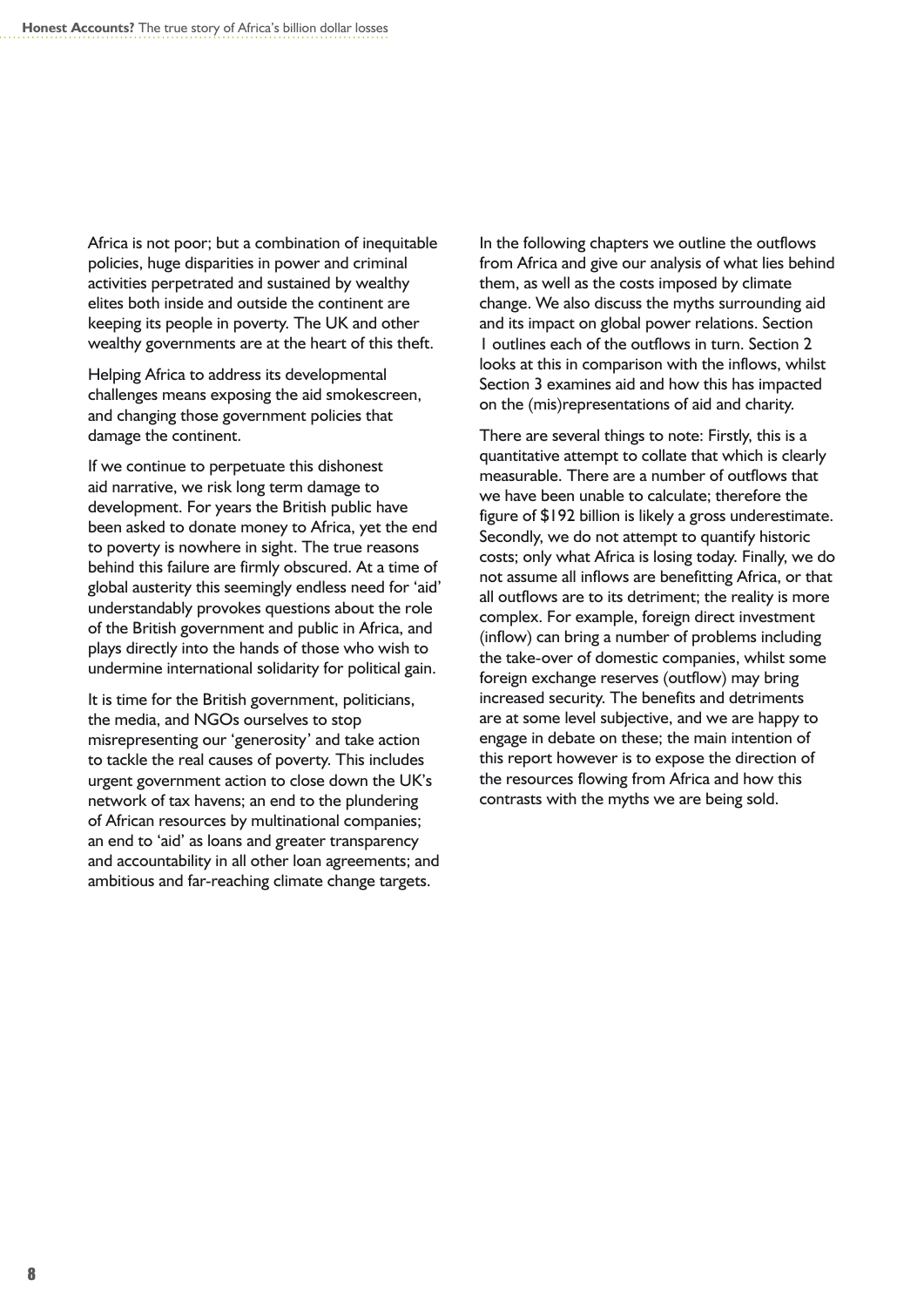# **1. Outflows and costs**

**The rest of the world takes from Africa much more than the continent receives. Almost \$60 billion more. \$192 billion flows out of Africa each year. This section outlines the range of different flows draining out of Africa, as well as the costs imposed on the continent as a result of climate change and explores the reasons for this.**

# **Neht**

#### The facts

- **•** Despite the cancellation of some debts in recent years, Africa still spends \$21 billion on debt repayments every year.
- **•** This increase is due to a boom in lending. Foreign loans to African governments have almost doubled in the last five years, threatening to repeat destructive debt crises which impoverished the continent in the 1980s and 1990s.
- Of lending to African governments, roughly one-third is from institutions such as the International Monetary Fund (IMF) and World Bank; one-third from private lenders including banks; and one-third from foreign governments such as Japan, China, France and Germany.

#### The details

Since the global financial crisis began, lending to African governments has boomed, increasing from \$9.9 billion in 2006 to \$23.4 billion in 2012.<sup>2</sup> This increase has been driven by private banks and other

financial institutions borrowing at low interest rates in Europe and the United States, and looking to make large profits through lending at much higher interest rates to African governments. Governments such as Japan, China, Germany and France have also increased their lending, often counting this as 'aid' and so disguising cuts in aid grants.

The full consequences of this boom in lending will only be seen in years to come. At the moment, more money is being lent to Africa than is being lost in debt repayments. But this is building up a debt bubble for the future. Several countries in Africa may soon be spending as much on debt payments as they were before having some debts cancelled. This is happening in an economic environment of uncertainty and impoverishment on the continent.

Both lenders and borrowers should be responsible for ensuring loans are well spent. However, too often lenders put all the expectation on borrowers, without acknowledging any role for themselves.

One call of campaigners in Africa is for all loans contracts to be made publicly available before they are signed, and to require ratification by national parliaments. However, many lenders refuse to do so.

#### Ghana

Ghana had \$7.4 billion of debt cancelled in 2004 and 2005.<sup>3</sup> Annual foreign debt payments fell from over 20% of government revenue to less than 5%. It is estimated that 98% of children now complete primary school, up from 70% in the early 2000s, before debt cancellation.<sup>4</sup>

However, a boom in lending to the West African country means the government's foreign debt repayments are predicted to reach 20% of government revenue once again in ten years time.<sup>5</sup> This assumes that the economy grows by 6% a year, and that the amount collected in taxes increases even faster. If this does not happen, the debt payments will be even higher.

Three-quarters of Ghana's debt is owed to other governments and multilateral institutions, primarily the World Bank, African Development Bank and IMF.<sup>6</sup>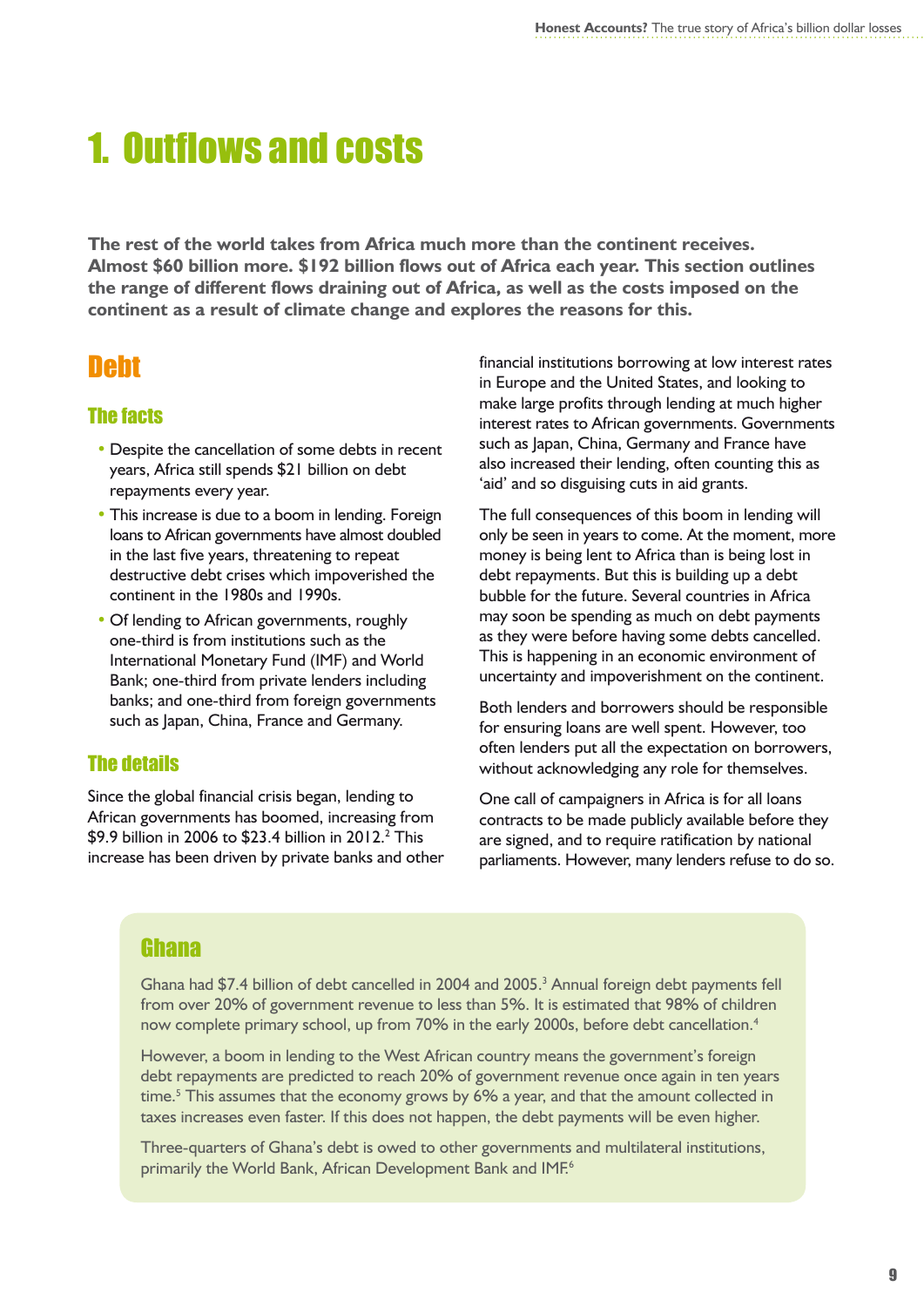For example, UK Export Finance, the part of the UK government which backs loans for other countries to buy British exports, refuses to disclose loans it is guaranteeing for up-to a year after they have been signed. The World Bank often does publish proposed loans before they are signed, but it does not require that such loans are voted on, or even debated, in national parliaments.

The United Nations Conference on Trade and Development (UNCTAD) has tried to lead discussions in recent years on principals and guidelines on responsible lending and borrowing for governments. But the UK government has refused to take part, and in 2012, even tried to remove UNCTAD's remit to discuss such issues.<sup>7</sup>

Since the 1980s, the response of Northern governments to countries struggling to pay debts has been to lend more money – usually through the IMF – and forcing governments to cut spending, sell off industries and public services, and deregulate the economy. This is effectively a bailout for the lenders, who get repaid in full for their reckless loans. This same process of bailout which happened in the 1980s and 1990s in Africa and Latin America has happened most recently in Greece, Ireland and Portugal.

Because private lenders can be confident they will be bailed-out with taxpayers' money, they have an incentive to keep giving loans recklessly. Global campaigners have called for a fair, transparent and independent arbitration mechanism to resolve debt crises. This would have the power to make lenders shoulder the responsibility of bad lending practices and to accept repayment conditions that do not harm the poor and marginalised populations in African countries. Crucially, estimates of how much debt is sustainable should be made by a body independent of borrowers and lenders.

#### **The figures**

The World Bank, World Development Indicators database shows that Africa pays \$21 billion in debt payments each year. This covers both the public and private sectors.

#### The solutions

Donor governments need to stop contributing to the debt crisis and give their aid as grants, not loans. There needs to be greater transparency by making loan contracts publicly available and requiring parliamentary approval in the recipient country. International financial institutions need to stop encouraging reckless investment through lending more to countries at risk of defaulting on their loans, thereby removing the risks to private investors. Finally there needs to be a fair, transparent and independent arbitration mechanism to resolve debt crises.

#### The UK and aid loans

It is possible for loans to be counted as 'aid' if the interest rate is less than 7%. The UK government gives \$1.3 billion\* of 'aid' a year as loans, via contributions to multilateral institutions such as the World Bank. They have also given some loans directly as aid to countries to 'help' them adapt to climate change. This includes loans to the government of Grenada, which has stopped paying some of its debts because they are already unaffordable.

Furthermore, in February 2014, the International Development Select Committee of the British Parliament recommended that the UK government give significantly more of its 'aid' money as loans, rather than grants.

\* Jubilee Debt Campaign, *The State of Debt* (2012).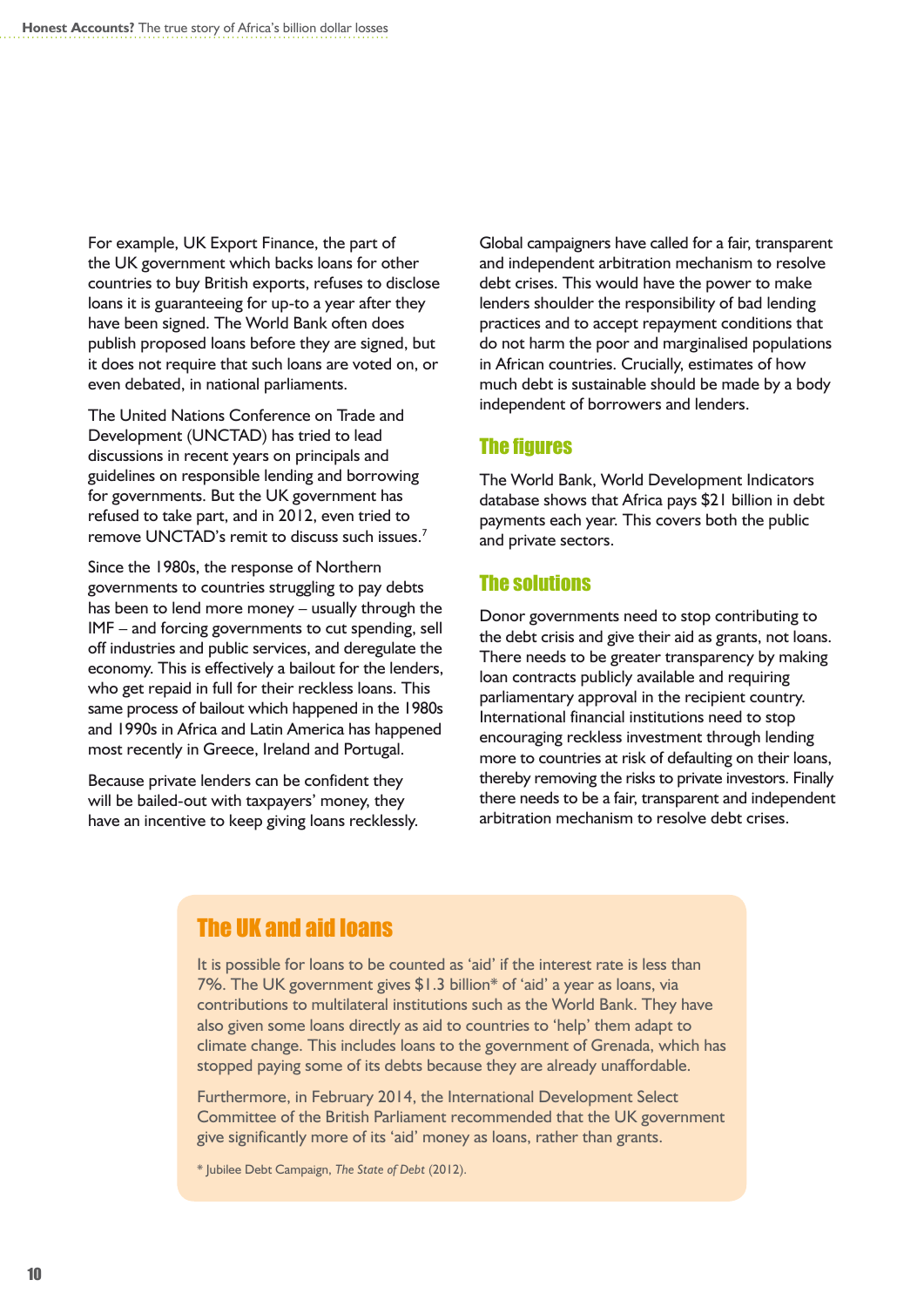# The repatriation of multinational company profits

#### The facts

• \$46.3 billion in profits from multinational companies flow out of Africa each year

#### The details

Since the 1980s, international financial institutions dominated by the US and EU countries have forced African countries, through structural adjustment programmes, to become increasingly exportoriented and open their markets to foreign trade and investment. Their growth has depended heavily on skewed investment arrangements, loans and debt financing. The result has been high indebtedness and higher financial outflows, described as a 'revolving door' of borrowing, debt repayment and capital flight.<sup>8</sup> (These issues are explored further in the following section on illicit outflows).

This has opened the door for foreign investment, often multinational companies (MNCs) involved in complex chains of investment through a range of jurisdictions. Foreign direct investment (FDI) takes two forms, 'greenfield' relating to investment that establishes new production facilities, such as a company that sets up a new factory, or 'brownfield' cross border mergers and acquisitions, the takeover of existing businesses.<sup>9</sup> The latter does not create new infrastructure and technology, rather shifts the ownership out of African hands, to foreign investors. Between September 2011 and March 2012, 236 merger and acquisition deals were reported in Africa, with energy and mining dominating.<sup>10</sup> Some argue that the benefits of 'greenfield' investment include transfer of technology, employment and training opportunities, and taxation revenue. Yet MNCs can dominate the local credit market, hold a monopolistic position and use tax incentives, pushing local firms out of business, especially in the absence of proper regulation.<sup>11</sup> Rather than integrating into communities, MNCs often operate as enclaves separate to the host community, relying on foreign suppliers and providing limited employment,<sup>12</sup> and when employment is generated it is often exploitative. We explore issues with taxation below and in the section on illicit financial flows. MNCs also are major polluters, contributing to carbon emissions and are sometimes accused of engaging in 'rent seeking', employing their power to influence government policies in their own interests,<sup>13</sup> undermining democracy.

The objective of MNCs in investing overseas is to make profit to repatriate it to their home states.<sup>14</sup> Many countries offer a range of highly concessional tax incentives to stimulate investment. These mean that unlike their local competitors many MNCs pay minimal tax in African countries, increasing the portion of the profit they are able to repatriate. The IMF estimates that globally, the effective tax rate in mining, (excluding higher rates in petroleum) is typically 45–65 %, yet in 2011, whilst mining products from Guinea were worth \$1.4 billion (12% of the country's GDP) the government of Guinea received just \$48 million of this (0.4% of GDP).<sup>15</sup> Between 2005 and 2010, it is estimated that Tanzania lost over \$25 million due to an artificially low royalty rate.<sup>17</sup>

This is also the case with capital gains tax, the tax on the increase in value when the investment is sold. The Africa Progress Panel reports that in Uganda, the government lost out on \$400 million in capital gains tax, a figure equivalent to more than its national health budget, when a minerals company sold its licence.<sup>18</sup>

Under-pricing of assets also increases profit for MNCs. This happens when governments and national enterprises undervalue their assets and sell them to foreign companies at considerably less than their true value. In its 2013 report, the Africa Progress Panel chaired by former UN Secretary General Kofi Anan examined a selection of five deals relating to the Democratic Republic of Congo (DRC) between 2010 and 2012. In just the small selection they assessed, they found that the DRC lost \$1.36 billion in revenues from the under-pricing of mining assets sold to offshore companies (operating in tax havens). This is almost double the country's combined annual budgets for health and education in 2012, with each citizen of the DRC losing the equivalent of \$21, or 7% of average income.<sup>19</sup>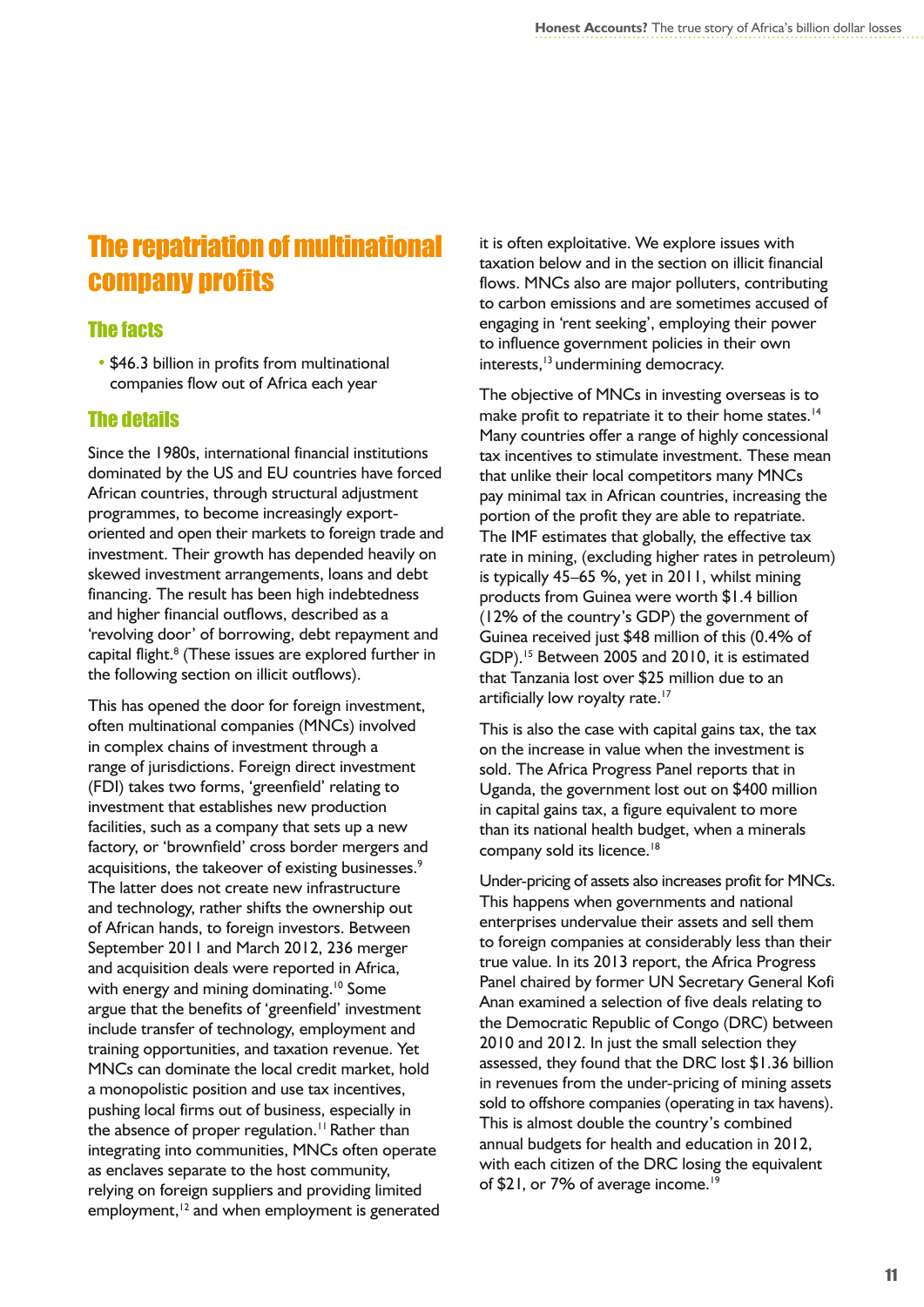#### **The figures**

The \$46.3 billion in profit repatriation comes from the World Bank, World Development Indicators database. This is referred to as 'Primary income on FDI'. These are payments of direct investment income which consist of income on equity (dividends, branch profits, and reinvested earnings) and income on inter-company debt (interest).<sup>20</sup>

This figure does not capture profits made from companies operating outside Africa. For example, if a UK based company purchases coffee from an African supplier and sells in the UK for a vastly increased profit.

#### The solutions

Countries must be supported in setting up regulatory frameworks to control the operations of investing foreign companies, including provisions which allow for protection of people and the environment in that country. In addition, countries must support efforts underway in the United Nations to draw up a binding international agreement on transnational corporations to protect human rights. This must include an international right to redress for citizens who have had their rights violated by the operations of transnational corporations. In addition, such corporations should not be granted access to special legal processes not open to ordinary citizens or domestic organisations, notably Inter State Dispute Settlement (ISDS) mechanisms.

## **Illicit financial outflows**

#### The facts

- Africa loses \$35.3 billion to illicit outflows each year
- **•** Between 2002-2011 Africa had estimated illicit outflows nearly 50% higher than the average for all other developing countries.
- **•** Over half of world trade passes through tax havens
- **Tax havens jurisdictionally linked to the G8** countries or the EU are responsible for 70% of global tax haven investment
- **•** The UK is at the heart of this with at least ten tax havens under its jurisdiction<sup>v</sup>
- **•** Six of the G8 countries and 18 of the 27 EU member states were found 'not compliant' or 'partially compliant' with regulations on beneficial ownership.
- **•** If the UK and its Crown Dependencies and Overseas Territories were ranked together it would occupy first place in the Financial Secrecy Index.

#### The detail

Illicit financial flows (IFFS) amount to tens of billions of dollars each year.<sup>21</sup> Alex Cobham highlights that whilst there is no one set definition, the dictionary definition of illicit, *"forbidden by law, rules or custom"*, suggests these extend to that which is socially and/or morally unacceptable, as well as illegal.<sup>22</sup> Illicit flows can therefore be considered to be unrecorded financial outflows which consist of both 'illegal' capital due to corruption, theft and criminality; as well as 'legal' capital  $^{23}$  driven by tax avoidance – clever accounting that whilst technically legal is morally questionable – and commercial transactions that exploit international trade and fiscal loopholes.

Generally, greater openness and liberalisation in an environment of weak regulatory oversight can generate larger illicit flows.<sup>24</sup>

Given that IFFs necessitate a large degree of secrecy to be able to function, Cobham measures countries' 'exposure' to secrecy based on the scale of the risk (the share of GDP involved in the transaction) with the level of opacity of the parent jurisdiction.<sup>vi</sup>

Analysis from Global Financial Integrity (GFI) shows that, between 2002 and 2011 Africa had estimated illicit outflows nearly 50% higher than the average for all other countries in the Global South.<sup>vii</sup>

v. 11 if you count the City of London

vi. Based on the Tax Justice Network's Financial Secrecy Index.

vii. Although most of the literature sourced for this report refers to 'developing countries' or the 'developing world' this report will use the terms Global South and Global North, or Southern and Northern. All of the terms commonly applied to this group of countries have been criticised in regards to their usefulness and appropriateness. Although the terms 'Global South' and 'Global North' are imprecise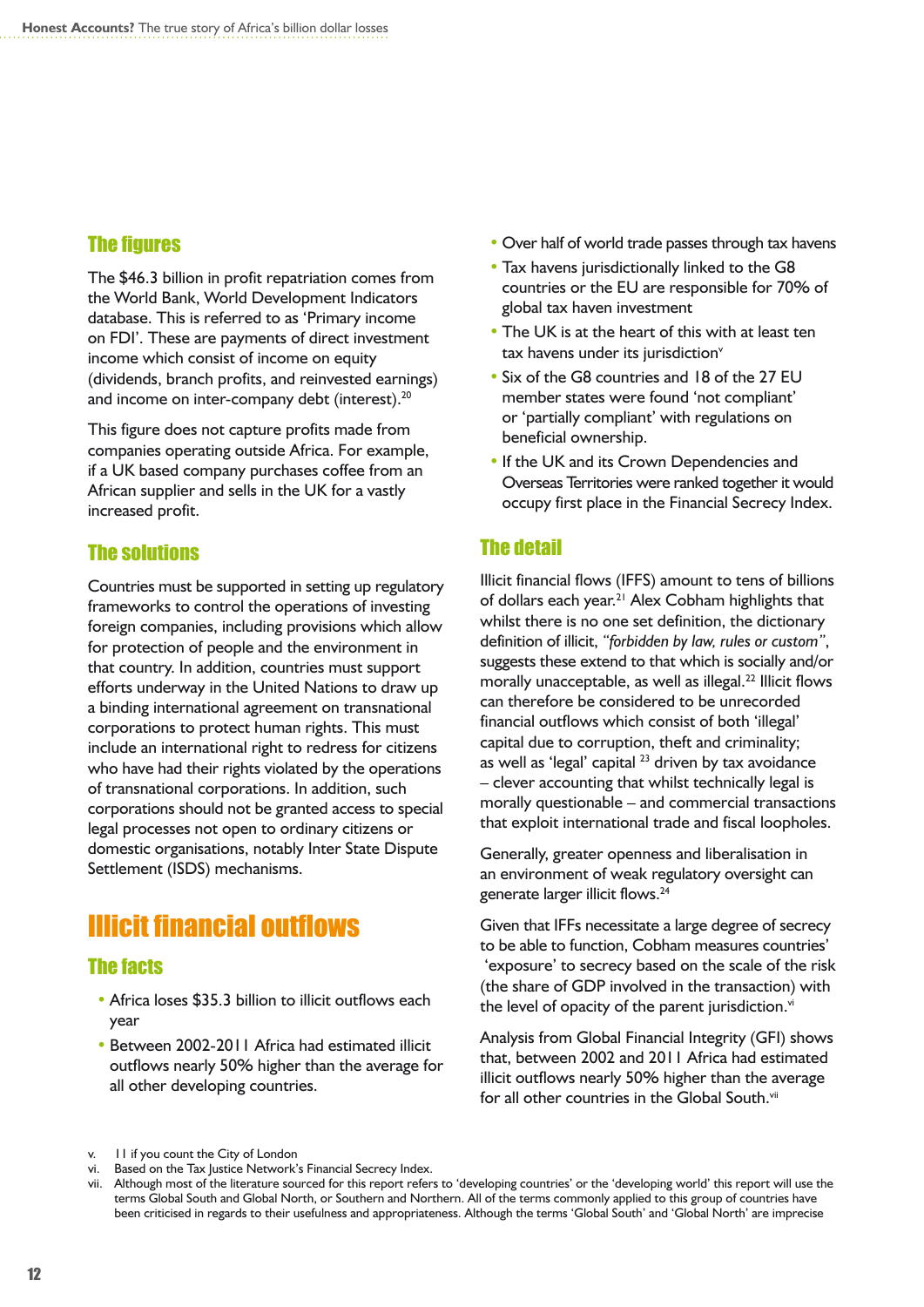**Illicit outflows like tax dodging every year** 



# of world trade passes<br>through tax havens

# is at the heart of this, east 10 tax **Tristilet**

'Some also consider the City of London to be a tax haven

Between 1980 and 2009, 18 of the top 20 most exposed countries lost an average of more than 10% of their GDP each year.<sup>25</sup>

Despite the common perception that Africa is primarily suffering due to corruption, GFI estimates that this constitutes only 3% of illicit outflows; criminal activities including drug trafficking and counterfeiting account for around 30-35%; and proceeds of commercial tax evasion account for 60-65%.<sup>28</sup> While analysts have not verified the approximate percentages for Africa, they are likely to be of roughly the same magnitude.

#### **Tax avoidance and evasion**

Within almost all of the affected countries in the Global South the largest component of illicit outflows is commercial tax evasion. Over half of world trade passes through tax havens, otherwise known as secrecy jurisdictions or 'offshore'.<sup>29</sup> There is no international definition of tax havens, they are characterised by two elements: low or nonexistent tax rates and high levels of secrecy.

This current offshore system was pioneered by the UK when, in 1957 the Bank of England made an agreement with commercial banks in the City of London that transactions between two non-residents and in a foreign currency taking place in London would not be subject to British regulations.<sup>30</sup> This laid the beginnings of what academic and author Roman Palan describes as *"a market that was truly global because it existed nowhere. It had no boundaries".*<sup>31</sup>

There is no internationally agreed list of tax havens. The Government Accountability Office of the US Congress has a list of 50 'jurisdictions listed as tax havens or financial privacy jurisdictions'. ActionAid argues that the Netherlands and Delaware should also be considered tax havens, $32$  whilst others also include the City of London.<sup>33</sup> Using ActionAid's list, tax havens jurisdictionally linked to the G8 countries or the EU are responsible for 70% of global tax haven investment', and a third of all tax haven investment into developing countries.<sup>34</sup> For example, France has one tax haven under its jurisdiction; the US two, and the UK ten.<sup>35</sup>

Chant and McIlwaine have pointed out that these terms should not be understood as purely geographical descriptions. Instead, they can be understood as definitions that are"*based on global inequalities albeit with some spatial resonance in terms of where the countries concerned are situated"* (Chant S and McIlwaine C., 2009. *Geographies of Development in the 21st Century: An Introduction to the Global South.* Edward Elgar: London)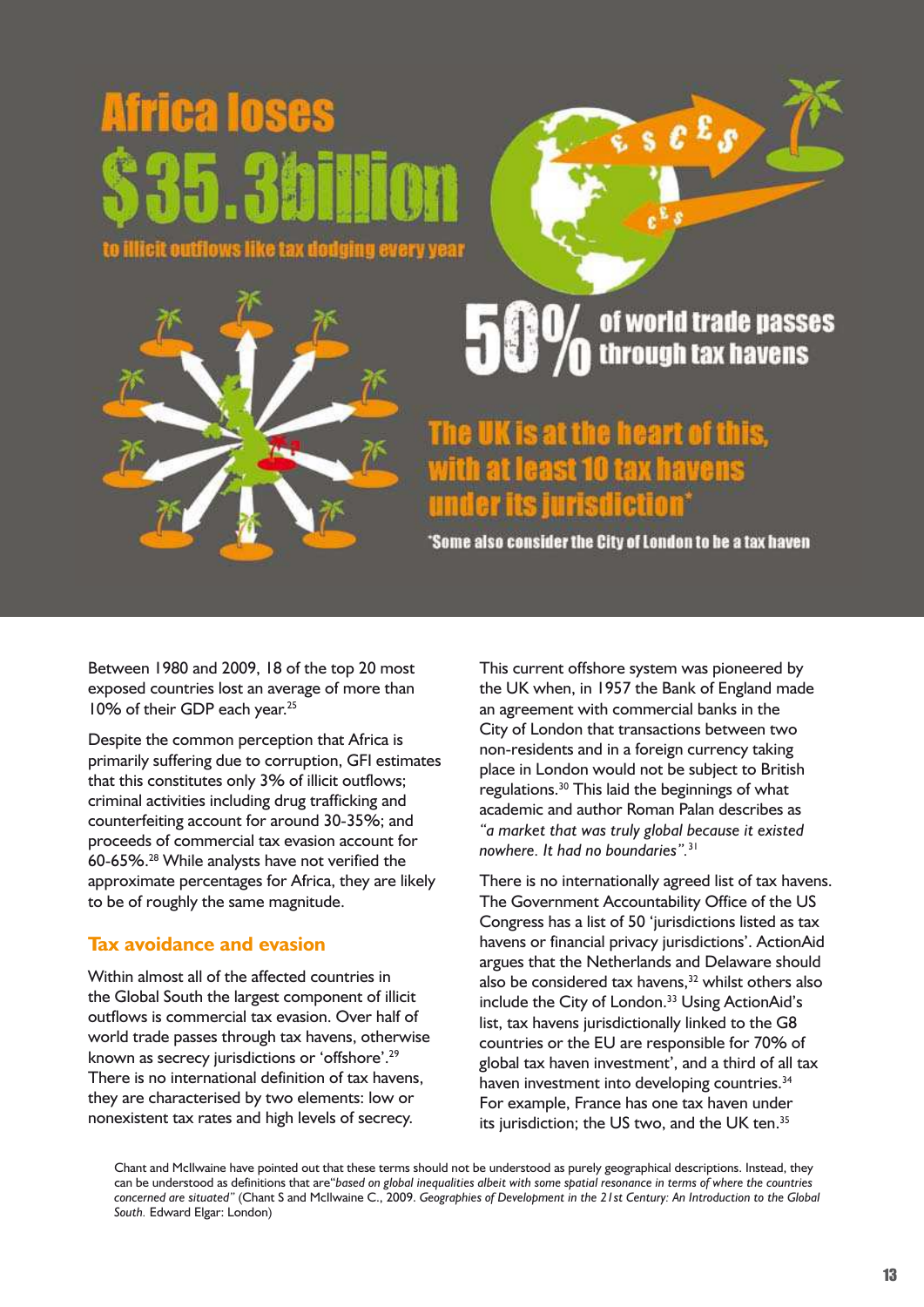In 2011, the UK's Crown Dependencies (Jersey, Guernsey and the Isle of Man) along with three of the British Overseas Territories were the largest providers of FDI to the Global South.<sup>36</sup>

The offshore system enables companies to use various techniques to avoid or evade tax, by routing their profits through tax havens. Companies may be aided by accountancy firms who advise other companies on utilising legal structures for tax avoidance.<sup>37</sup>

Activities to limit tax include tax avoidance (accounting methods that are legal – although often morally dubious) and evasion (illegal activities). 'Trade mispricing' is an umbrella term for a range of techniques to distort the cost of goods to reduce tax. For example, if an African based subsidiary sells a product to a subsidiary of the same company in a tax haven at a vastly reduced price, it reduces or eliminates its tax liability in Africa. The subsidiary can then sell that same product on at the market rate, again paying minimal or no tax due to its location in a tax haven.<sup>viii</sup> Other forms of trade mispricing include charges for vague provisions such as 'management services' levied by tax haven based subsidiaries onto their onshore counterparts and providing internal loans from a subsidiary in a tax haven to an onshore branch with exceptionally high interest rates. ActionAid exposed that between 2007 and 2012, despite annual sales of over £60 million, SAB Miller's brewery in Accra, Ghana registered overall losses. This was achieved through strategies that included receipt of an £8.5 million loan from a subsidiary in Mauritius with an 18% interest rate, enabling the company to move £400,000 of its profits to the tax haven where it paid a rate of just 3% tax.<sup>38</sup> Companies can also utilise the tax incentives given to MNC's by 'round tripping', circulating their profits through tax havens, to avoid tax on them, then returning them as 'investment' in order to benefit from the tax incentives offered to foreign investors.

Low or none existent tax rates are supplemented by high levels of secrecy, with companies often not obliged to disclose information about who runs them. This is complimented by the complex structures of

subsidiaries scattered across various jurisdictions, and other schemes such as the use of nominees, people who front the company but who actually have no liability for its business and are often not required to disclose those who do. This means that the identities of those who really control these companies known as the 'beneficial owners' are kept hidden. This is not just a problem for tax havens. Whilst there are some international regulations on beneficial ownership set by the Financial Action Task Force (FATF), FATF found six of the G8 countries and 18 of the 27 EU member states 'not compliant' or 'partially compliant' with their regulations on beneficial ownership. In addition, a mystery shopping' exercise of 3000 companies by Global Witness found 48% of them were willing to set up an anonymous company. Of these 48% more were registered in the UK and US than in tax havens themselves.<sup>39</sup> Together this system makes it extremely difficult for anyone to be held accountable, enabling illicit transactions to flourish.

This offshore network has morphed into an underhand system of truly epic proportions. Analysis by ActionAid in 2013 showed that just under one in every two dollars of large corporate investment in the Global South is now being routed from or via a tax haven.<sup>40</sup> They highlight that of the 100 biggest groups listed on the London Stock Exchange, 98 use tax havens, with the banking sector the most prolific users. Of these 98, 78 have operations in the Global South.<sup>41</sup> As we can see, it is the complex web of subsidiaries and ownership that help enables the secrecy and lack of accountability. Between them the FTSE 100 largest groups comprise 34,216 subsidiary companies, joint ventures and associates. ActionAid reports that the UK's big four high street banks have 1,649 tax haven subsidiaries between them.<sup>42</sup> The offshore system allows multinational corporations to plunder billions from states every year, particularly those in Africa. ActionAid have also highlighted that in 2009, Barclays paid less than  $10\%$  of its profits in tax<sup>43</sup> and in 2010 they estimated that SABMiller was shifting £100 million of profits from Africa into tax havens, with an estimated tax loss of  $£20$  million.<sup>44</sup>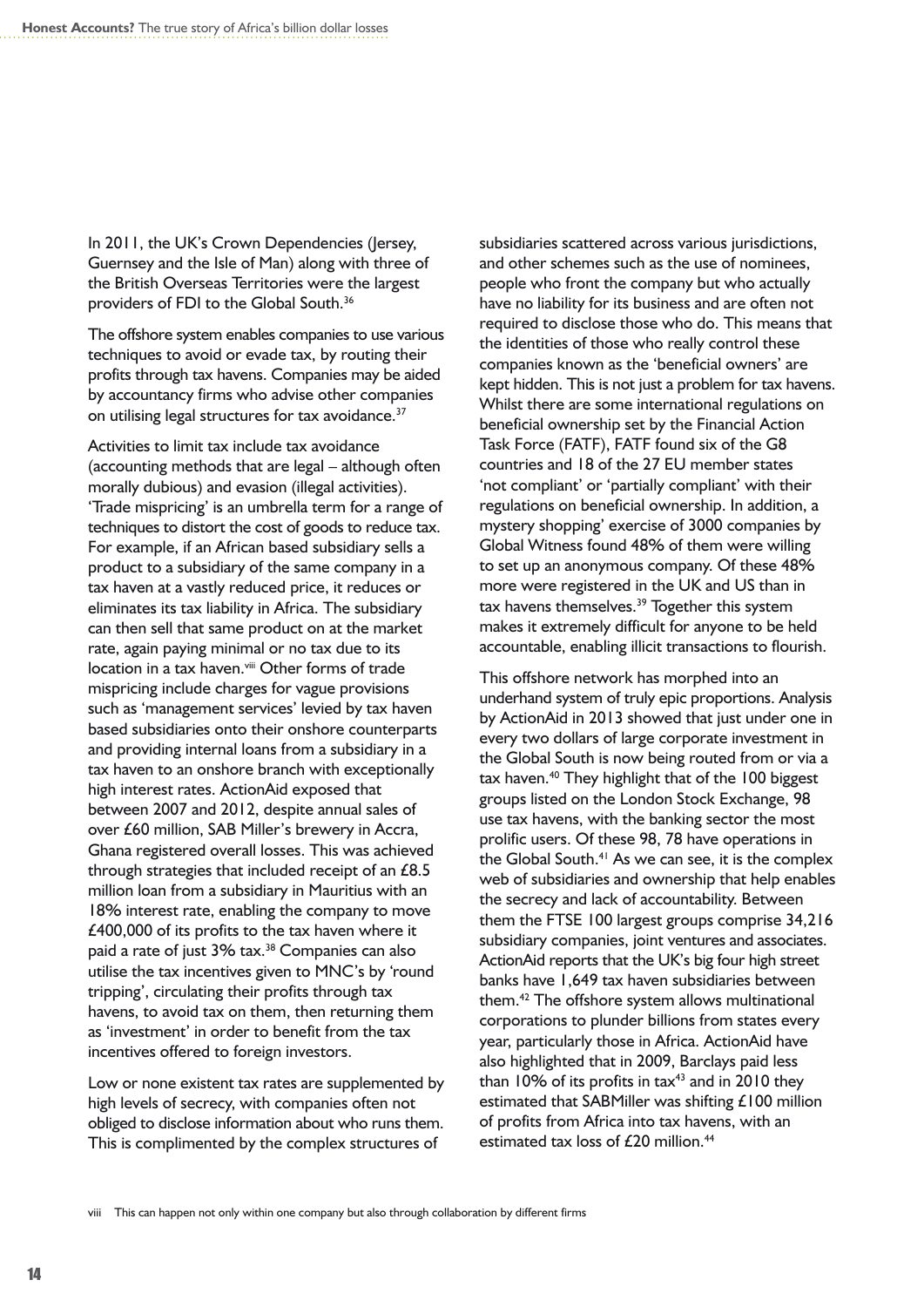# CASE STUDy The UK – the world's "biggest, most developed tax haven"?

#### In three years the UK has moved from being an also-ran to the most competitive regime in the world, overtaking Ireland, the Netherlands and Switzerland.\*

#### DAVID GAUKE, Exchequer Secretary to the Treasury

As well as its historic role outlined above, the UK maintains its place at the heart of the global chain of tax havens,<sup>45</sup> with more under its jurisdiction than any other country. The Tax Justice Network's  $(T|N)$  authoritative Financial Secrecy Index<sup>46</sup> ranks jurisdictions according to their secrecy and the scale of their activities. Whilst the UK is ranked 21 in their 2013 index, TJN notes that if it were to be assessed along with its Crown Dependencies and Overseas Territories it would rank first by a significant margin. $\frac{1}{N}$  The UK government also uses tax havens itself. A recent report revealed that CDC, the investment arm of the UK's Department for International Development used tax havens for almost 50% of its aid investments.<sup>47</sup>

Some also consider that the City of London Corporation, whilst still subject to UK tax rates, constitutes a tax haven<sup>x</sup> given its partial exemption from the Freedom of Information Act<sup>48</sup> and its role in lobbying for less regulation for the financial sector. A piece in *The Economist* noted that "*London is no better than the Cayman Islands when it comes to controls against money laundering".*<sup>49</sup>

Whilst ministers have articulated a theoretical willingness to clamp down on tax avoidance and evasion, in 2011 the UK actually accelerated London's descent into tax haven status further. As well as lowering corporation tax, through an amendment to the Controlled Foreign Company (CFC) regulations,<sup>50</sup> it created further incentives for companies operating in Africa to route their profits via tax havens. Previously UK based companies who shifted profits out of developing countries into tax havens, would have to pay the difference between the UK rate and the tax haven rate, providing some disincentive for companies to use tax havens. Since 2013 these rules only apply to profits made in the UK. Therefore, a UK based company with subsidiaries in Africa, can shift money out of Africa into tax havens and pay no extra tax when its profits return to the UK. This allows those who wish to avoid tax to do so with impunity and creates a disincentive for those companies who do pay taxes. The UK is the only country in the world except Switzerland to allow this.<sup>51</sup>

In addition, whilst eliminating tax on profits, the new rules still enables companies to claim the expense of funding their foreign branches against tax they pay in the UK. The IMF, OECD, UN and World Bank all expressed concern about this change<sup>52</sup> which ActionAid estimated would cost developing counties an extra \$4 billion per year.<sup>53</sup> These changes led a bank boss, as quoted by Robert Peston of the BBC, to describe London as the world's *"biggest, most developed tax haven"*. 54

\*Source: 'We're more radical than Thatcher with business tax reform', *City AM*, March 7, 2013

x In 2007, an IMF paper ranked the UK in a list of tax havens http://www.imf.org/external/pubs/ft/wp/2007/wp0787.pdf

ix TJN describe this as follows: If the Global Scale Weights of just the OTs [Overseas Territories] and CDs [Crown Dependencies] were added together (24% of global total), and then combined either with their average secrecy score of 70 or their lowest common denominator score of 80 (Bermuda), the United Kingdom with its satellite secrecy jurisdictions would be ranked first in the FSI by a large margin with a FSI score of 2162 or 3170, respectively (compared to 1765 for Switzerland). Note that this list excludes many British Commonwealth Realms where the Queen remains their head of state. [http://www.financialsecrecyindex.com/introduction/fsi-](http://www.financialsecrecyindex.com/introduction/fsi-2013-results)[2013-results](http://www.financialsecrecyindex.com/introduction/fsi-2013-results) (Accessed 26/05/2014)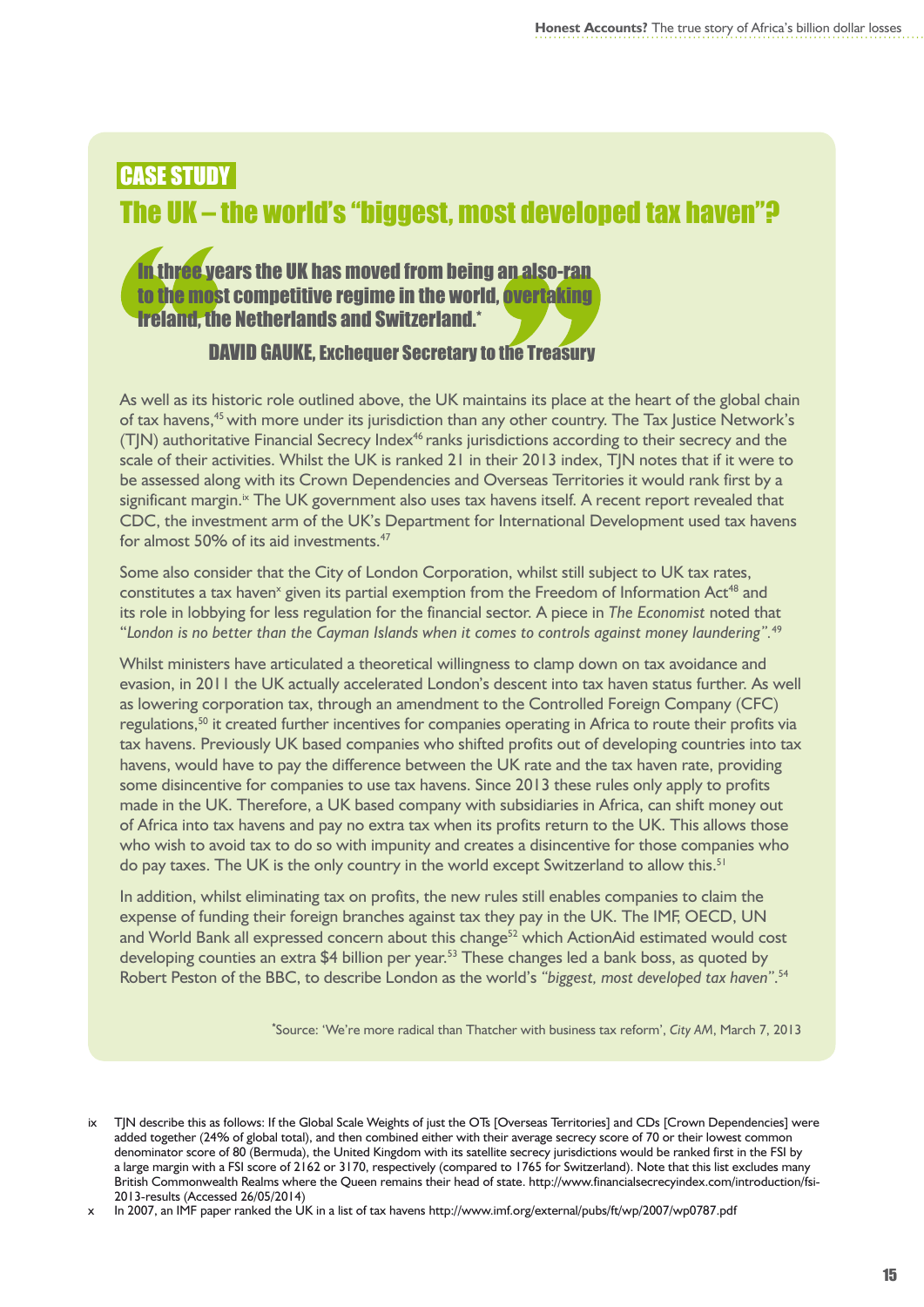

#### **Corruption and criminality**

In addition to the financial crimes outlined above, the networks of secrecy facilitate various other forms of criminality ranging from drug trafficking and arms trading to terrorism.<sup>55</sup> The international network of tax havens, in addition to the lax application of secrecy regulation in the world's major economies, enables criminal activities to flourish. The movement of dirty money is enabled through companies operating in tax havens. They deal in the proceeds of crime often channelled through 'shell banks'. These are 'banks' that have no physical presence, shrouded in secrecy and void of accountability.<sup>56</sup>

The World Bank analysed 213 cases of large-scale corruption between 1980 and 2010 and found that 70% of cases used anonymous shell companies. The biggest offenders were companies registered in the US, followed by the UK and its crown dependencies and overseas territories.<sup>57</sup>

Global Witness provides some stark examples of illicit outflows (and illicit inflows) from Africa, facilitated by this network of secrecy. These include accusations that a UK company was involved in chartering arms from Ukraine to South Sudan, and the case of a well known arms trader who used an international network of shell companies, including some incorporated in the US, to traffic weapons to conflicts throughout the world.<sup>58</sup>

#### **The resource curse**

Nowhere is this illicit haemorrhaging of finance demonstrated more clearly than in resource rich countries. It would be logical to assume that countries rich in resources would have lower levels of poverty and higher wellbeing but in fact the reverse is true. Of the world's poorest one billion people, one-third live in resource-rich countries.<sup>59</sup> Resource-rich countries account for nine of the 12 countries at the bottom of the Human Development Index (HDI), a measure of wealth, life expectancy and education.<sup>60</sup> This highlights the impact of corruption facilitated through tax havens and secret corporate activities.

#### **The figures**

Measuring IFFs is challenging due to the lack of data and institutional transparency surrounding these secretive cross-border activities.<sup>61</sup> The main IFF analyses for Africa are those of Global Financial Integrity (GFI, e.g. Kar & Freitas, 2011) and Ndikumana and Boyce (e.g. 2012). These combine broad trade mispricing estimates (based on the value of total trade) with assessments of unrecorded capital flows (using anomalies in the capital account). GFI give a higher estimate based on gross flows (based on the idea that, as we have seen above, illicit flows both inwards and outwards are harmful to Africa), however in order to enable a direct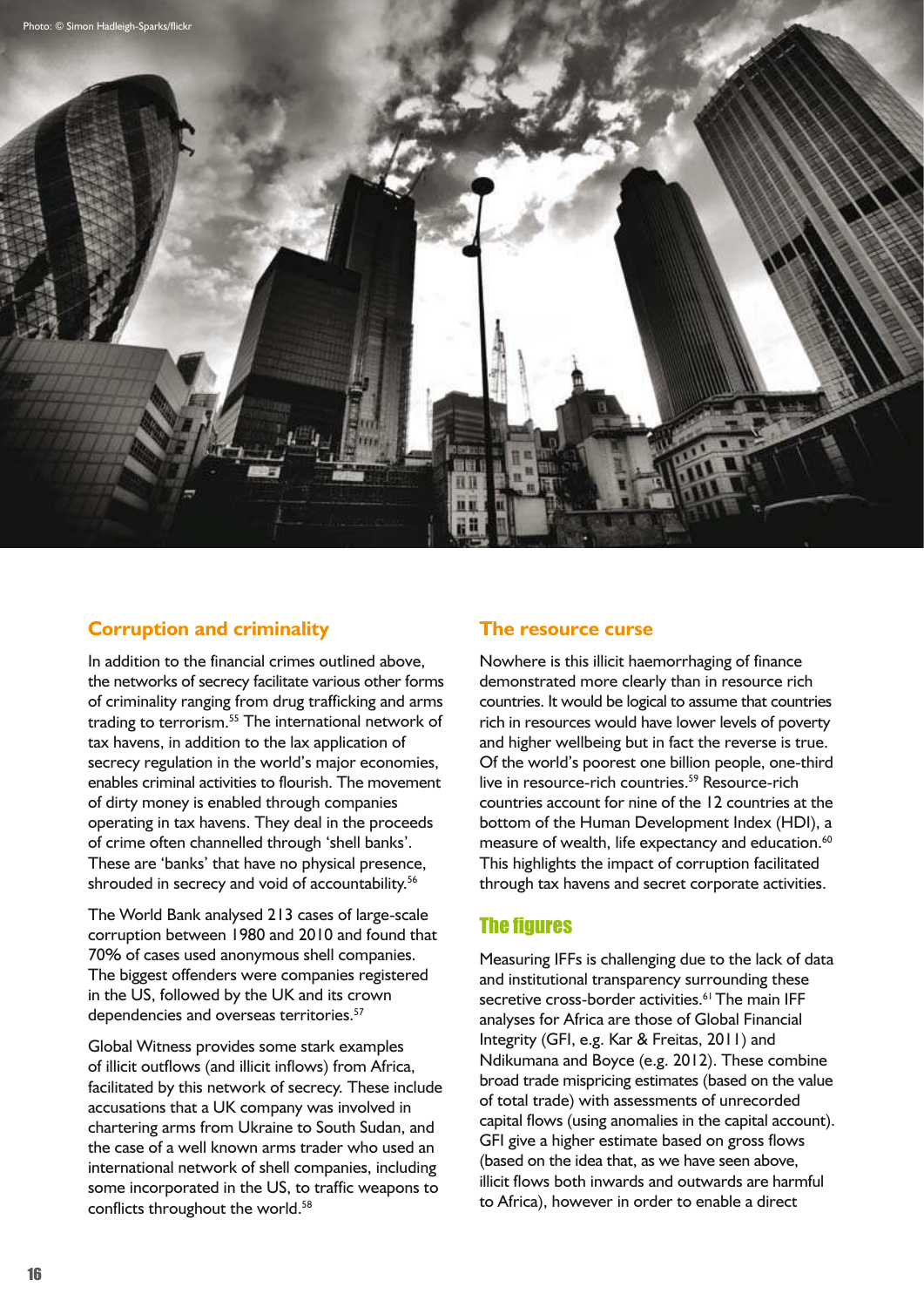comparison with the inflows, we have used the lower net figure based on the analysis by Ndikumana and Boyce and is an average for 2000-10.xi

#### The solutions

Curbing illicit financial flows demands greater transparency and accountability in the global financial system. This would involve clamping down on shell corporations; improved disclosure of beneficial owners of companies; stricter company reporting regulations on sales, profits and taxes; and exchanging tax information across borders. Instead of talking about 'good governance in Africa' Northern countries must take the lead to reduce the mass extraction of African capital that embeds poverty and inequality, including revenue leakages from extractive industries and fairer trade practices between African countries and MNCs.

In particular, the UK must address its role at the heart of the global secrecy network. Whilst the relationship between the UK and its overseas territories is complex, the UK government has in fact has intervened a number of time in its overseas territories. These include to outlaw the death penalty (1991) decriminalise homosexual acts (2000) and in 2009, it even imposed three years of direct rule on the Turks and Caicos Islands.<sup>62</sup> Whilst the 1973 Kilbrandon Report, recognised as the UK's official interpretation of this relationship, concluded that the UK *"ought to be very slow to seek to impose their will on the islands merely on the grounds that they know better"* it also states that *"It is nevertheless highly desirable that the institutions and the practices of the islands should not differ beyond recognition from those of the UK."*<sup>63</sup>

## International reserves

#### The facts

- **•** African governments lend \$25 billion every year, primarily to other governments
- **•** This lending is to build-up 'reserves' in case of global financial crises and other economic shocks
- Total loans outstanding are currently \$215 billion

#### The detail

All government and central banks choose to have reserves in foreign currencies, to enable them to buy imports and pay foreign debts if their own revenues from exports shrink. These reserves are acquired primarily by lending to governments whose currencies are used in international trade. Most notably this means the United States and the dollar, but it can also include various European governments and the Euro, Japan and the Yen, and the UK and the Pound Sterling.

When these loans are made, the Southern country government gets contracts known as 'bonds' which show they are owed a debt by the country concerned. These bonds are tradable, so if an emergency does arise, the country can sell the bond for foreign currency with which to buy imports or pay debts.

Since global financial crises in the 1990s, many Southern governments have chosen to rapidly increase their reserves,<sup>64</sup> in an effort to increase security in the face of such shocks. A similar trend has been seen following the western banking crisis of 2008. Also, the IMF often includes increasing the level of reserves as a key policy condition of the loans it gives.

Since 2003, reserves held by African governments have increased from \$40 billion to \$215 billion.<sup>65</sup> The current net increase is \$25 billion a year; this is the total amount of new lending in one year.

xi The figure for total capital flight from sub-Saharan Africa is \$353.5 billion. James Boyce and Leonce Ndikumana, *Capital Flight from Sub-Saharan African Countries, Updated Estimates: 1970-2010*,October 2012, p.11, [http://www.peri.umass.edu/236/hash/](http://www.peri.umass.edu/236/hash/d76a3192e770678316c1ab39712994be/publication/532/) [d76a3192e770678316c1ab39712994be/publication/532/.](http://www.peri.umass.edu/236/hash/d76a3192e770678316c1ab39712994be/publication/532/) Global Financial Integrity calculates illicit financial flows and these amounted to \$60 billion from Africa in 2011 (the report gives a figure of \$52 billion for 2011, but this is in 2005 dollars; \$60 billion is \$52 billion in 2011 dollars). However, these flows are outflows only and do not include net inflows, whereas the Boyce/Ndikumana figures are net ones. Global Financial Integrity, *Illicit Financial Flows from Developing Countries, 2002-11*, http://iff.gfintegrity.org/iff2013/2013report.html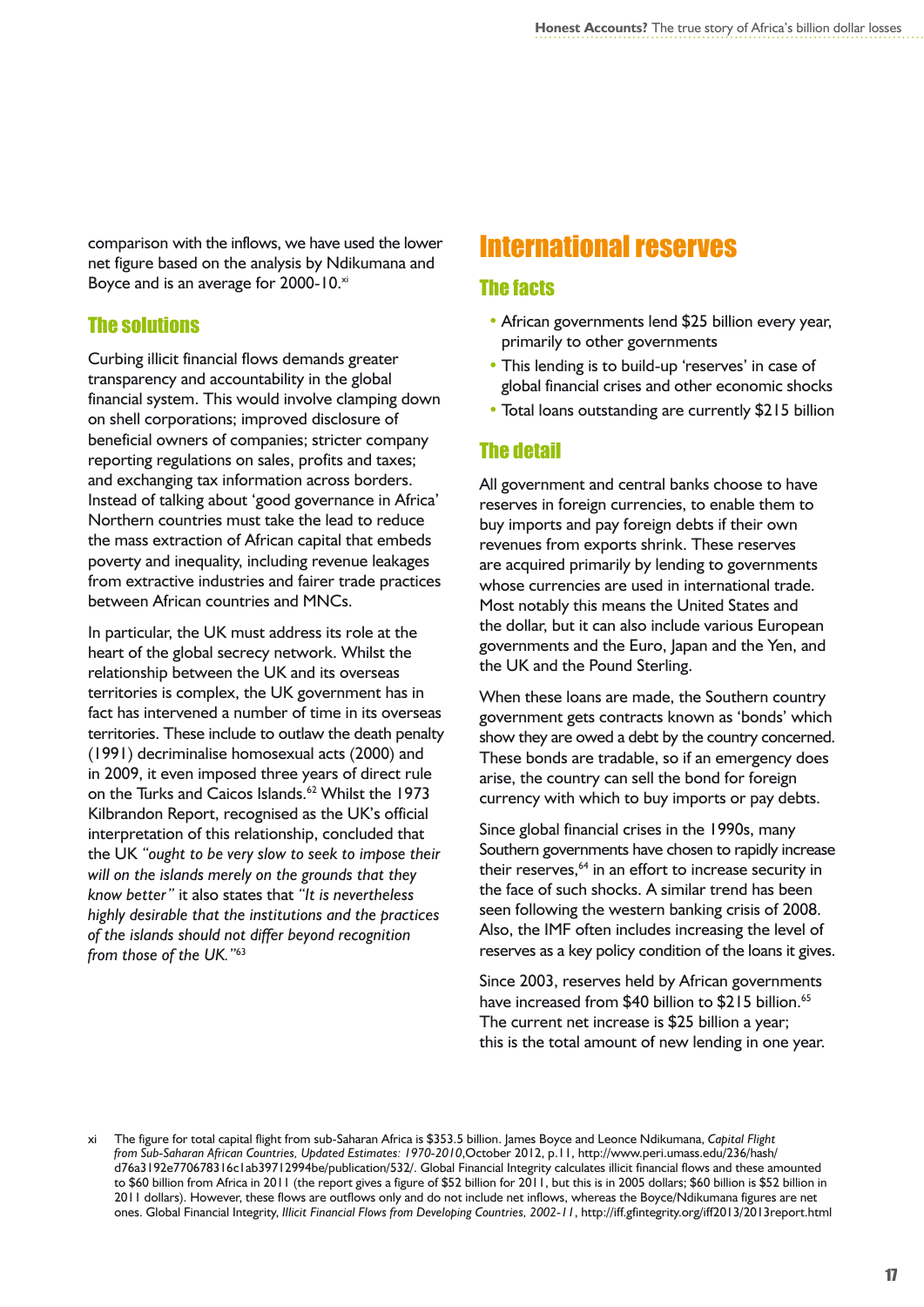This growth in reserves increases how much demand there is to lend to Northern governments, and so lowers the interest rate on the money Northern governments borrow.

The lending is facilitated by private banks which means that African governments often have little control on how the money is invested. African governments will normally have to pay a much higher interest rate on the borrowing they undertake than on the money they lend in order to acquire reserves. This means they are losing money each year. We could not find any official figures for the amount African governments receive in interest each year on their reserves, but have estimated \$4.3 billion a year, based on an average interest rate of 2% on the total of \$215 billion of reserves.

On a global level, this demand to hold increasing amounts of reserves contributes to global financial instability. The system depends on the reserve currency countries, such as the US, continually having trade and government budget deficits so that they have to keep borrowing more money. But if these deficits continue growing, eventually financial markets lose confidence that the debts will be able to be paid, causing economic shock waves across the world.

Building-up a decent level of reserves may be sensible for one individual country, but it represents an ever increasing cost in lost opportunities for investment. And when replicated across many countries, it contributes to increased global financial instability.

The growth in demand for reserves in recent decades has come in response to financial deregulation, which has made it easier for money

to be lent between countries, and also resulted in greater instability and more banking crises. As Stephany Griffith-Jones, José Antonio Ocampo and Joseph Stigltz note; *"Financial crises are not new, and the growing financial market liberalization since the 1970s has led to a good number of them."*<sup>66</sup>

The Bretton Woods System of global economic governance was in use during the period from the end of the Second World War to the early 1970s. This system had large levels of government intervention to prevent speculative movements of money across the world destabilising economies, including an extensive system of regulations on the movement of money across borders, and controls on how much money banks could lend each year.

The Bretton Woods System came to an end through the 1970s. The US in particular allowed dollars to be lent more easily, including between countries. Other governments followed suit in beginning to abolish regulations on bank lending and the movement of money across borders. The movement of money between countries continued to be liberalised over the next thirty years.

In a research paper<sup>67</sup> for the Bank of England, Bush, Farrant and Wright contrast the current global financial system with the Bretton Woods System which existed from 1948 to 1972. They find that *"The current system has coexisted, on average, with: slower, more volatile, global growth; more frequent economic downturns; higher inflation and inflation volatility, larger current account imbalances; and more frequent banking crises, currency crises and external*  defaults." (See table below).<sup>68</sup>

#### **Bretton Woods v liberalisation<sup>69</sup>**

|                                        | <b>Bretton Woods</b><br>$(1948-1972)$ | <b>Liberalisation</b><br>$(1973 - 2008)$ |
|----------------------------------------|---------------------------------------|------------------------------------------|
| Annual growth in world GDP per person  | 2.8%                                  | 1.8%                                     |
| Current account surpluses and deficits | 0.8% of world GDP                     | 2.2% of world GDP                        |
| <b>Banking crises</b>                  | 0.1 per year                          | 2.6 per year                             |
| <b>Currency crises</b>                 | 1.7 per year                          | 3.7 per year                             |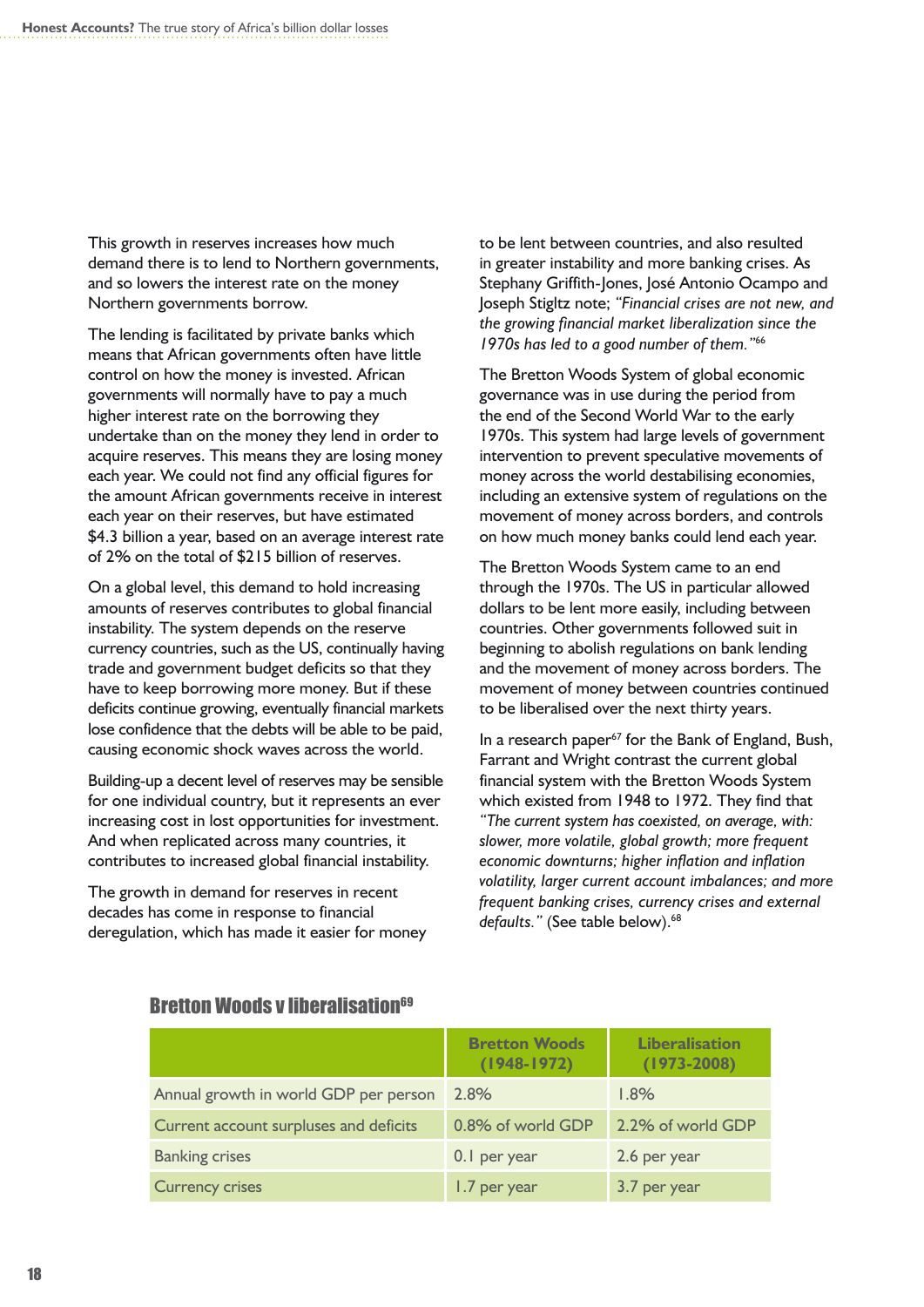#### **The figures**

This figure is the annual increase in the money lent by African governments to other governments (i.e. held in reserves outside Africa). Since 2003, reserves held by African governments have increased from \$40 billion to \$215 billion. The current net increase is \$25 billion a year; this is the total amount of new lending in one year.

#### The solutions

Much greater regulation of the financial system is needed to prevent this recurring cycle of financial crises and shocks such as wild fluctuations in commodity prices. The policy of holding large amounts of reserves is a reaction to this lack of regulation. Countries seek to protect themselves individually from global economic shocks but the creation of a more stable financial system would reduce the need for such individual protection. The holding of fewer reserves would in turn reduce global financial instability, creating a virtuous cycle. Governments, including those in Africa, would be able to invest more of their own resources, rather than lending the money overseas at low rates of interest.

# **Illegal fishing and logging**

#### The facts

- **•** \$1.3 billion is lost as a result of illegal, unreported and unregulated (IUU) fishing from West Africa each year.
- **•** \$17 billion is lost as a result of illegal logging in Africa
- **•** African nations have been receiving back from European fleets around 6% of the value of the catch that the EU takes from their waters

#### The detail

African coastal waters have some of the world's richest fish stocks, a potential source of significant wealth for the continent, yet \$1.3 billion is lost as a result of illegal, unreported and unregulated (IUU) fishing from West Africa each year. It is estimated that one-third to one-half of West Africa's catch is IUU.<sup>70</sup> Between January 2011 and July 2012, 252 incidences of illegal fishing by ten industrial vessels were reported in Sierra Leone alone.<sup>71</sup>



The aftermath of illegal logging in Benin, West Africa.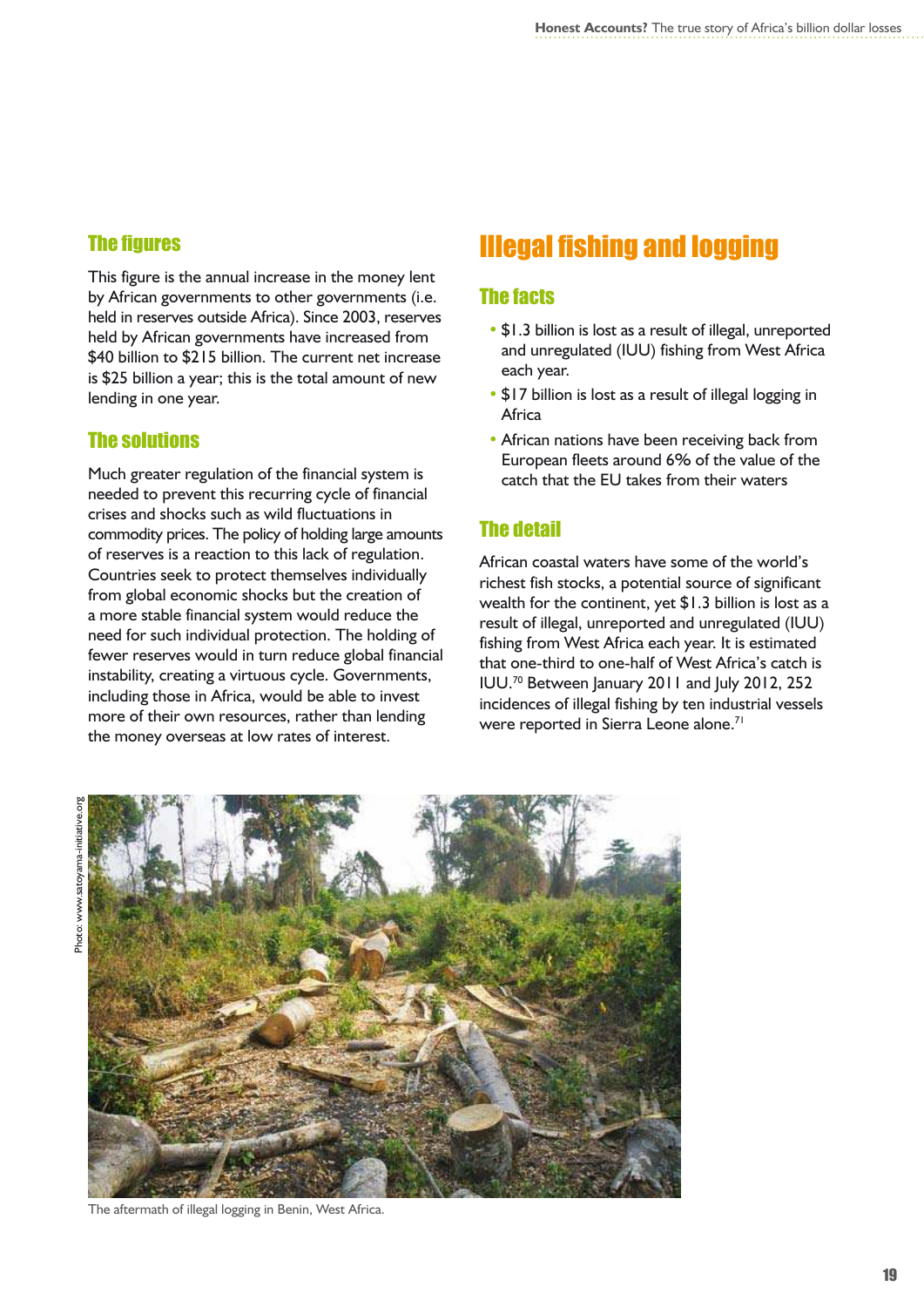Whilst foreign fleets operating in Africa's waters should abide by fishery agreements, few African countries have the capacity to enforce these. Companies that own the fishing fleets may exploit this through employing practices such as transferring fish between various fleets in order to mix illegal fish with legitimate catches to obscure the makeup of the catch. Some fleets also sail under a 'flag of convenience' in which owners register their vessels under another country with less regulation.<sup>72</sup>

Half of the fish stocks off the west coast of Africa are overexploited.<sup>73</sup> Northern countries often subsidise their fleets which increases pressure on fish stocks. For example, the European Union, which has the largest foreign fleet off West Africa's waters, gives subsidies of \$27 billion annually, equivalent to 41 % of the reported value of the global catch.<sup>74</sup> Despite various frameworks for action, international cooperation to address IUU fishing is limited. In addition to the loss of tax revenue, IUU is also linked to other illegal practices such as such as trafficking of drugs, weapons and people, and to human rights abuses.<sup>75</sup>

Illegal logging relates to activities at any point along the timber supply chain (harvesting, processing and trade) and can include logging without a licence or with one which is illegally acquired, exceeding quotas, and dodging taxes.<sup>76</sup>

In a similar process to the fisheries agreements, African governments allocate commercial permits to foreign firms for logging. Yet this system is often abused. This may, for example, happen through the sale of 'shadow permits' sold through corrupt political processes, and again many countries lack the capacity to monitor the industry. In Mozambique in 2012, over \$20 million was lost from unpaid taxes on exports to China.<sup>77</sup>

As well as the loss of revenue, illegal logging also has serious implications for the degradation of forests and the survival of populations who depend on these, biodiversity and the climate.<sup>78</sup> The revenues from illegal logging may also fund national and regional conflicts.<sup>79</sup>

#### **The figures**

An estimate from the OECD puts losses from the illegal fisheries from West Africa at just under \$1 billion annually. The Africa Progress Panel estimates that factoring in under-reporting and unregulated activity would increase the figure to \$1.3 billion annually in West Africa alone. There are no estimates for the whole of Africa so this will be an underestimate. The panel also emphasizes that these figures do not reflect the social, economic and environmental impacts of overfishing such as employment, nutrition and livelihoods.

The \$17.1 billion lost through illegal logging is cited in the Africa Progress Panel report based on a 2011 estimate. Whilst these practices are comparable to illicit flows, the figures are additional to our illicit flow figures used.

#### The solutions

There are existing voluntary codes for both illegal fishing and logging. These are insufficient. The Global Ocean Commission has called international voluntary rules for global fishing a *"coordinated catastrophe"*.

Proposed solutions to illegal fishing include greater international collaboration to share vessel registration and licensing databases; greater transparency and disclosure of the terms of fisheries agreements; banning 'flags of convenience'; strengthening the capacity of fisheries enforcement and a ban on production-related subsidies by all OECD and middle-income countries.

The Africa Progress Panel suggests six principles for managing Africa's forests sustainably: greater transparency in commercial logging contracts and disclosure of the beneficial owners of the companies involved; enhanced monitoring and regulation; spreading information about the value of forests; including China (a key player in the logging trade) in the proposed solutions; and strengthening action by consumer countries such as tightening legislation on importers.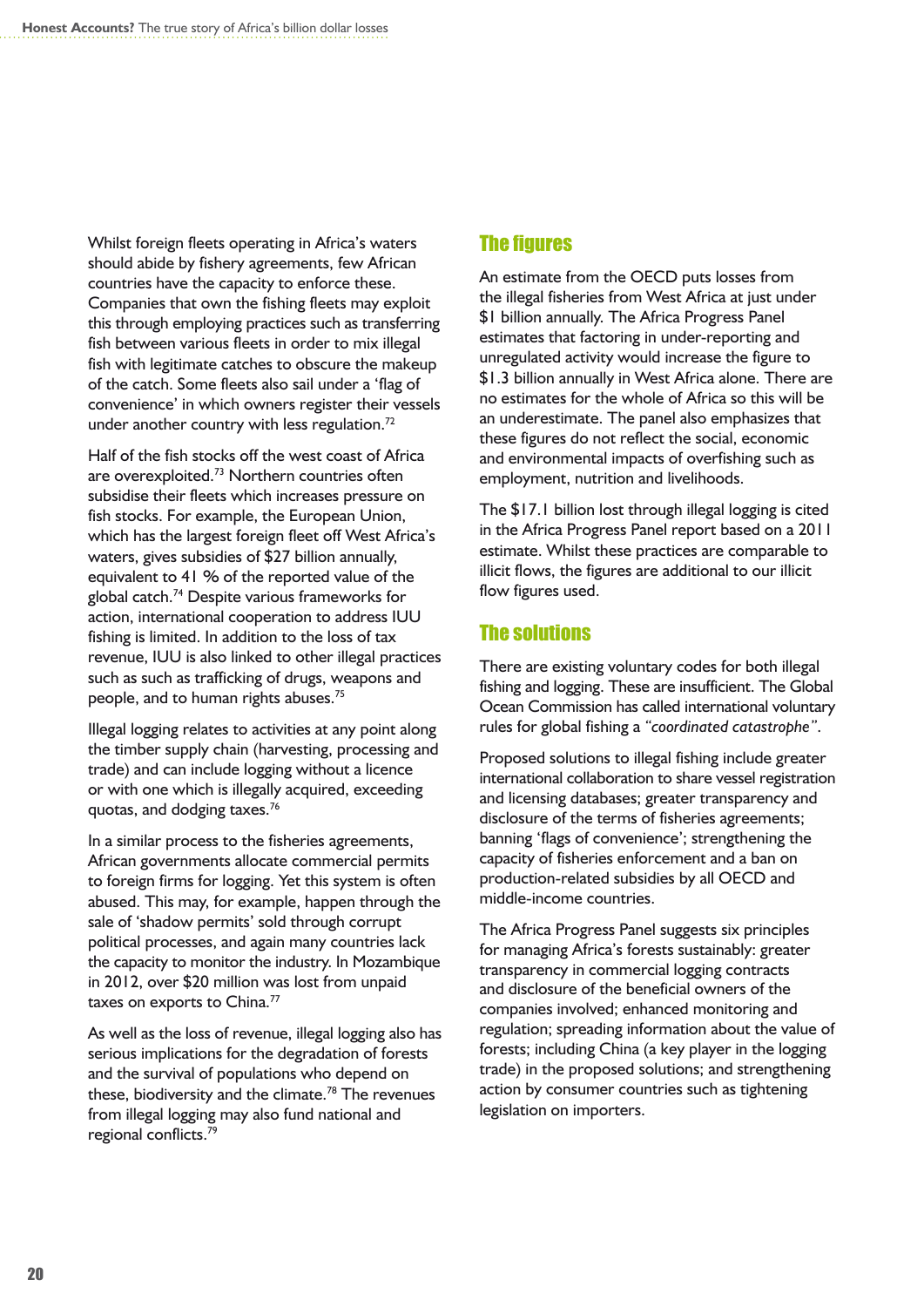

# Brain Drain

#### The facts

- **•** The emigration rate of skilled professionals from Africa is almost double the global rate
- **•** In five African counties over half of health workers have migrated to OECD countries
- **The cost to Africa as a result of the migration of** health workers is at least \$2 billion per year
- **African countries spend \$4 billion on employing** Northern experts to fill skills gaps

#### The detail

The global emigration rate of high-skilled persons from Africa, estimated at 10.6 %, is almost double the world average of 5.4 %. $81$  Migration can bring many benefits, yet skilled migration can also cause a loss to source countries when skilled professionals including doctors, nurses, surgeons, teachers, academics, IT professionals and inventors leave to practice their skills elsewhere, with the financial gain transferring to the destination countries. This is particularly acute in cases where professionals are trained at public expense. This has broader societal implications, with a reduction in future

development possibilities. While migration is an individual right, some countries, particularly those in the OECD (Organisation for Economic Co-operation and Development) have exploited their position by pursuing policies of unethical recruitment, actively recruiting workers from African countries to fill their own skills gaps; a cheaper alternative to investing in training and retaining their own workers. As we were unable to find accurate figures relating to skilled migration in other categories, this section focuses on health worker migration.

The world is facing a global health worker crisis, with 83 countries having less than 22.8 health workers per 10,000 people. 70% of these are in Africa.<sup>82</sup> In 2006, it was estimated that 25% of all doctors and 5% of nurses that were trained in Africa were working in countries of the OECD.<sup>83</sup> Although more recent data suggests that the influx of internationally-trained health workers has stabilised or declined in some OECD countries, overall migration of health personnel to OECD countries is increasing.<sup>84</sup>

Five African countries (Sierra Leone, Tanzania, Mozambique, Angola and Liberia) have emigration rates of over 50%, meaning that more than half the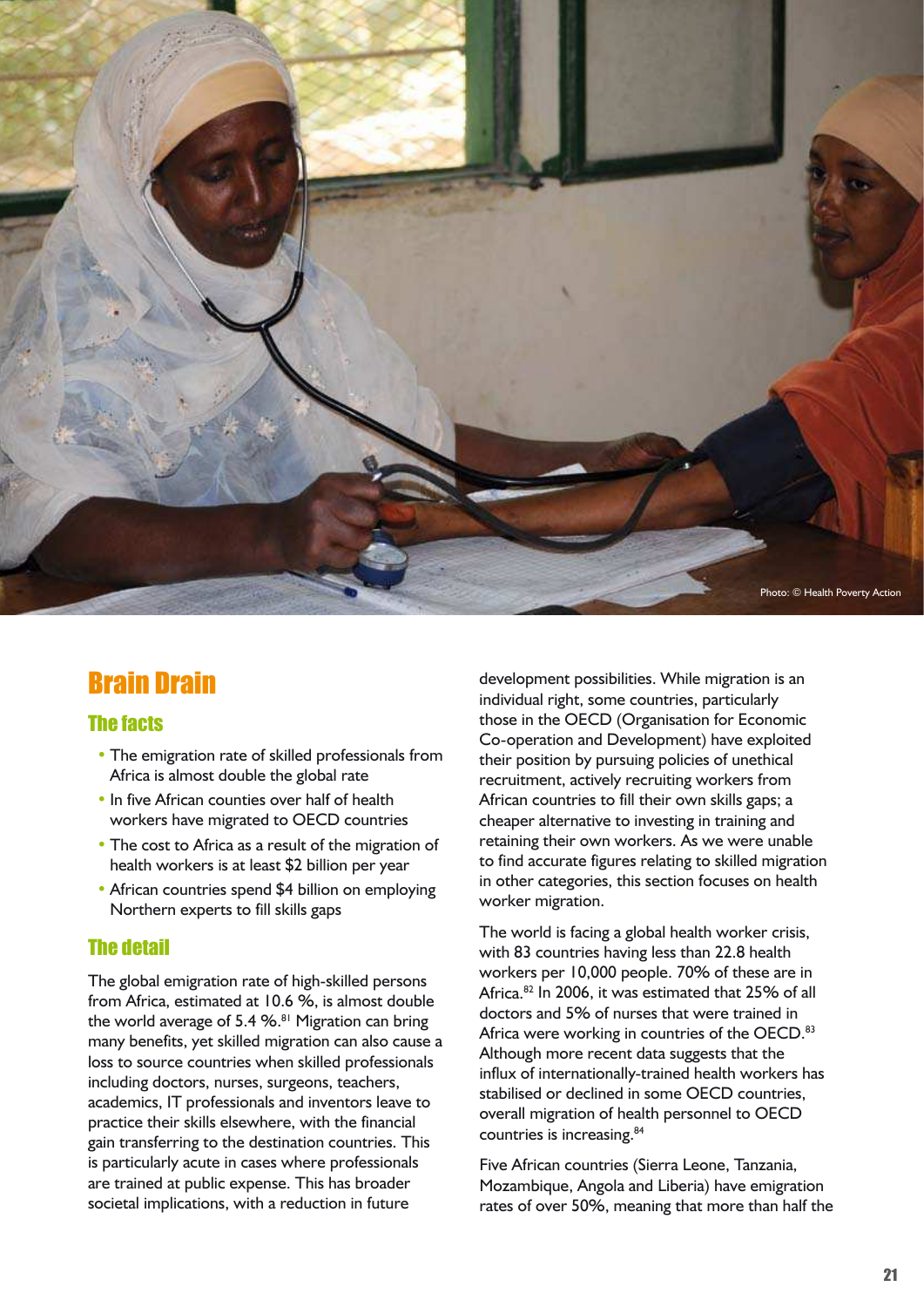doctors trained in these countries have migrated to the OECD. In Mozambique this figure is 65%.<sup>85</sup> These countries hove some of the worst human development indicators in the world and have all suffered major conflicts. Sierra Leone has only two doctors and Tanzania and Liberia only one for every 100,000 people.<sup>86</sup> The scarcity of health workers constitutes a major barrier to the provision of essential health services, such as safe delivery, childhood immunisation and the prevention and treatment of HIV/AIDS.<sup>87</sup>

Whilst the overall impacts of skilled migration are contested, this loss of skilled labour across the board may pose significant losses for society and potential future development. These could include research innovation and the potential of these to be translated into commercial and social value. It also has implications for broader training and development.<sup>88</sup> Due to a lack of university teachers, in 2000, Nigeria, one of Africa's wealthier countries, could only accept 12% of applicants to its universities,<sup>89</sup> highlighting a vicious circle in which a dearth of teachers hinders the development of new generations of skilled workers.

African governments suffer a further financial loss in employing experts from countries in the global North to fill their own skills gaps.

#### **The figures**

Given the lack of cost estimates for other professions, we based our data on the brain drain of health workers. Researchers Mensah and colleagues proposed that one way to measure the benefit to destination countries is by calculating the cost of training health professionals. Other ways to estimate this highlighted by the authors include putting a value on the benefits produced by the migrant health workers, by assessing the value they provide through their services or by looking at their respective salaries.<sup>93,94</sup> We have used the former method, as this seems to be a more robust approximation.

To this we have added the \$4 billion that African countries spend in each year in employing Northern experts to fill a range of skills gaps. Other financial costs such as the loss of potential tax revenue are also not included here. Given these limitations the figure will be a significant underestimate.

## CASE STUDy International health workers in the UK

Between the late 1990s and the mid-2000s, the UK actively recruited international health workers to fill shortages in the NHS. New full registrations of internationally-trained doctors and nurses peaked in 2003.<sup>xii</sup> In 2004, using salary estimates, the value of Ghanaian health workers to UK health service users annually was estimated at £39 million. That same year UK aid to Ghana was £65 million. Whilst the proportion spent on health is not available, it is likely that savings to the UK health services was greater than UK aid given to Ghana for health.<sup>90</sup> Numbers of migrant health workers have since declined due to a combination of increasingly restrictive immigration policies, changes to Nursing and Midwifery Council Guidelines,<sup>91</sup> the UK's Code of Practice on the International Recruitment of Health Workers and the economic climate, although the Royal College of Nursing does note a small rise in registrations of nurses from outside the UK (EU and non EU) since 2010. Despite the general decline in new registrations in recent years, the UK remains one of the largest destination countries for migrant health workers.<sup>92</sup>

xii Although data from the UK General Medical Council (GMC) suggest that new full-time registrations of internationally-trained doctors peaked in 2003, it has been suggested that – rather than representing an actual spike in new registrations – this is an artefact resulting from changes to registration procedures (Buchan et al., 2009).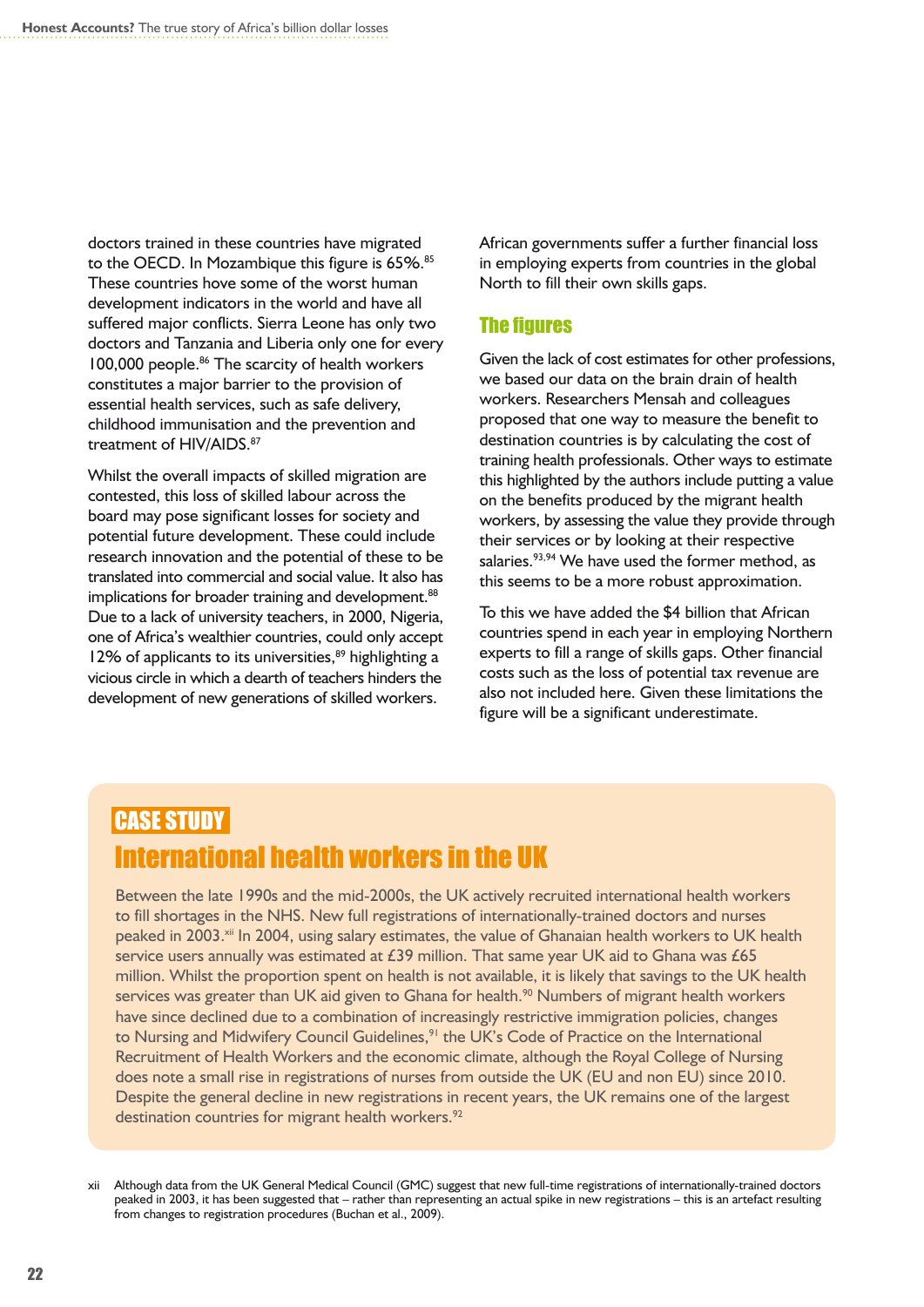

Flooding in Ethiopia

#### The solutions

Solutions proposed in relation to health worker migration include codes of practice such as the UK's Code or the WHO Code of Practice on the International Recruitment of Health Personnel. Whilst the Code has drawn international attention to the issue, it is voluntary and reporting on the Code is very poor.<sup>xiii</sup> The Code does not cover some of the more proportionate solutions such as compensation, and restricting migration from certain countries under the Code can be considered discriminatory. Other suggested policy solutions include circular migration based on the principle that migrants return home after a set period with increased skills – although evidence of the efficacy of these programmes is limited – and bilateral agreements between counties, such as that between the UK and South Africa. The final solution is compensation, based on the principle that destination countries should provide compensation for source countries. Whilst compensation is complex and more research is needed into its practical applications, the 2008 report of the WHO Commission on the Social Determinants of Health found that of the proposed policy solutions bilateral transfers and compensation to be the most promising options.<sup>95</sup>

## The costs

In addition to resource 'flows' significant costs are also imposed on Africa as a result of climate change.

## Climate Change – adaptation and mitigation

#### The facts

- Africa is responsible for less than 4% of the world's greenhouse gas emissions each year.
- Africa will need to pay \$10.6 billion per year to adapt to the impacts of greenhouse gases emitted by the rest of the world.
- **•** Putting Africa on a low-carbon development path – a path that is now necessary because of greenhouse gas emissions elsewhere – will cost an estimated \$26 billion a year.
- Both of these costs are expected to rise rapidly as climate change gets worse.

#### The detail

Climate change has serious consequences for development and human health. Africa is disproportionately affected by these consequences.

xiii Despite being required to report in May 2012, by May 2013 only 51 WHO Member States had submitted a report on Code implementation to the WHO.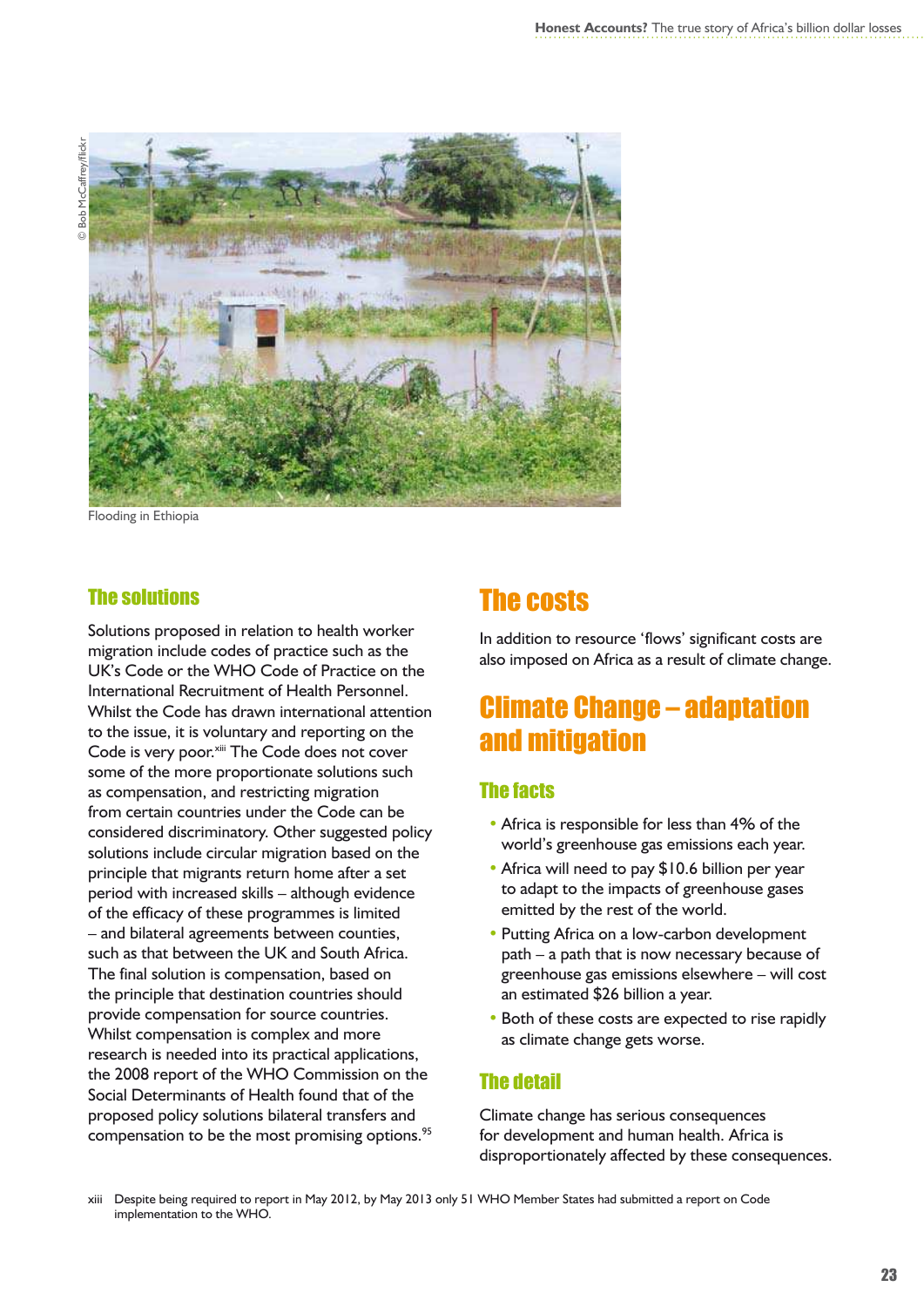

Failed maize crops in Ghana.

The Climate Vulnerable Forum has judged the impacts of climate change on Africa, as well as the risk of future impacts, to vary from 'high' to 'severe' depending on the region; it is the most vulnerable region of the world to climate change after southern Asia.<sup>96</sup> The Climate Vulnerability Monitor estimates that climate change led to 400,000 additional deaths worldwide in 2010, from such causes as natural disasters (floods, landslides, and storms), heat- and cold-related illnesses, diarrhoeal infections, meningitis, malaria and other vector-borne infections, and malnutrition. Of these deaths, 335,000 took place in only 20 highly vulnerable countries – 13 of which are in Africa. Despite this, Africa is currently responsible for less than 4% of the world's greenhouse gas emissions each year.<sup>97</sup> Historically this figure is likely to have been has been even smaller, meaning that Africa is responsible for a negligible amount of all the greenhouse gases that have built up in the atmosphere over time.

Greenhouse gas emissions from the rest of the world impose two costs on Africa. The first is the cost of adapting to the impacts of climate change on the continent. These impacts include:

**•** Increases in the frequency and severity of heat waves and natural disasters

- **•** Severe water shortages, as precipitation decreases by up to 30% in southern Africa and rivers and supplies of groundwater begin to dry up (also affecting hydroelectric power)
- **More of Africa's land area becoming desert** or arid land, with serious consequences for food production
- **•** Coastal flooding due to sea level rises of up to a metre by 2100, which will also cause salt contamination of soil and groundwater in coastal areas
- **•** Loss of biodiversity, reducing supplies of food, grazing, and medicine and making these supplies more vulnerable to disease and weather changes
- **•** Reduced crop, livestock, and fish production linked to higher average temperatures (with virtually all of the current maize, millet, and sorghum cropping areas across Africa becoming unviable if climate change reaches 3°C globally)
- **•** Displacement and increased strain on neighbouring communities and countries struggling to absorb climate refugees
- **•** Serious impacts on human health from undernourishment, heat, water shortages, the spread of vector-borne and water-borne diseases, and disasters.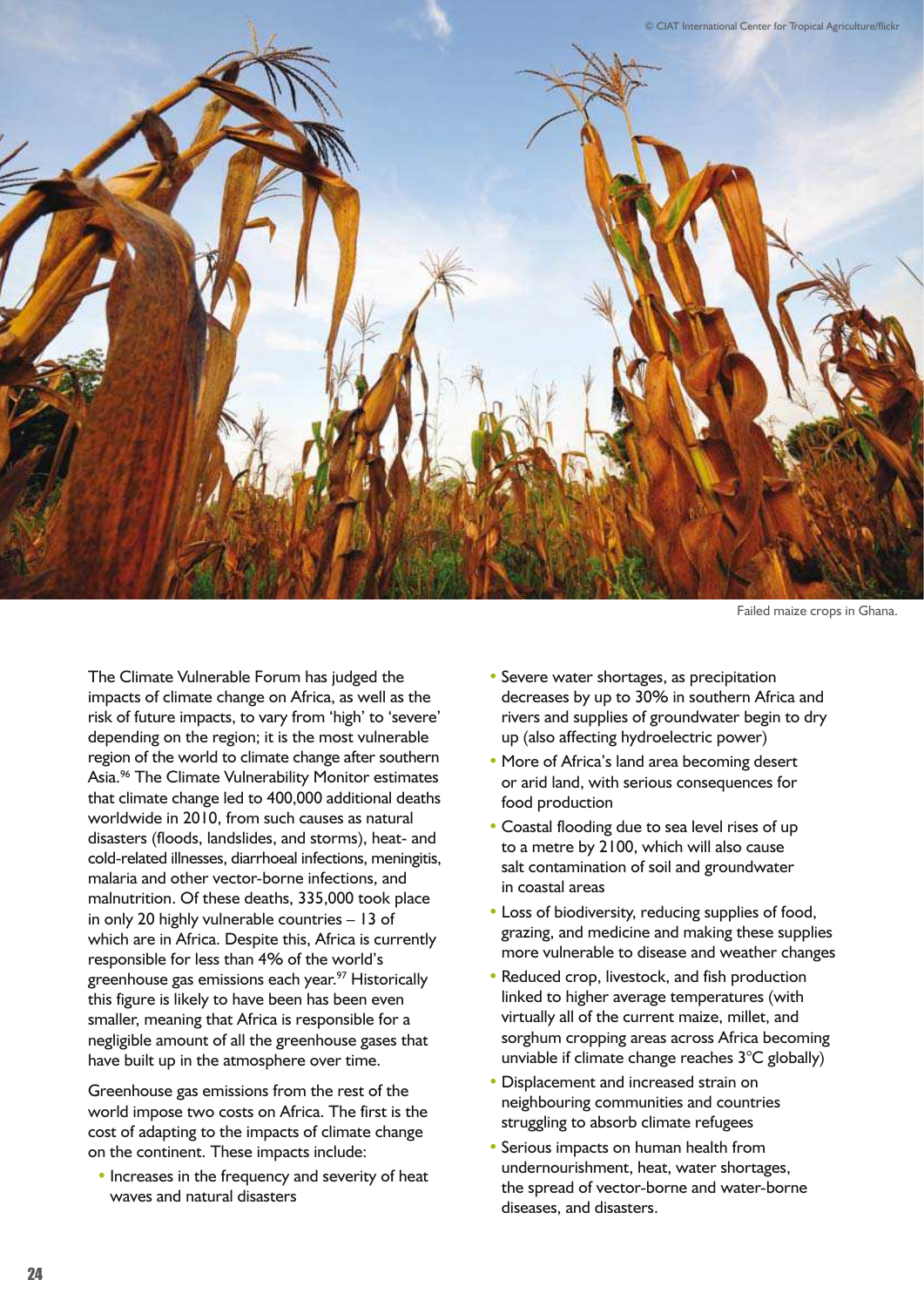Adaptation can include a number of measures. For example, African countries will need improved infrastructure to cope with the impacts of climate change, including better drainage, irrigation, and sanitation systems to manage increasingly uncertain water supplies; and more disaster-resilient buildings and transport systems. The restoration of the natural infrastructure will also be an important process in many areas, for example, rehabilitating water sources or replanting forests to provide flood breaks. Improved systems of food and water storage will be necessary to safeguard against droughts, crop failures, and extreme weather events. New, sustainable livelihoods may also be needed in areas where the changing climate means that traditional forms of agriculture, fishing, or pastoralism can no longer support local communities. Early warning systems and resources for disaster relief are also essential.

As we show below, it will cost African countries an estimated \$11 billion per year to adapt to the impacts of climate change up until 2020. After that, adaptation will quickly grow more expensive as climate change and its impacts increase. Subtracting the portion of that cost that can be attributed to climate change from Africa's own emissions – 4% – leaves \$10.6 billion in adaptation costs imposed on Africa by the rest of the world (an estimate that may be low, given that some emissions in Africa – for example, from oil exploitation in countries like Nigeria – is caused by foreign businesses operating in African countries).

The second cost is what is known as 'carbon debt'. The planet's atmosphere, plant life, and oceans act to absorb greenhouse gases. However, their capacity to do so is finite. Eventually, no more greenhouse gases can be safely absorbed; the concentration reaches a point where they begin to seriously harm the environment. Earth has now passed that point.

The ability of the air, water, and plant life to absorb greenhouse gases is a shared global resource. It allows humanity to produce a certain amount of greenhouse gases every year. This resource has now reached capacity, mostly because of the actions of industrialised countries. This means that countries in Africa are not able to develop

in the same way that Northern countries once did, through industry and infrastructure powered by the burning of large amounts of fossil fuels. The planet's capacity to absorb higher levels of greenhouse gases was crucial for Northern countries' development, but no longer exists as a resource available to other countries. This means that African countries will need to adopt an alternative, low-emissions path to development (or risk worsening the impacts of climate change on their own communities). This will require significant investments in technology and infrastructure.

Putting Africa on the path to low-carbon growth would cost an estimated \$26 billion per year up until 2015. As with the cost of adaptation, the cost of low-carbon development will also increase rapidly over time. The African Development Bank estimates that the cost could reach \$52-\$68 billion by 2030.

#### **The figures**

The UNEP estimates that current adaptation costs for Africa (up to 2020) from past greenhouse gas emissions are \$7-15 billion a year (and that costs will rise rapidly after 2020).<sup>98</sup> The median is therefore \$11 billion. Subtracting the adaptation costs incurred by the 4% of global emissions currently attributable to Africa leaves \$10.6 billion. It should be noted that this figure is low, given that it is based on current emissions rates, but the current impacts of climate change are also being driven by the greenhouse gases that have accumulated in the atmosphere over several centuries, and Africa's historical emissions are likely to have been even lower than 4% of the global total.

The African Development Bank states that the costs of putting Africa on a low-emissions growth path could reach \$22-30 billion per year by 2015 (and  $$52-68$  billion per year by 2030),<sup>99</sup> so the median figure for up to 2015 is \$26 billion. This figure is reasonably consistent with the Stern Climate Report's global estimates.<sup>100</sup> Other sources' estimates vary from slightly higher (like the Pan African Climate Justice Alliances's \$29.2 billion<sup>101</sup>) to slightly lower,<sup>102</sup> placing \$26 billion in the middle range of these estimates.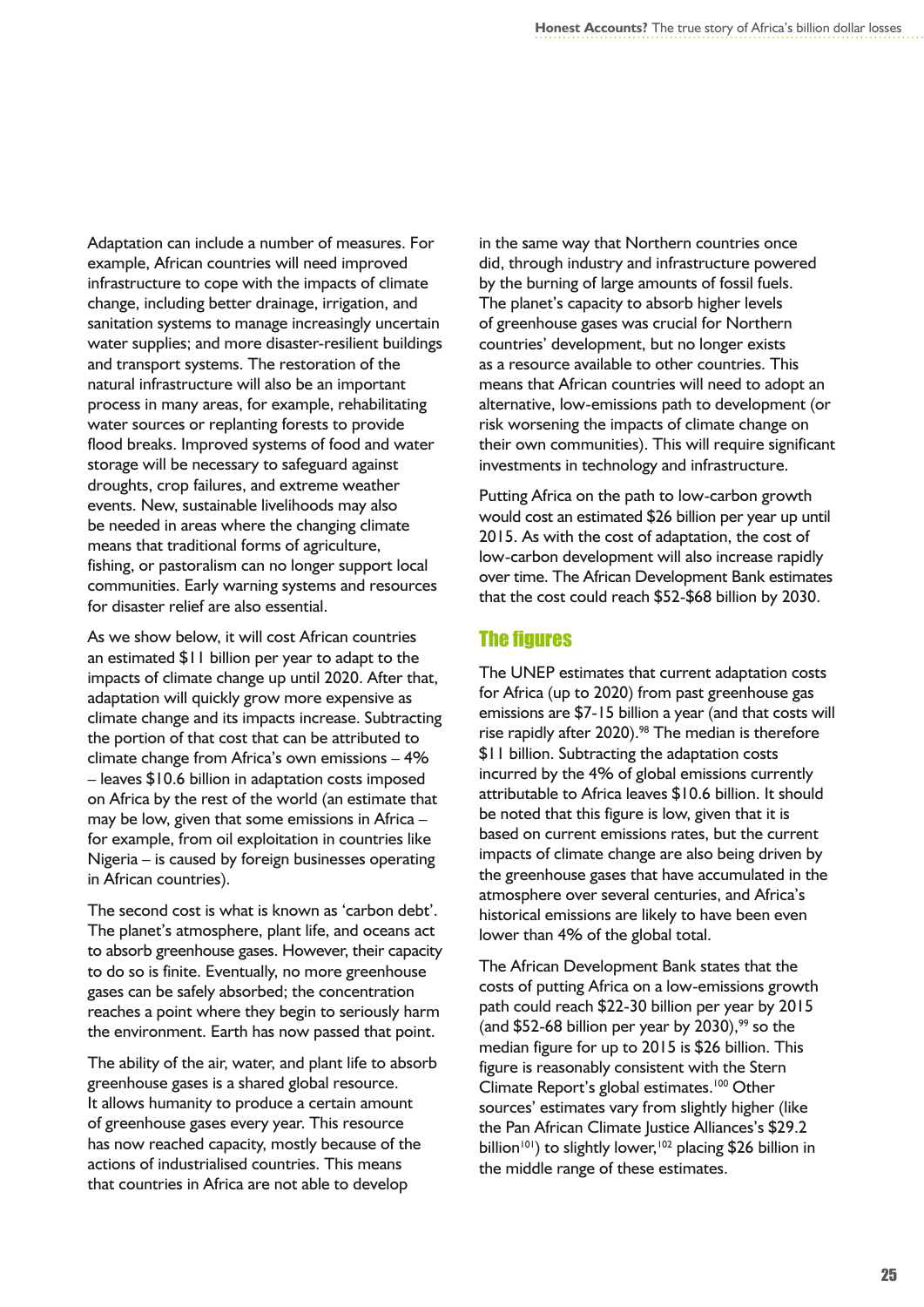#### The solutions

The most urgent and widely accepted solution to the costs imposed on Africa by global greenhouse gas emissions is a steep year-on-year reduction in emissions from the rich industrialised countries responsible for the climate crisis. However, even if such reductions were guaranteed, Africa is already suffering damage from climate change, both directly and in terms of lost development opportunities. As some greenhouse gases, including CO2, remain in the air for decades or even centuries, Africa would continue to experience the effects of these gases, even if all greenhouse gas emissions ceased tomorrow.

One potential solution is the immediate scaling up of funding available for climate change adaptation and low-carbon growth in African countries. Currently, this funding is grossly inadequate. Between 2004 and 2011, the total amount of adaptation funding dispersed to projects in Africa from all available UN funds was \$132 million, working out to an average of \$16.5 million per year,<sup>103</sup> which pales in comparison to the \$11 billion needed. In 2010, the parties to the UN Framework Convention on Climate Change agreed to establish a Green Climate Fund (GCF), which is intended to provide funding rising to \$100 billion per year by 2020 for climate change mitigation and adaptation in the Global South. However, the GCF is not yet funded, and there is little clarity yet regarding how the funds will be distributed.<sup> $104$ </sup> In addition, as the need for adaptation and green growth funding is because of the costs imposed on Africa by the rest of the world, this funding is arguably compensation rather than aid, and should not be treated as aid. A possible alternative would be for funding from a carbon tax or financial services tax to be earmarked for climate change adaptation in Africa.

#### **Other outflows**

To these outflows we need to add another \$3 billion in outward remittances. Individuals' remittances out of Africa (\$3.3 billion) minus transfer charges<sup>105</sup>. Research by ODI shows that the average cost of transferring money is 7.8%. We assume in the table this money stays in Africa, although some of it may not.

**As a result of the above methods, Africa loses a huge \$192 billion each year. That's \$525.8 million a day draining out of the continent.** 

#### **Limitations**

It is important to note that there are a number of outflows for which we were unable to obtain current calculations and therefore these 'out' figures are a significant underestimate. These uncalculated costs include the costs incurred as a result of biopiracy and other intellectual property related costs, the migration of skilled professionals except health workers and the costs of policies relating to the War on Drugs. It also does not include the costs of conflict to Africa, which in 2007 Oxfam, Iansa and Saferworld estimated at \$18 billion annually.<sup>xiv</sup> We also do not attempt to calculate potential losses, for example those relating to unfair trade policies or tax incentives.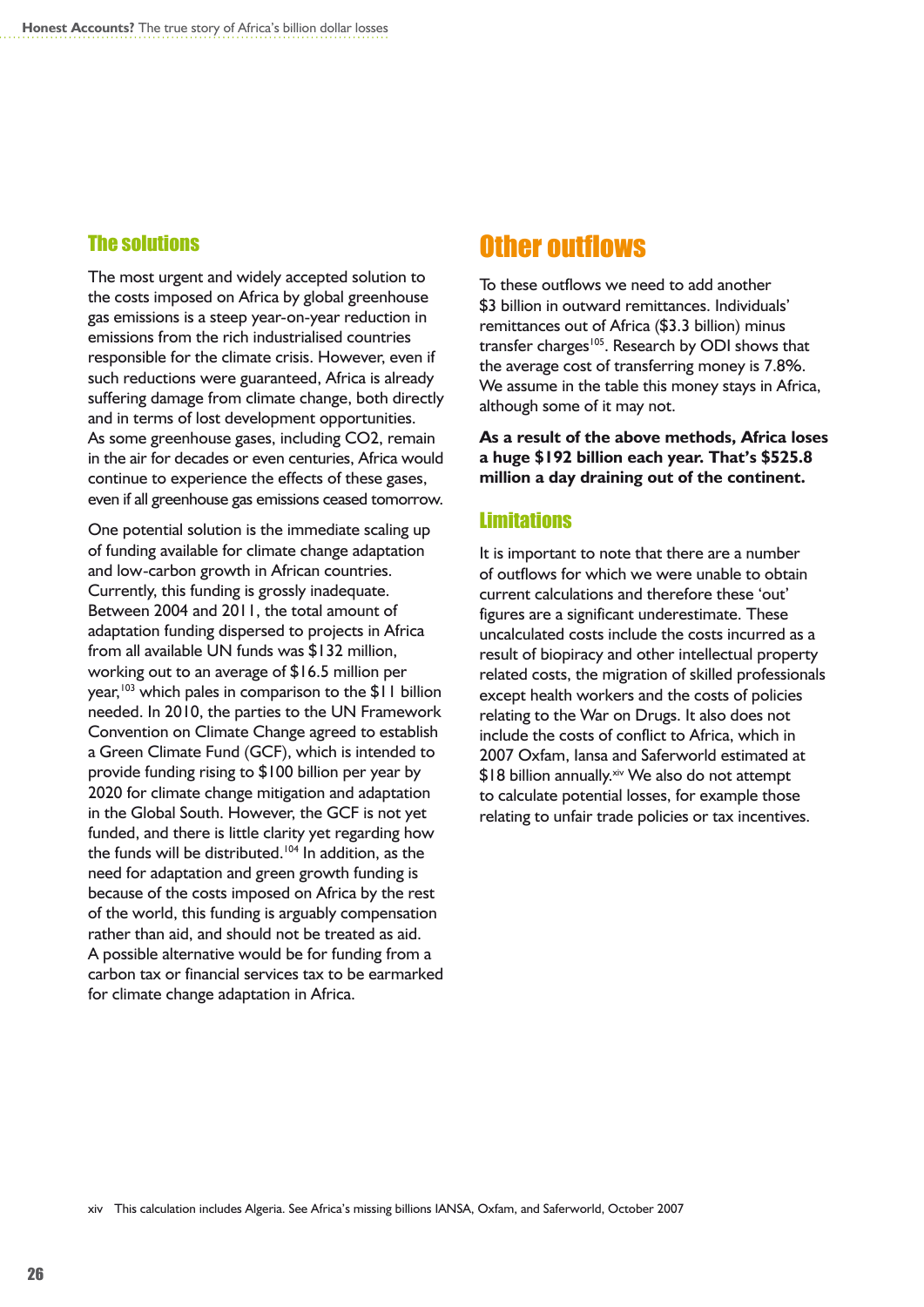# 2. Outflows versus Inflows

**In this section we explore how the outflows compare with inflows to the continent. The following table outlines the inflows to sub-Saharan Africa.**

| <b>Category</b>                                         | <b>Annual</b><br>amount<br>(billions) | Reference / year of<br>figure (2012 unless)<br>otherwise stated)                                                      | <b>Explanation</b>                                                                                                                                                                                                                                                                                                                                                                                                                                                                                                                                                                         |
|---------------------------------------------------------|---------------------------------------|-----------------------------------------------------------------------------------------------------------------------|--------------------------------------------------------------------------------------------------------------------------------------------------------------------------------------------------------------------------------------------------------------------------------------------------------------------------------------------------------------------------------------------------------------------------------------------------------------------------------------------------------------------------------------------------------------------------------------------|
| Official aid from<br><b>OECD</b>                        | \$29.1                                | OECD <sup>106</sup><br>(Average for 2009-11)                                                                          | Aid given by governments in OECD <sup>xv</sup> countries to<br>Africa. This was \$44.0 billion (an average of the three<br>years 2009-11). <sup>107</sup> However, not all this is a resource<br>flow to African countries, so our figure deducts<br>certain types of 'aid', amounting to 14% of the total.<br>xvi In addition, some 'aid' <sup>108</sup> is in the form of loans<br>(which are included elsewhere in this flow table).<br>Thus the \$44.0 billion figure is reduced first to \$37.9<br>billion and then to \$29.1 billion.                                                |
| Official aid from<br>non-OECD<br>countries              | \$0.4\$                               | Development<br><b>Assistance Committee</b><br>(DAC) Development<br><b>Cooperation Report</b><br>2013 Figures for 2011 | This is aid from governments outside of the OECD.<br>This is an estimate since there is no official figure.<br>Aid from China, Brazil and South Africa amounted<br>to \$3.3 billion in 2011. <sup>109</sup> China may provide around<br>40% of its aid in the form of grants. <sup>110</sup> Overall, we<br>estimate that a third of non-OECD aid is in the form<br>of grants, or \$1.1 billion. In terms of aid to Africa,<br>35% of aid from OECD countries goes to Africa. If<br>we use the same proportion, the total figure for non-<br>OECD countries would be around \$0.4 billion. |
| Net private<br>grants                                   | \$9.9                                 | OECD <sup>III</sup><br>(Average for 2009-11)                                                                          | These are private grants, for example from NGOs.<br>Total private grants averaged \$28.2 billion in the<br>three years 2009-11. <sup>112</sup> There is no figure for Africa;<br>we assume the flow is the same as the percentage of<br>OECD aid to Africa (35%), thus the annual figure is<br>\$9.9 billion.                                                                                                                                                                                                                                                                              |
| Loans to<br>governments                                 | \$23.4                                | World Bank, World<br>Development<br>Indicators database <sup>113</sup>                                                | Loans are given by institutions such as the IMF and<br>World Bank, private lenders including banks, and<br>foreign governments such as Japan. This links to illicit<br>flows (see outflows section) since for every \$1 lent,<br>60 cents flows back out again in illicit capital flight. <sup>114</sup>                                                                                                                                                                                                                                                                                   |
| Loans to<br>private sector<br>(both FDI<br>and non-FDI) | \$8.3                                 | World Bank, World<br>Development<br>Indicators database <sup>115</sup>                                                | Lending from all sources to the private sector in Africa                                                                                                                                                                                                                                                                                                                                                                                                                                                                                                                                   |

xv The Organisation for Economic Co-operation and Development is a group of 34 wealthy countries.

xvi For example, the NGO Concord discounts five categories of 'inflated aid' which do not constitute a 'genuine' transfer of resources to developing countries – imputed student costs, debt relief, partially tied aid, interest repayments and refugee costs, which it calculates as 14% of EU aid in 2011. Concord, Aid We Can – Invest More in Global Development, 2012, section 3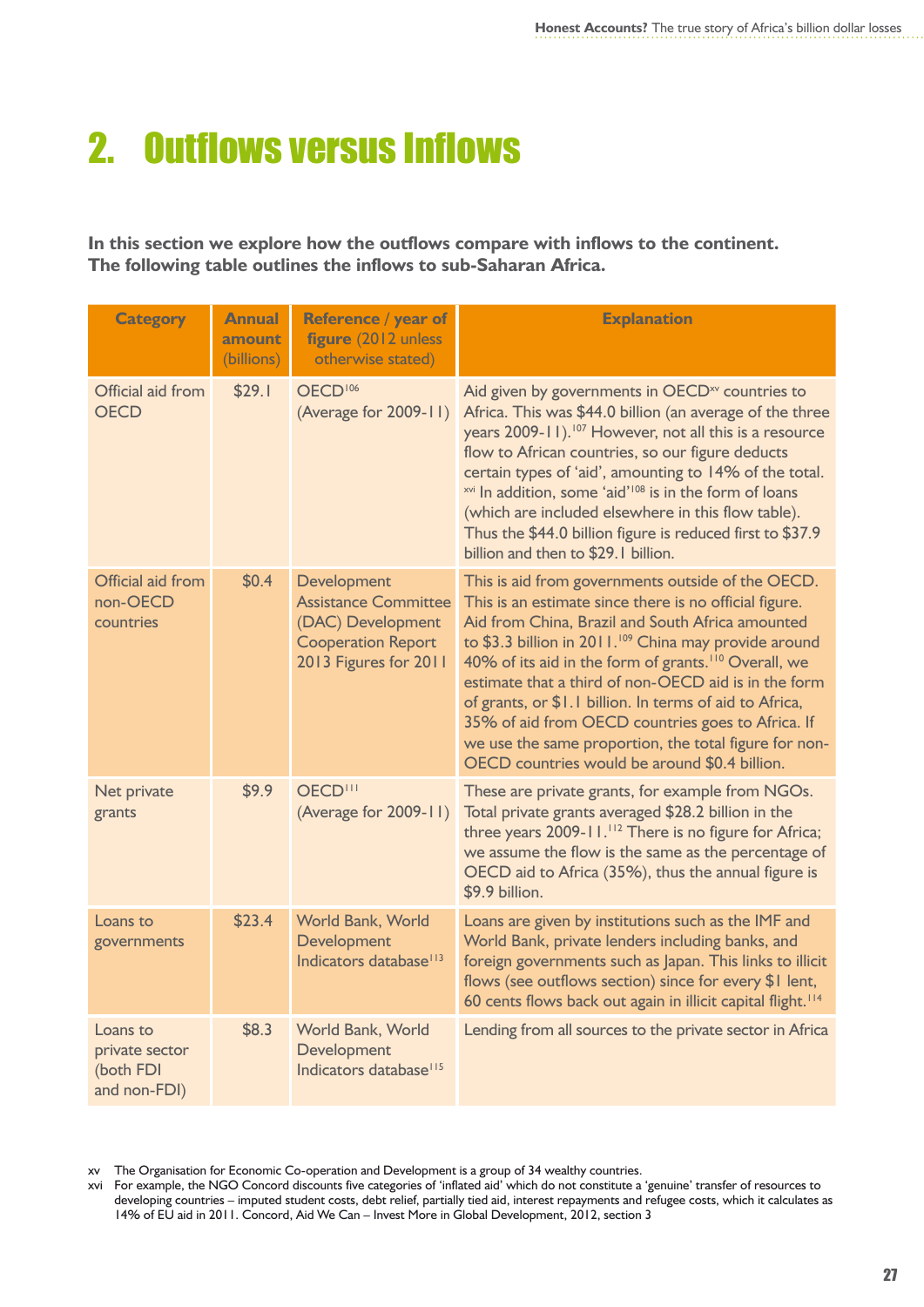| <b>Category</b>           | <b>Annual</b><br>amount | Reference /<br>year of figure                                                                       | <b>Explanation</b>                                                                                                                                                                                                                                                                                                                                                                                                                                                                                                                                                                                                                                                                                                                                                                                                                                                           |
|---------------------------|-------------------------|-----------------------------------------------------------------------------------------------------|------------------------------------------------------------------------------------------------------------------------------------------------------------------------------------------------------------------------------------------------------------------------------------------------------------------------------------------------------------------------------------------------------------------------------------------------------------------------------------------------------------------------------------------------------------------------------------------------------------------------------------------------------------------------------------------------------------------------------------------------------------------------------------------------------------------------------------------------------------------------------|
| Net portfolio<br>equity   | \$16.2                  | World Bank, World<br>Development<br><b>Indicators database</b>                                      | Portfolio equity includes net inflows from equity<br>securities other than those recorded as direct<br>investment and including shares, stocks, depository<br>receipts (American or global), and direct purchases of<br>shares in local stock markets by foreign investors. <sup>116</sup>                                                                                                                                                                                                                                                                                                                                                                                                                                                                                                                                                                                   |
| <b>Net FDI equity</b>     | \$23.2                  | <b>UNCTAD, World</b><br><b>Investment Report</b>                                                    | Foreign Direct Investment is investment made<br>by a company, often a multinational based in one<br>country, into a company or entity based in another<br>country. The companies making this investment<br>usually have significant control over the company<br>and must have at least 10% of the voting power. FDI<br>takes two forms, 'greenfield' relating to investment<br>that establishes new production facilities, such as a<br>company that sets up a new factory, or 'Brownfield'<br>cross border mergers and acquisitions, the takeover<br>of existing businesses.<br>This figure is FDI minus loans, which are counted<br>above. Net FDI (Inward - Outward) to Africa was<br>\$29.8 billion, according to UNCTAD. However, this<br>is both loans and equity. Figures from the World<br>Bank suggest that 78% of private lending is FDI,<br>hence \$23.2 billion. |
| Inward<br>remittances     | \$18.9                  | <b>World Bank, Migration</b><br>and Remittances<br>Factbook, 2011; ODI                              | Inward remittances from individuals to families in<br>Africa <sup>117</sup> minus charges on those transfers. <sup>118</sup>                                                                                                                                                                                                                                                                                                                                                                                                                                                                                                                                                                                                                                                                                                                                                 |
| Debt payments<br>received | \$4.3\$                 | <b>Based on World Bank,</b><br><b>World Development</b><br>Indicators database<br>(see explanation) | Interest received from foreign exchange reserves<br>(see outflows section). African governments will<br>normally have to pay a much higher interest rate on<br>the borrowing they undertake than on the money<br>they lend in order to acquire reserves. This means<br>they are losing money each year. Total foreign<br>exchange reserves of Africa were \$215 billion. We<br>could not find any official figures for the amount<br>African governments receive in interest each year on<br>their reserves, but have estimated \$4.3 billion a year,<br>based on an average interest rate of 2% on the total<br>of \$215 billion of reserves.<br>Principal payments are not included as these are<br>covered by the increase in reserve figures in the outflow.                                                                                                             |
| <b>Total:</b>             | \$133.7                 |                                                                                                     |                                                                                                                                                                                                                                                                                                                                                                                                                                                                                                                                                                                                                                                                                                                                                                                                                                                                              |

#### **Net outflows**

**A comparison of outflows against these makes the total net outflows from Africa \$58.2 billion.**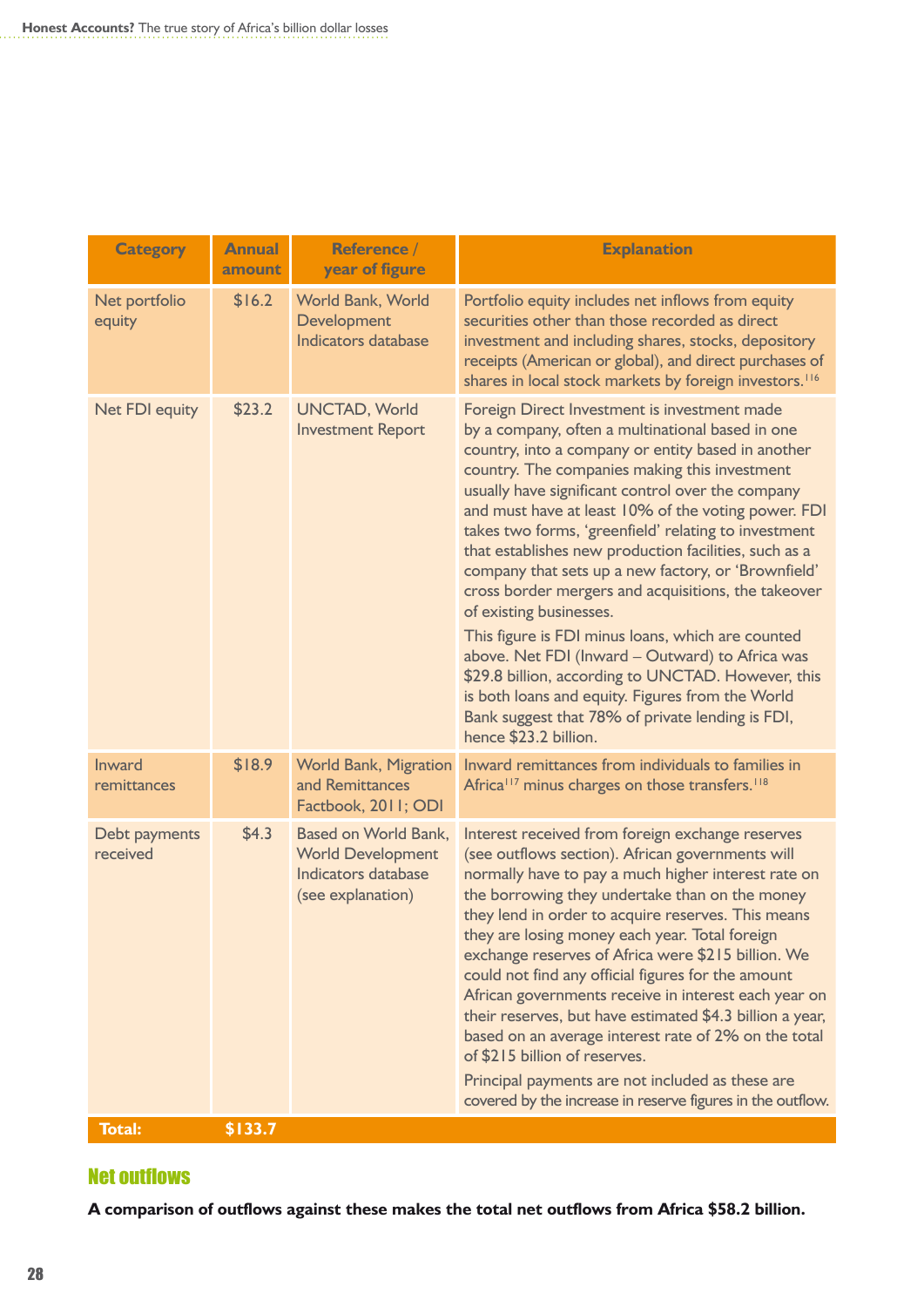# 3. Aid and its (mis)representations

It says something about this country. It says something about our standing in the world and our sense of duty in helping others….In short – it says something about the kind of people we are… And that makes me proud to be British.

#### DAVID CAMERON speaking on aid, 8 June 2013

**In this section we discuss aid and the public discourse surrounding it. We do not attempt to assess the effectiveness of aid itself as a means of poverty reductionxvii but instead consider its significance as a financial flow and consequences of its misrepresentation.**

## Aid…

Africa receives just under \$30 billion (\$29.5 billion) in government aid each year. This figure includes from \$29.1 official aid from OECD member governments; and \$0.4 billion from non OECD members. As we can see the outflows are almost six and a half times the amount of aid received. In regard to the flow of resources, four points should be highlighted about government aid, to illustrate how its realities can differ from the way it is often presented.

**• Aid is less than it should be.** In 1970, governments committed to spend 0.7% of GNP on ODA (Official Development Assistance or aid) through UN General Assembly Resolution 2626 (XXV).<sup>xviii</sup> The 0.7 target, envisaged as a minimum commitment, $119$  was to be met by donor countries by the mid-1970s. Most donor countries accepted this 0.7% target, at least as a long-term aim.<sup>120</sup> Despite a number of reiterations of this commitment over the last 40 years, to date only seven countries have ever met the target. Sweden was the only country to meet the mid-1970s goal, and the UK was the latest country to meet it in April 2014. This global failure to meet the commitments amounted to an aid shortfall of over \$167.5

billion in 2011 alone, and a total shortfall over the period in excess of \$4.37 trillion.<sup>121</sup> We consider this a potential loss and have therefore have not included it in our outflow calculations.

- **• Aid is not just a transfer of money.** The concept has expanded to now include items not popularly understood as 'aid'. The NGO CONCORD discounts five categories of 'inflated aid' which do not constitute a genuine transfer of resources to developing countries – imputed student costs, debt relief, partially tied aid (see following point), interest repayments and refugee costs, which it calculates as 14% of EU aid in  $2011.^{122}$  We have therefore deducted this 14% from our aid figure.
- **• Aid can come with conditions.** For example, insisting that a portion of the funds are used to purchase goods and services from the donor country. Despite reports that this has declined in practice (from 54% to 18% from 1999-2001 to 2008<sup>123</sup>) a report from European Network on Debt and Development (Eurodad), highlights that \$69 billion annually – more than half of government aid – is spent on the purchase of goods and services, and that two-thirds of formally untied aid contracts are still given to firms from rich donor countries.<sup>124</sup>

xvii For discussion of this see Glennie, J 2008 *The Trouble with Aid: Why Less Could Mean More for Africa*; and the debate between William Easterly and Owen Bardor 9, April 2014 http://oxfamblogs.org/fp2p/bill-easterlys-new-book-brilliant-on-technocrats-flawed-on-rightswrong-on-aid-and-hopeless-on-china/

xviii UN General Assembly Resolution 2626 (XXV) para, 43: economically advanced country will progressively increase its official development assistance to the developing countries and will exert its best efforts to reach a minimum net amount of 0.7% of its gross national product at market prices by the middle of the decade.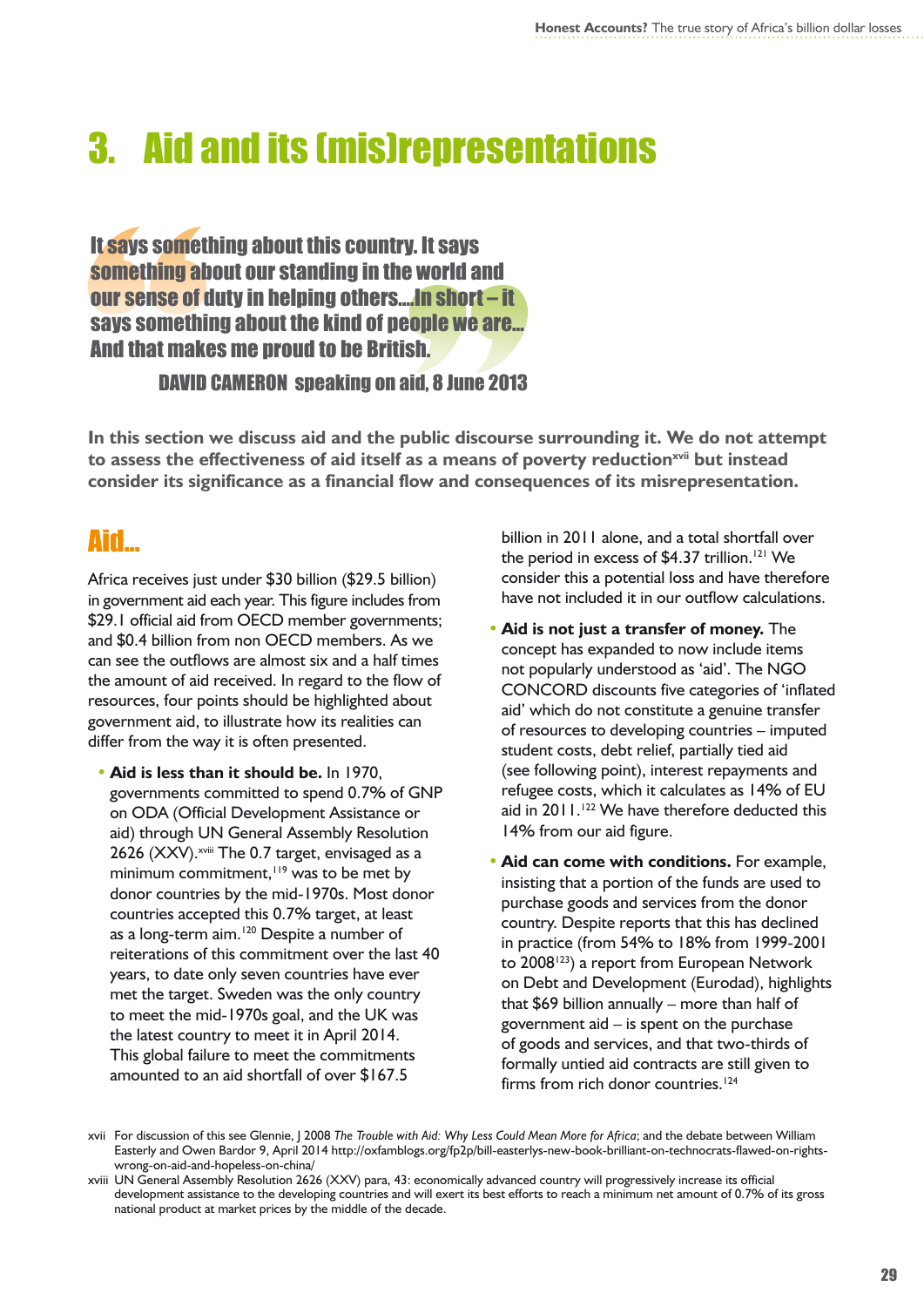

**• Aid is political.** It can reflect particular economic ideologies of the donors. One example is UK aid being used to help create conditions for foreign investment.<sup>125</sup> It can also reflect broader national interests. For example, the UK and the US pursuing the 'militarisation' of aid, using aid to further military investment or as part of counter terrorism strategies, by creating partnerships between the military and aid organisations as part of a strategy to win 'hearts and minds'.<sup>126</sup>

But how do these facts chime with how aid is portrayed?

# …and its (mis)representations

As we can see, in comparison with the resources leaving Africa, the amount given in aid is negligible. It is not a gesture of benevolence from Northern governments, but intimately connected with politics. The idea of wealthy governments as generous aid donors is therefore a fabricated narrative, yet it is one that has been bought into

and passed on from politicians, the media, the public and NGOs. These myths have led to hugely distorted public perceptions with 26% of the UK public believing the government spends more on aid than education, schools or pensions.<sup>127</sup>

Aside from the positive and misleading PR for donors, this gross misrepresentation has a more pernicious effect. It breeds paternalistic notions of Africa as a poor and corrupt continent with helpless people in need of Northern intervention. In an analysis of media representations of Africa, Mahadeo & McKinney found that dominant representations frame Africa in light of political and financial corruption, poverty and tribal wars, whist remaining silent about their underlying causes.<sup>128</sup> These simplistic notions can also be recognised in some NGO fundraising campaigns implying that poverty is simply a lack of resources, delinked to politics. This has been achieved through disempowering images, and suggestions that by giving a simple donation the donor will can become a 'hero' and help 'save' Africa.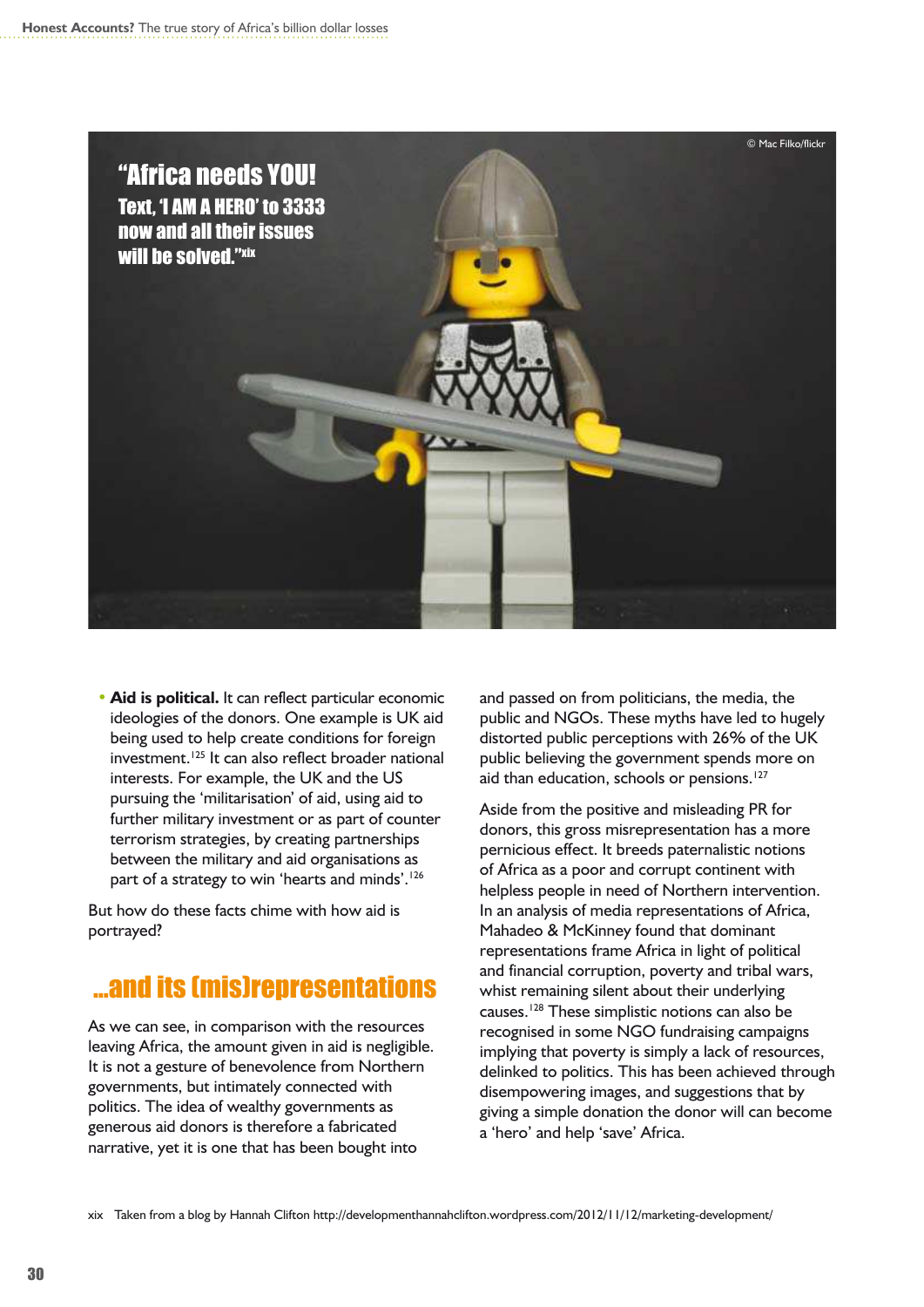In *Finding Frames*, <sup>129</sup> Darnton and Kirk highlight the way in which public engagement with Africa is framed around a dichotomy of 'Powerful Giver' and 'Grateful Receiver' and an analysis of development education material in Germany found that the materials: *"contributes to stabilising relations of inequality at the social, political, and economic level."*<sup>130</sup>

## Africa is to be pitied, worshipped or dominated.….Do not feel queasy about this: you are trying to help them to get aid from the West.

BINyAvANGA WAINAINA Kenyan author and journalist

*from his satirical article 'How to write about Africa'.<sup>131</sup>*

# Suppressing action

These inaccurate representations of aid and charity, and avoidance of the facts, help to construct and cement power relations and help to justify the status quo, and ensuing dominance of Northern people and governments. They prevents us from holding our governments to account for their actions and demanding the structural change that is needed if we are to really eliminate poverty and inequality.

This is highlighted in the *Finding Frames* report which found that the public perceive the causes of poverty as internal to poor countries. In *Demystifying Aid*, Yash Tandon, former head of the South Centre, goes as far as asserting that aid is a 'neo-colonial tool' used to control Africa.<sup>132</sup> The *Finding Frames* report also noted the responsibility of British organisations for this framing. In an address to a meeting of the Progressive Development Forum, Lidy Nacpil of Jubilee South spoke about the dominance of Northern NGOs within the movement resulting in Southern voices relegated to 'case studies'.<sup>133</sup>

The pursuit of aid is very apparent, keeping us focused with such narrow vision, that even when faced with blatant hypocrisy – the routing of half of all investments by the UK's aid investment fund through tax havens $134$  being just one clear example – the reaction is minimal. Academic Slavoj Žižek, in his animated RSA lecture 'First as Trajedy, then as Farce' argues that what he calls *"global capitalism with a human face"* has created a perverse situation in which we are *"repairing with the right hand what [we] ruined with the left hand."*<sup>135</sup> Similarly, writer Teju Cole who has written about the 'white saviour industrial complex', expressed on Twitter: *"The white saviour supports brutal policies in the morning, founds charities in the afternoon, and receives awards in the evening."*

Yet while these simplistic notions of charity may support politicians and multinational corporations, they are not what the UK public want. A survey on UK attitudes to aid found a public appetite for a more nuanced debate and a better understanding of the causes of poverty.<sup>136</sup> This cannot happen until the hard facts about who gives what to whom are exposed.

The reality is that Africa is being drained of \$58 billion a year, money that could be spent on essential health care, education and clean water for its people. Meanwhile the UK presides over a global network of tax havens that facilitate this theft.

It is time for the British government, politicians, the media, and NGOs to stop misrepresenting our 'generosity' and take action to tackle the real causes of poverty. This includes urgent government action to close down the UK's network of tax havens; an end to the plundering of African resources by multinational companies, an end to 'aid' as loans; and greater transparency and accountability surrounding loan agreements and ambitious and far-reaching climate change targets. Wealthy countries need to be judged not just on their aid, but on their action. We must expose these myths surrounding aid and hold those responsible to account.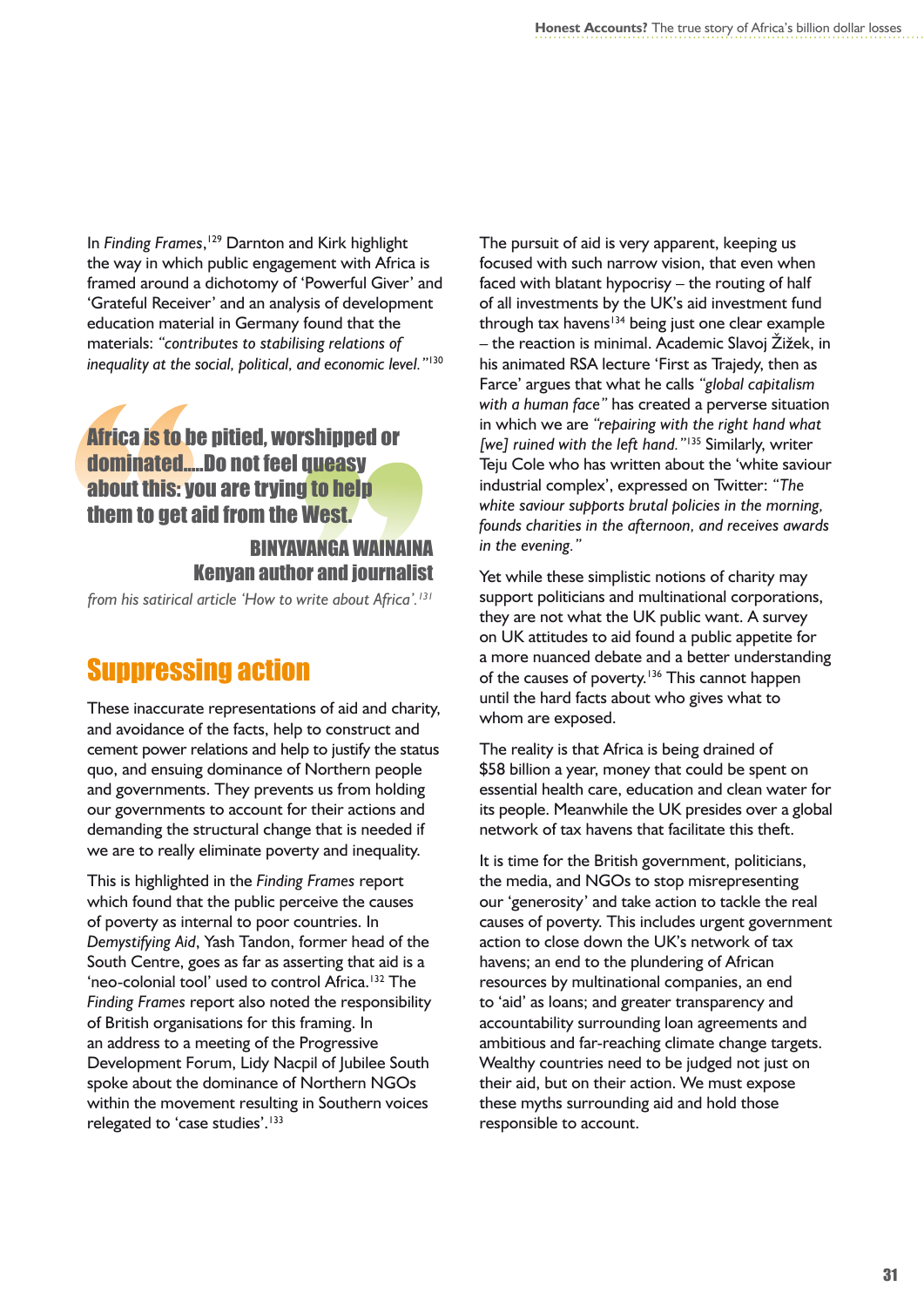# Annex – Full table with calculations

# **Inflows to sub-Saharan Africa**

| <b>Category</b>                                      | <b>Annual</b><br>amount<br>(billions) | Reference / year of<br>figure (2012 unless<br>otherwise stated)           | <b>Explanation</b>                                                                                                                                                                                                                                                                                                                                                                                                                                                                                                                                                          |
|------------------------------------------------------|---------------------------------------|---------------------------------------------------------------------------|-----------------------------------------------------------------------------------------------------------------------------------------------------------------------------------------------------------------------------------------------------------------------------------------------------------------------------------------------------------------------------------------------------------------------------------------------------------------------------------------------------------------------------------------------------------------------------|
| Official aid from<br><b>OECD</b>                     | \$29.1                                | OECD <sup>137</sup><br>(Average for 2009-11)                              | Aid given by governments in OECD <sup>xx</sup> countries to Sub-Saharan Africa. This was \$44.0 billion (an<br>average of the three years 2009-11). <sup>138</sup> However, not all this is a resource flow to African countries,<br>so our figure deducts certain types of 'aid', amounting to 14% of the total. <sup>xxi</sup> In addition, some 'aid' <sup>139</sup><br>is in the form of loans (which are included elsewhere in this flow table). Thus the \$44.0 billion figure is<br>reduced first to \$37.9 billion and then to \$29.1 billion.                      |
| Official aid from<br>non-OECD<br>countries           | \$0.4\$                               | DAC, Development<br><b>Cooperation Report</b><br>2013<br>Figures for 2011 | This is aid from governments outside of the OECD. This is an estimate since there is no official figure.<br>Aid from China, Brazil and South Africa amounted to \$3.3 billion in 2011. <sup>140</sup> China may provide around<br>40 % of its aid in the form of grants. <sup>141</sup> Overall, we estimate that a third of non-OECD aid is in the form<br>of grants, or \$1.1 billion. In terms of aid to Africa, 35% of aid from OECD countries goes to Africa. If<br>we use the same proportion, the total figure for non-OECD countries would be around \$0.4 billion. |
| Net private<br>grants                                | \$9.9                                 | OECD <sup>142</sup><br>(Average for 2009-11)                              | These are private grants, for example from NGOs. Total private grants averaged \$28.2 billion in the<br>three years 2009-11. <sup>143</sup> There is no figure for Africa; we assume the flow is the same as the percentage<br>of OECD aid to Sub-Saharan Africa (35%), thus the annual figure is \$9.9 billion.                                                                                                                                                                                                                                                            |
| Loans to<br>governments                              | \$23.4                                | World Bank, World<br>Development<br>Indicators database <sup>144</sup>    | Loans are given by institutions such as the IMF and World Bank, private lenders including banks, and<br>foreign governments such as Japan. This links to illicit flows (see outflows section) since for every \$1<br>lent, 60 cents flows back out again in illicit capital flight. <sup>145</sup>                                                                                                                                                                                                                                                                          |
| Loans to private<br>sector (both FDI<br>and non-FDI) | \$8.3                                 | World Bank, World<br>Development<br>Indicators database <sup>146</sup>    | Lending from all sources to the private sector in Sub-Saharan Africa                                                                                                                                                                                                                                                                                                                                                                                                                                                                                                        |
| Net portfolio<br>equity                              | \$16.2                                | World Bank, World<br>Development<br>Indicators database                   | Portfolio equity includes net inflows from equity securities other than those recorded as direct<br>investment and including shares, stocks, depository receipts (American or global), and direct purchases<br>of shares in local stock markets by foreign investors. <sup>147</sup>                                                                                                                                                                                                                                                                                        |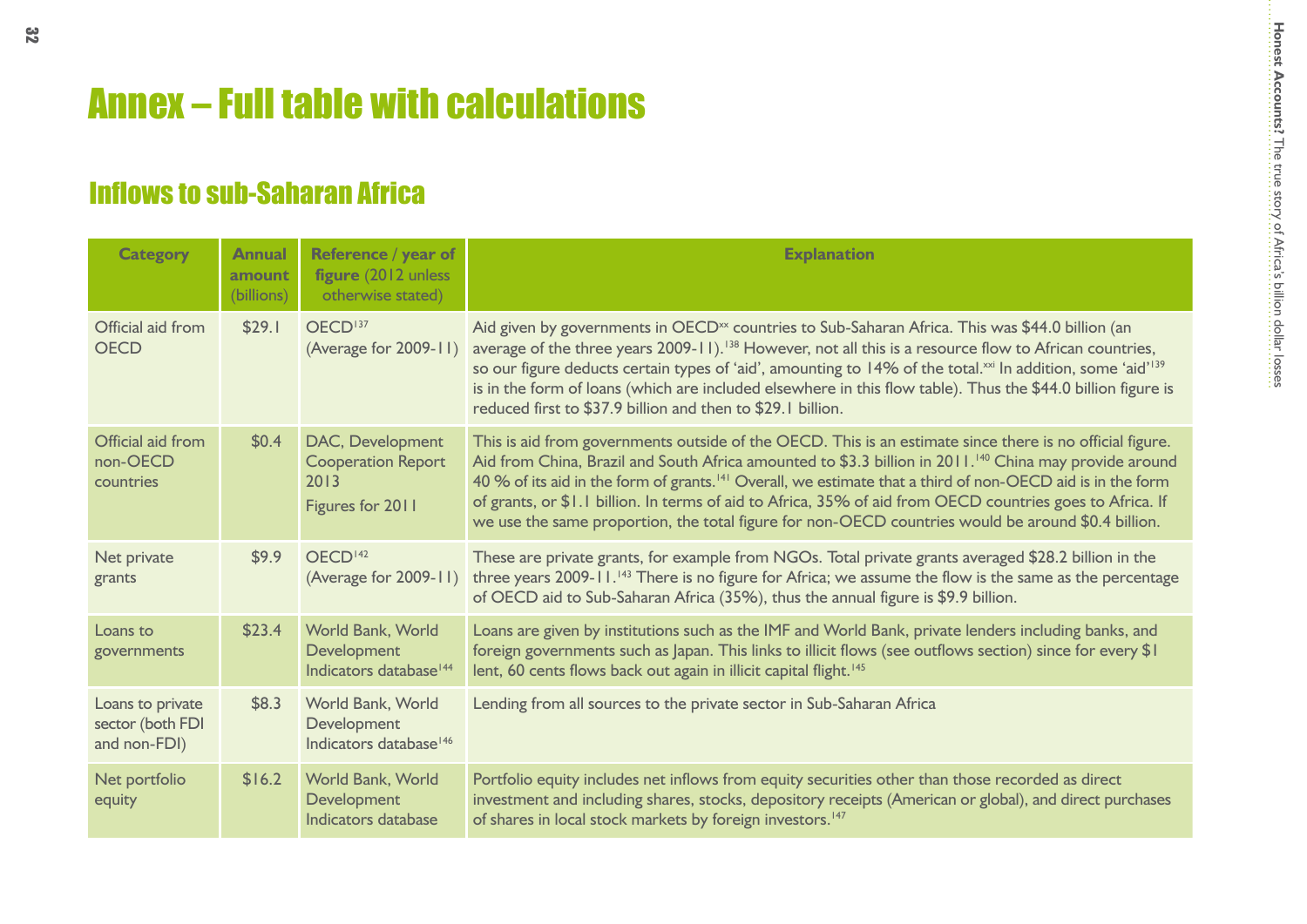| Net FDI equity            | \$23.2  | <b>UNCTAD, World</b><br><b>Investment Report</b>                                                   | Foreign Direct Investment is investment made by a company, often a multinational based in one<br>country, into a company or entity based in another country. The companies making this investment<br>usually have significant control over the company and must have at least 10% of the voting power.<br>FDI) takes two forms, 'greenfield' relating to investment that establishes new production facilities, such<br>as a company that sets up a new factory, or 'Brownfield' cross border mergers and acquisitions, the<br>takeover of existing businesses.<br>This figure is FDI minus loans, which are counted above. Net FDI (Inward - Outward) to sub-Saharan<br>Africa was \$29.8 billion, according to UNCTAD. However, this is both loans and equity. Figures from<br>the World Bank suggest that 78% of private lending is FDI, hence \$23.2 billion. |
|---------------------------|---------|----------------------------------------------------------------------------------------------------|-------------------------------------------------------------------------------------------------------------------------------------------------------------------------------------------------------------------------------------------------------------------------------------------------------------------------------------------------------------------------------------------------------------------------------------------------------------------------------------------------------------------------------------------------------------------------------------------------------------------------------------------------------------------------------------------------------------------------------------------------------------------------------------------------------------------------------------------------------------------|
| Inward<br>remittances     | \$18.9  | <b>World Bank, Migration</b><br>and Remittances<br>Factbook, 2011; ODI                             | Inward remittances from individuals to families in sub-Saharan Africa <sup>148</sup> minus charges on those<br>transfers. <sup>149</sup>                                                                                                                                                                                                                                                                                                                                                                                                                                                                                                                                                                                                                                                                                                                          |
| Debt payments<br>received | \$4.3   | <b>Based on World Bank</b><br><b>World Development</b><br>Indicators database<br>(see explanation) | Interest received from foreign exchange reserves (see outflows section). African governments will<br>normally have to pay a much higher interest rate on the borrowing they undertake than on the money<br>they lend in order to acquire reserves. This means they are losing money each year. Total foreign<br>exchange reserves of sub-Saharan Africa were<br>\$215 billion. We could not find any official figures for the amount African governments receive in<br>interest each year on their reserves, but have estimated<br>\$4.3 billion a year, based on an average interest rate of 2% on the total of \$215 billion of reserves.<br>Principal payments are not included as these are covered by the increase in reserve figures in the outflow.                                                                                                        |
| <b>Total:</b>             | \$133.7 |                                                                                                    |                                                                                                                                                                                                                                                                                                                                                                                                                                                                                                                                                                                                                                                                                                                                                                                                                                                                   |

xx The Organisation for Economic Co-operation and Development is a group of 34 wealthy countries<br>xxi For example, the NGO Concord discounts five categories of 'inflated aid' which do not constitute a 'genuine' transfer of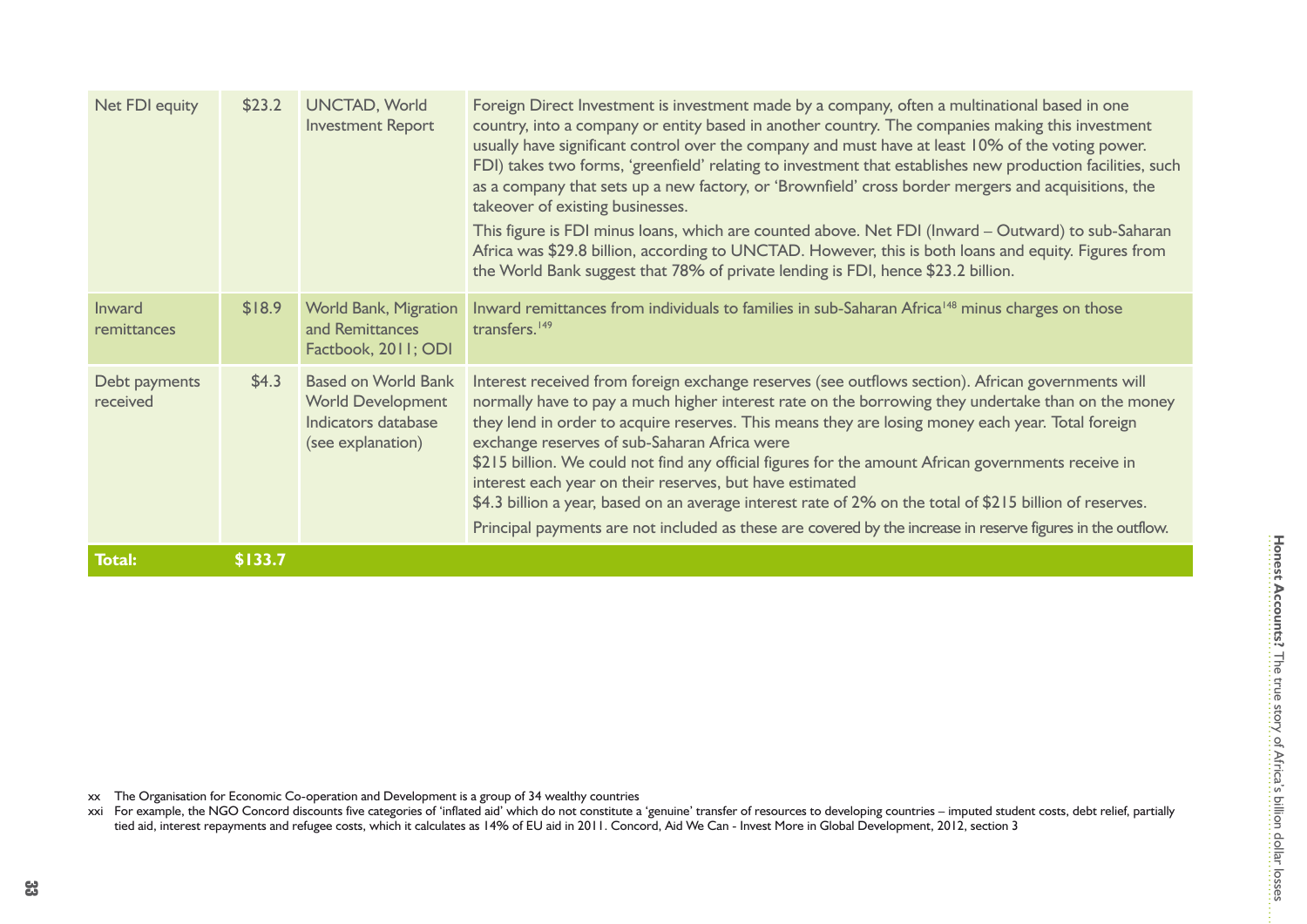# **Outflows from sub-Saharan Africa**

| <b>Category</b>                                  | <b>Annual</b><br>amount<br>(billions) | <b>Reference / Year</b><br>(2012 unless)<br>otherwise stated) | <b>Explanation</b>                                                                                                                                                                                                                                                                                                                                                                                                                                                                                                                                                                                                                                                                                                                                                  |
|--------------------------------------------------|---------------------------------------|---------------------------------------------------------------|---------------------------------------------------------------------------------------------------------------------------------------------------------------------------------------------------------------------------------------------------------------------------------------------------------------------------------------------------------------------------------------------------------------------------------------------------------------------------------------------------------------------------------------------------------------------------------------------------------------------------------------------------------------------------------------------------------------------------------------------------------------------|
| Debt payments                                    | \$21.0                                | World Bank, World<br>Development<br>Indicators database       | These are the annual payments on loans (see inflow table). These figures cover debt payments by both<br>the public and private sectors.                                                                                                                                                                                                                                                                                                                                                                                                                                                                                                                                                                                                                             |
| Increase in<br>international<br>reserve holdings | \$25.4                                | World Bank, World<br>Development<br>Indicators database       | All governments hold reserves in foreign currencies that enable them to buy imports and pay foreign<br>debts if their own revenues from exports shrink. These reserves are acquired primarily by lending to<br>governments whose currencies are used in international trade such as the US dollar, Euro, Yen, and the<br>British pound.<br>This figure is the annual increase in the money lent by African governments to other governments (i.e.<br>held in reserves outside Africa).                                                                                                                                                                                                                                                                              |
| Multinational<br>company profits                 | \$46.3                                | World Bank, World<br>Development<br>Indicators database       | This is the amount of profits that foreign companies operating in Africa take out of the continent. <sup>xxii</sup><br>These are payments of direct investment income which consist of income on equity (dividends, branch<br>profits, and reinvested earnings) and income on intercompany debt (interest). <sup>150</sup><br>This figure does not capture profits made from companies operating outside Africa. For example if a UK<br>based company purchases coffee from an African supplier and sells in the UK for a vastly increased profit.                                                                                                                                                                                                                  |
| <b>Illicit financial</b><br>outflows             | \$35.3                                | <b>Boyce and</b><br>Ndikumana <sup>151</sup>                  | This includes flows that result from illicit transactions including money laundering, tax evasion, trade<br>mis-invoicing and unrecorded remittances. The figure given is a net figure (accounting for capital<br>entering countries) and is an average for 2000-10. <sup>xxiii</sup>                                                                                                                                                                                                                                                                                                                                                                                                                                                                               |
| Outward<br>remittances                           | \$3.0                                 | World Bank,<br><b>Migration and</b><br>remittances handbook   | Individuals' remittances out of sub-Saharan Africa (\$3.3 billion) minus transfer charges <sup>xxiv</sup>                                                                                                                                                                                                                                                                                                                                                                                                                                                                                                                                                                                                                                                           |
| 'Brain drain'                                    | \$6.0                                 | See next column                                               | This refers to (a) the costs of training health professionals who emigrate plus (b) the costs to Africa of<br>employing Western experts to fill skills gaps. There is no authoritative overall figure. Africa is estimated<br>to spend \$4 billion a year to employ Western experts <sup>152</sup> due to around 20,000 professionals leaving<br>Africa for work in industrialized countries each year. <sup>153</sup> In addition, African countries incur training costs<br>for professionals who subsequently emigrate. There are no overall estimates so we use the figure for<br>health workers only. Studies suggest that these costs are likely to be at least \$2 billion a year. <sup>xxv</sup> Given<br>the limitations, this is a conservative estimate. |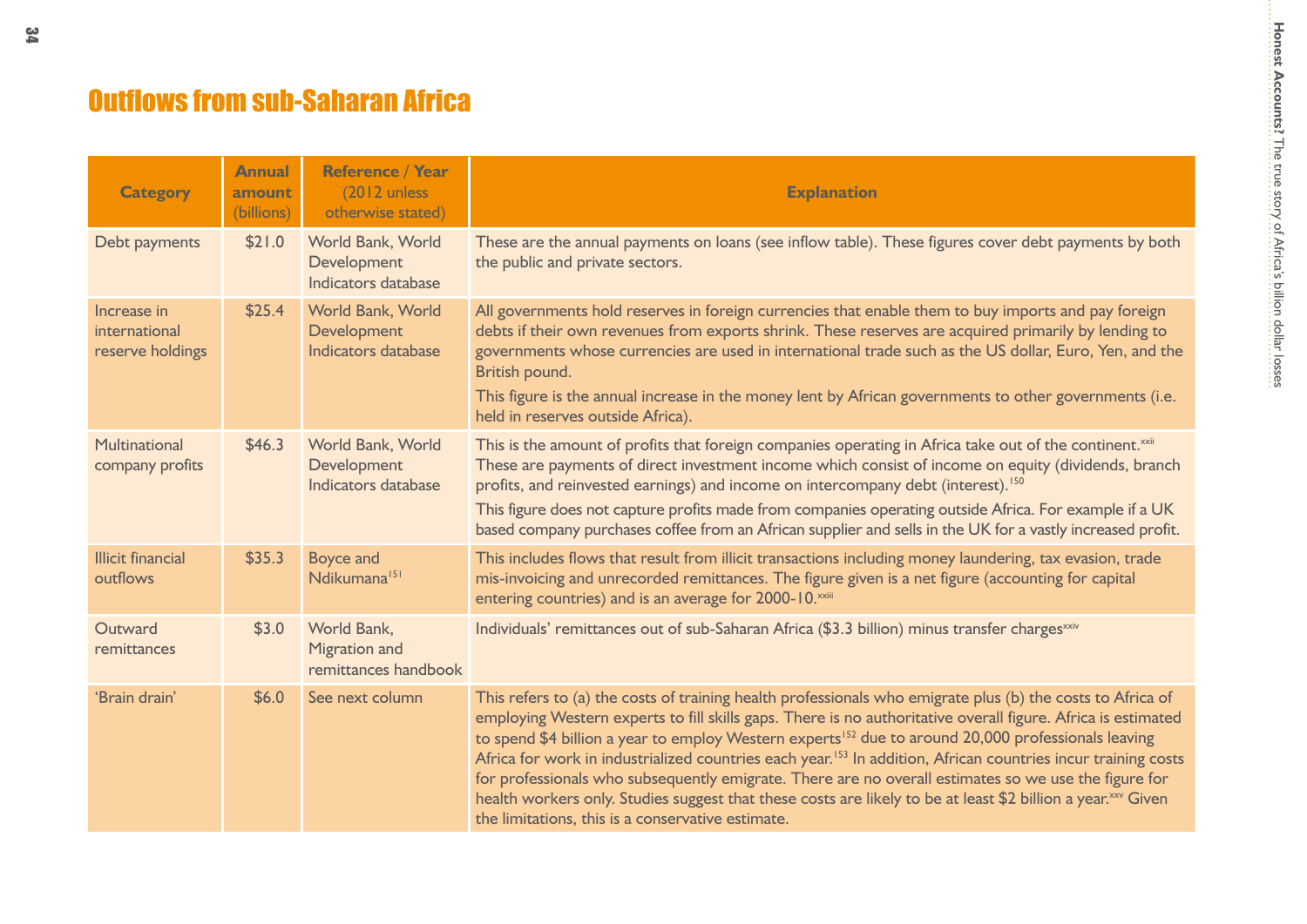| Climate change<br>adaptation costs                | \$10.6  | <b>United Nations</b><br><b>Environment</b><br>Programme <sup>154</sup> | This is the amount Africa has to spend to adapt to the impacts of climate change, such as heat waves,<br>water shortages, flooding and loss of biodiversity.<br>The rest of the world (outside Africa) is historically responsible for virtually all greenhouse gas<br>emissions, imposing costs on Africa. <sup>155</sup> The United Nations Environment Programme estimates that<br>current adaptation costs for Africa (up to 2020) from past GHG emissions are \$7-15 billion a year<br>(and that costs will rise rapidly after 2020). <sup>156</sup> The median is therefore \$11 billion. From this, we have<br>removed the costs incurred from Africa's own share in emissions (4%) giving \$10.6 billion                                                                                                                                                                                                                                                                                                                                                                       |
|---------------------------------------------------|---------|-------------------------------------------------------------------------|----------------------------------------------------------------------------------------------------------------------------------------------------------------------------------------------------------------------------------------------------------------------------------------------------------------------------------------------------------------------------------------------------------------------------------------------------------------------------------------------------------------------------------------------------------------------------------------------------------------------------------------------------------------------------------------------------------------------------------------------------------------------------------------------------------------------------------------------------------------------------------------------------------------------------------------------------------------------------------------------------------------------------------------------------------------------------------------|
| Climate change<br>mitigation costs                | \$26.0  | <b>African Development</b><br>Bank <sup>157</sup>                       | This is the costs for the necessary technology and infrastructure Africa needs to pursues a low-emissions<br>path to development, Because of the high levels of greenhouse gas emissions (96% of these from outside<br>of Africa) the earth has passed the point at which greenhouse gases can be safely absorbed, meaning<br>that Africa cannot now develop in the same way as the rest of the world without serious consequences.<br>There is no single authoritative figure for the costs of mitigation in Africa, and estimates vary. The<br>African Development Bank states that the costs of putting Africa on a low-carbon growth path could<br>reach \$22-30 billion per year by 2015 (and \$52-68 billion per year by 2030) <sup>158</sup> – thus the median figure<br>for up to 2015 is \$26 billion. Some other estimates are higher (e.g., \$29.2 billion <sup>xxvi</sup> ) others slightly<br>lower. <sup>xxvii</sup> This figure is also reasonably consistent with other estimates for the costs of both climate<br>change adaptation and mitigation. <sup>xxviii</sup> |
| <b>Illegal Logging</b>                            | \$17.0  | Africa Progress Panel <sup>159</sup>                                    | Companies engaging in illegal logging.                                                                                                                                                                                                                                                                                                                                                                                                                                                                                                                                                                                                                                                                                                                                                                                                                                                                                                                                                                                                                                                 |
| Illegal, unreported<br>and unregulated<br>fishing | \$1.3   | Africa Progress Panel <sup>160</sup>                                    | This figure is for West Africa only, and is therefore an underestimate.                                                                                                                                                                                                                                                                                                                                                                                                                                                                                                                                                                                                                                                                                                                                                                                                                                                                                                                                                                                                                |
| <b>Total:</b>                                     | \$191.9 |                                                                         |                                                                                                                                                                                                                                                                                                                                                                                                                                                                                                                                                                                                                                                                                                                                                                                                                                                                                                                                                                                                                                                                                        |

xxii It also should be noted that many foreign companies pay very low rates of tax in Africa, meaning that more of the profits can flow out of the continent.

 xxiii The figure for total capital flight from sub-Saharan Africa is \$353.5 billion. James Boyce and Leonce Ndikumana, *Capital Flight from Sub-Saharan African Countries, Updated Estimates: 1970-2010,*October 2012, p.11, http://www.peri.umass.edu/236/hash/d76a3192e770678316c1ab39712994be/publication/532/. Global Financial Integrity calculates illicit financial flows and these amounted to \$60 billion from Africa in 2011 (the report gives a figure of \$52 billion for 2011, but this is in 2005 dollars; \$60 billion is \$52 billion in 2011 dollars). However, these flows are outflows only and do not include net inflows, whereas the Boyce/Ndikumana figures are net ones. Global Financial Integrity, Illicit Financial Flows from Developing Countries, 2002-11, http://iff.gfintegrity.org/iff2013/2013report.html

Research by ODI shows that the average cost of transferring money is 7.8 per cent. We assume in the table this money stays in Africa, although some of it may not. ODI, Lost in Intermediation: How *excessive charges undermine the benefits of remittances for Africa,* April 2014

xxv One 2006 study estimates around that the emigration of doctors from sub-Saharan Africa costs the latter around \$1 billion per year, and that the costs of emigration of nurses to the UK only costs \$22. billion over 35 years. (J.Kirigia, *The cost of health-related brain drain to the WHO African Region*, 2006, www.bioline.org.br/pdf?jh06022). Another study estimates the costs on health alone are over £2.5 billion (Maureen Mackintosh et al, 'Aid, Restitution and International Fiscal Redistribution in Health Care', *Journal of International Development*, 2006, www.interscience.wiley.com) DOI: 10.1002/jid.1312). Other studies include: Edward | Mills at al, 'The financial cost of doctors emigrating from sub-Saharan Africa: human capital analysis', 2011, http://www.bmj.com/content/343/bmj.d7031; K.Mensah et al, *The 'Skills Drain' of Health Professionals from the Developing World: a Framework for Policy Formulation*, Medact, 2005, http://www.medact.org/content/Skills%20drain/Mensah%20et%20al.%202005.pdf

 xxvi One comprehensive report, reviewing the literature, estimates costs in the range of \$510-675 billion for the 20 years 2010-30, to achieve low carbon growth in Africa – a median figure of \$292.5 billion or \$29.2 billion a year. Pan African Climate Justice Alliance, *The Economic Costs of Climate Change*, November 2009. The report estimates costs of adaption of \$10-30 billion a year.

 xxvii McKinsey has estimated that Africa requires \$12 billion for 2011-15 and \$35 billion a year by 2026-30 for mitigation (McKinsey, *Pathways to a Low-Carbon Economy: Version 2 of the global greenhouse gas abatement cost curve*, 2009)

 xxviii For example, Lord Stern has given a general estimate for all countries (not just Africa) of 2% of GDP for adaptation and mitigation. This would amount to around \$26 billion for Africa. (http://www.theguardian.com/environment/2008/jun/26/climatechange.scienceofclimatechange).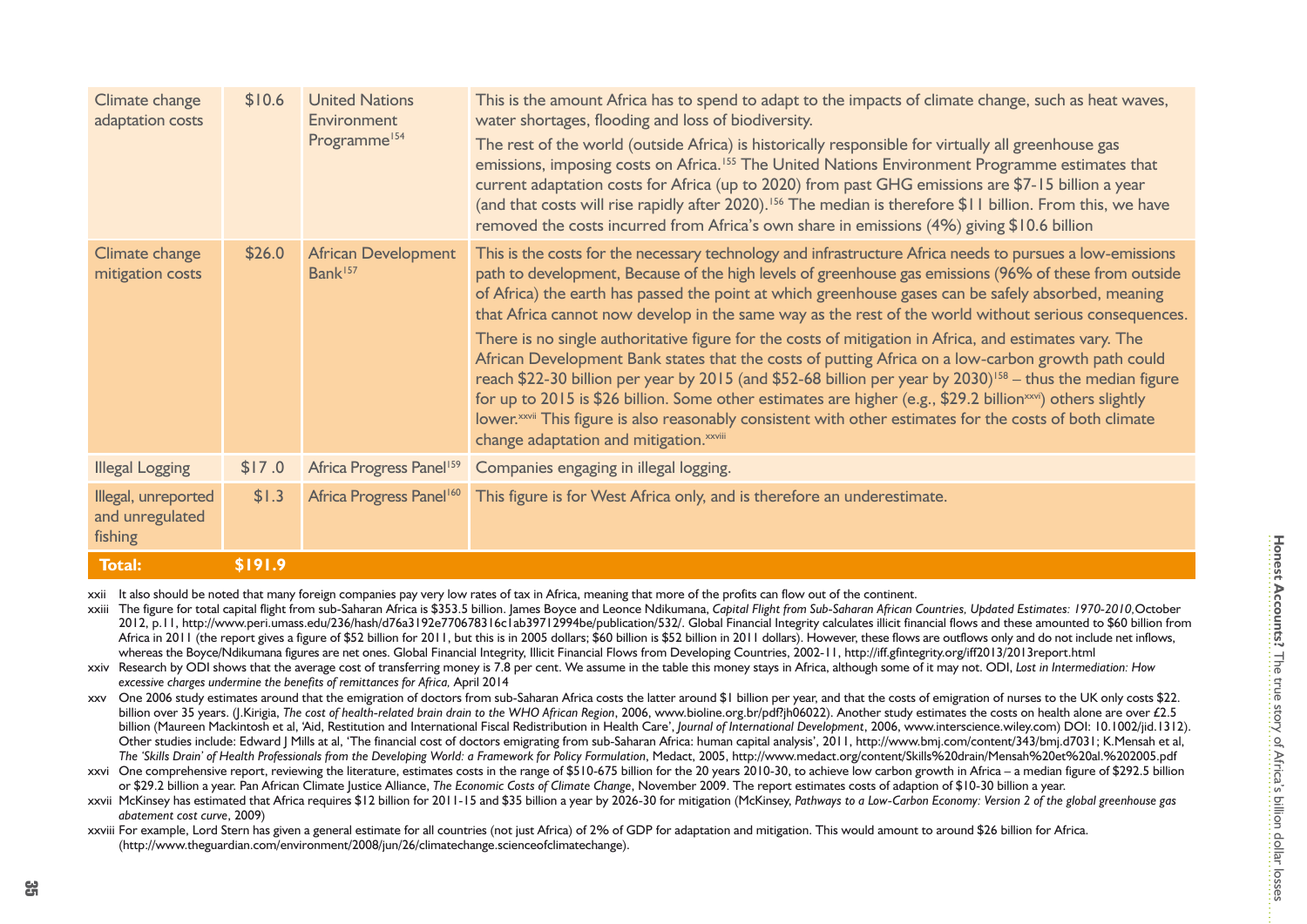# **References**

- **1.** ODI estimates the total annual financing gap is \$186 billion http://www.odi.org/sites/odi.org.uk/files/odi-assets/ publications-opinion-files/8319.pdf
- **2.** World Bank. World Development Indicators database
- **3.** IMF and World Bank. HIPC: Status of implementation report
- **4.** World Bank. World Development Indicators database
- **5.** IMF and World Bank. Ghana: Debt Sustainability Assessment
- **6.** World Bank. World Development Indicators database
- **7.** [Jubilee Debt Campaign](http://jubileedebt.org.uk/press-release/campaigners-condemn-uk-hypocrisy-debt-un-negotiations) 26 April 2012, Press release, Campaigners condemn UK hypocrisy on debt at UN negotiations http://jubileedebt.org.uk/press-release/ campaigners-condemn-uk-hypocrisy-debt-unnegotiations
- **8.** James K. Boyce & Léonce Ndikumana, Capital flight from sub-Saharan African countries: linkages with external borrowing and policy options, International Review of Applied Economics, 2011
- **9.** Qiu, L.D and Wang, S FDI Policy, Greenfield Investment and Cross-border Mergers, Review of International Economics, 19(5), 836–851, 2011 DOI:10.1111/j.1467- 9396.2011.00984.x http://www.sef.hku.hk/~larryqiu/ Papers/RIE-FDI%282011%29.pdf
- **10.** Africa Progress Panel, 2013, Equity in Extractives , http:// africaprogresspanel.org/publications/policy-papers/africaprogress-report-2013/
- **11.** Chang. HJ, 2014 Economics a User's Guide, Pelican
- **12.** Ibid.
- **13.** Ibid.
- **14.** Sornarajah, M, 2004, The International Law on Foreign investment, 2nd Edition, Cambridge University Press
- **15.** Africa Progress Panel 2013, Equity in Extractives
- **17.** Africa Progress Panel 2013, Equity in Extractives
- **18.** Ibid.
- **19.** Africa Progress Panel 2013, Equity in Extractives, P56
- **20.** World Bank, Global Development Finance 2012, http:// data.worldbank.org/sites/default/files/gdf\_2012.pdf, p.332
- **21.** African Development Bank and Global Financial Integrity, Illicit Financial Flows and the Problem of Net Resource Transfers from Africa: 1980-2009, May 2013 http:// www.gfintegrity.org/storage/gfip/documents/reports/ AfricaNetResources/gfi\_afdb\_iffs\_and\_the\_problem\_of net resource transfers from africa 1980-2009-web.pdf
- **22.** Cobham, A. The Impacts of Illicit Financial Flows on Peace and Security in Africa, April 2014 [http://tanaforum.](http://tanaforum.org/index.php?option=com_content&view=article&id=82&Itemid=272&lang=en) [org/index.php?option=com\\_content&view=article&id=](http://tanaforum.org/index.php?option=com_content&view=article&id=82&Itemid=272&lang=en) [82&Itemid=272&lang=en](http://tanaforum.org/index.php?option=com_content&view=article&id=82&Itemid=272&lang=en)
- **23.** Ibid.
- **24.** Global Financial Integrity, Illicit Financial Flows from Developing Countries: 2002-2011, December 2013 [http://iff.gfintegrity.org/iff2013/Illicit\\_Financial\\_Flows\\_](http://iff.gfintegrity.org/iff2013/Illicit_Financial_Flows_from_Developing_Countries_2002-2011-HighRes.pdf) from Developing Countries 2002-2011-HighRes.pdf
- **25.** Ibid.
- **28.** Global Financial Integrity, Illicit Financial Flows from Africa: Hidden Resource for Development, 2010

http://www.gfintegrity.org/storage/gfip/documents/ reports/gfi\_africareport\_web.pdf

- **29.** Treasure Islands http://treasureislands.org/the-book/ (accessed 10/07/14)
- **30.** Shaxson, N, 2012, Treasure Islands, Tax Havens and the Men Who Stole the World.
- **31.** Palan, R 17 August, 2012, Britain's Second Empire, New Left Project [http://www.newleftproject.org/index.php/](http://www.newleftproject.org/index.php/site/article_comments/britains_second_empire) [site/article\\_comments/britains\\_second\\_empire](http://www.newleftproject.org/index.php/site/article_comments/britains_second_empire) (accessed 13/06/14)
- **32.** ActionAid, 2013 How Tax Havens Plunder the Poor , http://www.actionaid.ie/sites/files/actionaid/how\_tax\_ havens\_plunder\_the\_poor\_1.pdf
- **33.** See Christian Aid 2009, Financial Secrecy Index, [http://](http://www.christianaid.org.uk/images/FSI-rankings.pdf) [www.christianaid.org.uk/images/FSI-rankings.pdf,](http://www.christianaid.org.uk/images/FSI-rankings.pdf) The Rule, City of London Campaign FAQs [https://platform](https://platform-production.s3.amazonaws.com/therules-134-City_of_London_Campaign_FAQ.pdf)[production.s3.amazonaws.com/therules-134-City\\_of\\_](https://platform-production.s3.amazonaws.com/therules-134-City_of_London_Campaign_FAQ.pdf) [London\\_Campaign\\_FAQ.pdf](https://platform-production.s3.amazonaws.com/therules-134-City_of_London_Campaign_FAQ.pdf) and Mathiason, N, Welcome to London, the onshore tax haven, [The Observer,](http://observer.guardian.co.uk) Sunday 8 July 2007 http://www.theguardian.com/money/2007/ jul/08/tax.business1
- **34.** ActionAid, 2013 How Tax Havens Plunder the Poor, http://www.actionaid.ie/sites/files/actionaid/how\_tax\_ havens plunder the poor 1.pdf
- **35.** Ibid.
- **36.** Ibid.
- **37.** ActionAid 2013, *Deloitte in Africa* http://www.actionaid.org. uk/sites/default/files/publications/deloitte\_in\_africa\_1.pdf
- **38.** ActionAid, 2013 How Tax Havens Plunder the Poor, http://www.actionaid.ie/sites/files/actionaid/how\_tax\_ havens\_plunder\_the\_poor\_1.pdf
- **39.** Global Witness, December 2013 (updated version) , Anonymous companies: How secretive shell companies are a major barrier in the fight against poverty and what to do about it http://www.globalwitness.org/sites/default/ files/library/Anonymous%20Companies%20Global%20 Witness%20briefing.pdf
- **40.** ActionAid, 2013 How Tax Havens Plunder the Poor http://www.actionaid.ie/sites/files/actionaid/how\_tax\_ havens\_plunder\_the\_poor\_1.pdf
- **41.** Ibid.
- **42.** ActionAid 2011, Addicted to tax havens: The secret life of the FTSE 100, http://www.actionaid.org.uk/sites/ default/files/doc\_lib/addicted\_to\_tax\_havens.pdf
- **43.** ActionAid, 2012 Collateral damage: How government plans to water down UK anti-tax haven rules could cost developing countries – and the UK – billions. http://www.actionaid.org.uk/sites/default/files/doc\_lib/ collateral\_damage.pdf
- **44.** ActionAid, 'Calling time: why SABMiller should stop tax dodging in Africa, November 2010 http://bit.ly/o3PWGJ
- **45.** Shaxson, N 2012, Treasure Islands, Tax havens and the men who stole the world.
- **46.** Tax Justice Network, Financial Secrecy Index, http://www.financialsecrecyindex.com/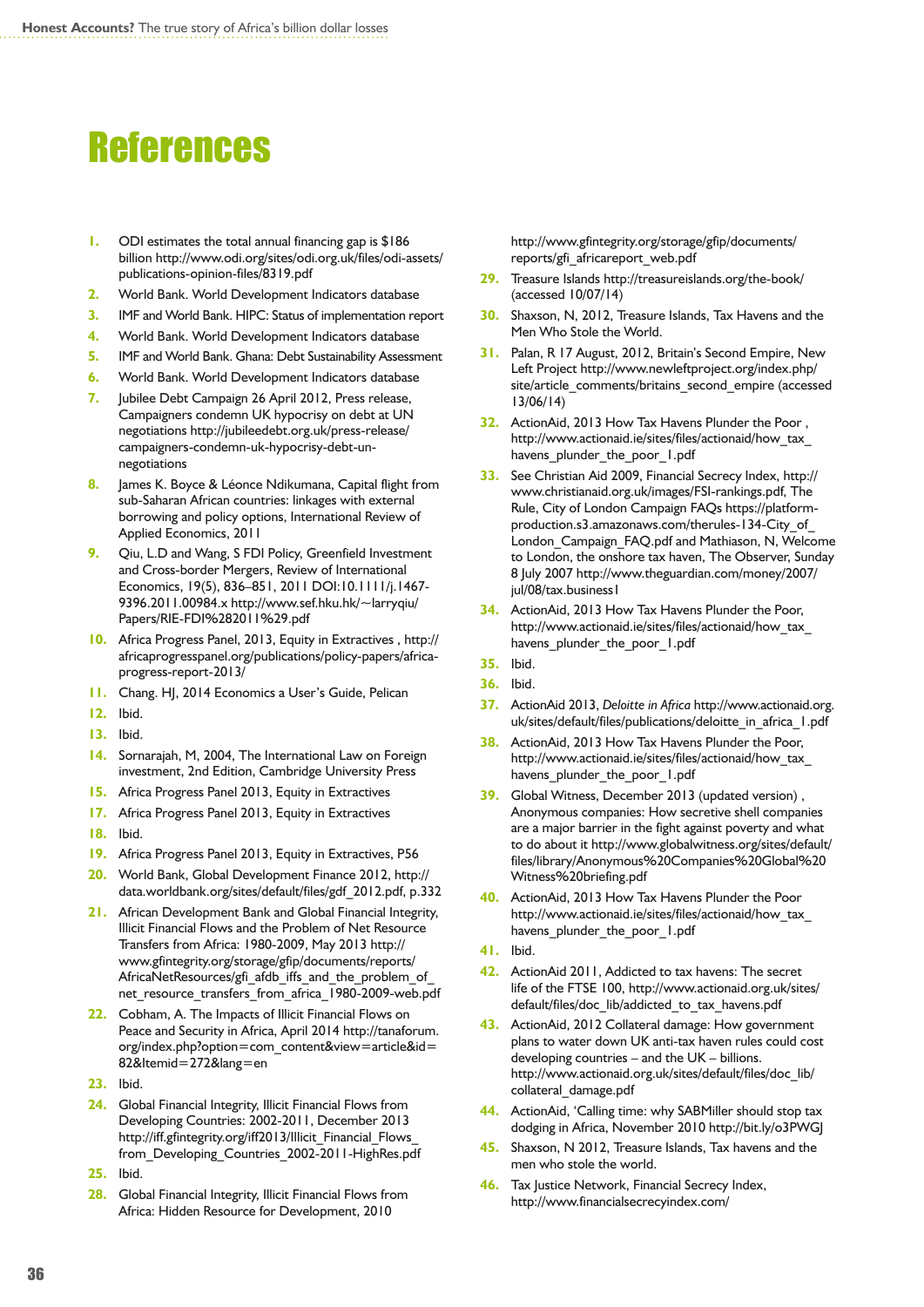- **47.** The Guardian, 14 August 2013, CDC used tax havens for almost 50% of aid investments, data reveals [http://www.](http://www.theguardian.com/global-development/2013/aug/14/cdc-aid-tax-havens) [theguardian.com/global-development/2013/aug/14/cdc](http://www.theguardian.com/global-development/2013/aug/14/cdc-aid-tax-havens)[aid-tax-havens](http://www.theguardian.com/global-development/2013/aug/14/cdc-aid-tax-havens) (accessed 13/06/14)
- **48.** Shaxson, N 2012, Treasure Islands, Tax havens and the men who stole the world.
- **49.** The Economist, 06/02/13 Tax Havens, the missing \$20 trillion. [http://www.economist.com/news/](http://www.economist.com/news/leaders/21571873-how-stop-companies-and-people-dodging-tax-delaware-well-grand-cayman-missing-20) [leaders/21571873-how-stop-companies-and-people](http://www.economist.com/news/leaders/21571873-how-stop-companies-and-people-dodging-tax-delaware-well-grand-cayman-missing-20)[dodging-tax-delaware-well-grand-cayman-missing-20](http://www.economist.com/news/leaders/21571873-how-stop-companies-and-people-dodging-tax-delaware-well-grand-cayman-missing-20)  (Accessed 13/06/13)
- **50.** https://www.gov.uk/government/policies/makingcorporate-taxes-more-competitive/supporting-pages/ changing-the-way-the-uk-taxes-overseas-profits
- **51.** Monbiot, G in the Guardian Monday 7 February 2011, *To us, it's an obscure shift of tax law. To the City, it's the heist of the century* [http://www.theguardian.com/](http://www.theguardian.com/commentisfree/2011/feb/07/tax-city-heist-of-century) [commentisfree/2011/feb/07/tax-city-heist-of-century](http://www.theguardian.com/commentisfree/2011/feb/07/tax-city-heist-of-century)  (accessed 13/06/14)
- **52.** ActionAid, 2012 Collateral damage: How government plans to water down UK anti-tax haven rules could cost developing countries – and the UK – billions. http://www. actionaid.org.uk/sites/default/files/doc\_lib/collateral\_ damage.pdf
- **53.** Ibid
- **54.** Peston, R 28 April 2014, BBC [http://www.bbc.co.uk/](http://www.bbc.co.uk/news/business-27187398) [news/business-27187398](http://www.bbc.co.uk/news/business-27187398) (accessed 13/06/14)
- **55.** Morgenthau, R in the New York Times Sunday Review, May 5, 2012, *These Islands Aren't Just a Shelter From Taxes* [http://www.nytimes.com/2012/05/06/opinion/sunday/](http://www.nytimes.com/2012/05/06/opinion/sunday/these-islands-arent-just-a-shelter-from-taxes.html?_r=0) these-islands-arent-just-a-shelter-from-taxes.html?  $r=0$ (accessed 13/06/14)
- **56.** Shaxson, N 2012, Tax havens and the men who stole the world.
- **57.** World Bank 2011 cited in Global Witness, April 2014, Poverty Corruption and Anonymous Companies, http://www.globalwitness.org/sites/default/files/library/ anonymous companies 03 2014.pdf
- **58.** Ibid
- **59.** Collier. P, citied in GW Global Witness, April 2014, Poverty Corruption and Anonymous Companies, http://www.globalwitness.org/sites/default/files/library/ anonymous\_companies\_03\_2014.pdf
- **60.** Africa Progress Panel, 2013, Equity in Extractives, http://africaprogresspanel.org/publications/policy-papers/ africa-progress-report-2013/
- **61.** United Nations Economic Commission for Africa, Illicit Financial Flows from Africa: Scale and Development Challenges, October 2012
- **62.** The Guardian, 7 November 2013, Britain rules the world of tax havens, Queen is warned http://www.theguardian. com/business/2013/nov/07/britain-tax-havens-queensecrecy-justice-network
- **63.** Ibid
- **64.** World Bank. World Development Indicators database.
- **65.** World Bank. World Development Indicators database.
- **66.** Griffith-Jones, S., Ocampo, J.A. and Stiglitz, J.E. (2010). Time for a visible hand: Lessons from the 2008 World Financial Crisis. Oxford University Press.
- **67.** Bush, O., Farrant, K. and Wright, M. (2011). Reform of the international monetary and financial system. Bank of England Financial Stability Paper No. 13. December 2011.
- **68.** Bush, O., Farrant, K. and Wright, M. (2011). Reform of the international monetary and financial system. Bank of England Financial Stability Paper No. 13. December 2011.
- **69.** Bush, O., Farrant, K. and Wright, M. (2011). Reform of the international monetary and financial system. Bank of England Financial Stability Paper No. 13. December 2011.
- **70.** Africa Progress Panel, 2014, *Grain, fish, money.*
- **71.** Ibid.
- **72.** Greenpeace, Pirate Fishing [http://www.greenpeace.](http://www.greenpeace.org/international/en/campaigns/oceans/pirate-fishing/) [org/international/en/campaigns/oceans/pirate-fishing/](http://www.greenpeace.org/international/en/campaigns/oceans/pirate-fishing/)  (accessed 13/06/4)
- **73.** FAO cited in Africa Progress Panel, 2014, *Grain, fish, money.*
- **74.** Africa Progress Panel, 2014, *Grain, fish, money.*
- **75.** Global Ocean Commission, Illegal, unreported and unregulated (IUU) fishing, [http://www.](http://www.globaloceancommission.org/policies/illegal-unreported-and-unregulated-iuu-fishing/) [globaloceancommission.org/policies/illegal-unreported](http://www.globaloceancommission.org/policies/illegal-unreported-and-unregulated-iuu-fishing/)[and-unregulated-iuu-fishing/](http://www.globaloceancommission.org/policies/illegal-unreported-and-unregulated-iuu-fishing/) (Accessed 13/06/14)
- **76.** Illegal Logging Portal, What is illegal logging, <http://www.illegal-logging.info/topics/what-illegal-logging> (Accessed 13/06/14)
- **77.** Illegal Logging Portal, Major impacts, [http://www.illegal](http://www.illegal-logging.info/topics/major-impacts)[logging.info/topics/major-impacts](http://www.illegal-logging.info/topics/major-impacts) (Accessed 13/06/14)
- **78.** Ibid
- **79.** Global Witness, Illegal logging, [http://www.globalwitness.](http://www.globalwitness.org/campaigns/environment/forests/illegal-logging) [org/campaigns/environment/forests/illegal-logging](http://www.globalwitness.org/campaigns/environment/forests/illegal-logging)  (Accessed 13/06/14)
- **81.** World Intellectual; Property Organisation, Committee on Development and Intellectual Property (CDIP) Twelfth Session Geneva, November 18 to 21 2013, *Study on Intellectual Property and Brain Drain – a Mapping Exercise* http://www.wipo.int/edocs/mdocs/mdocs/en/cdip\_12/ cdip 12 inf 4.pdf
- **82.** (WHO and Global Health Workforce Alliance2013, *A Universal Truth: No Health Without a Workforce*.
- **83.** WHO, World Health Report 2006 Working Together for Health [online] WHO. Available at http://www.who. int/whr/2006/en/
- **84.** OECD, 2010. Policy Brief: International Migration of Health Workers [online] OECD. Available at http://www. oecd.org/migration/mig/44783473.pdf
- **85.** Ibid
- **86.** WHO Country Health Profiles 2012, Sierra Leone <http://www.who.int/gho/countries/sle.pdf?ua=1>, Liberia <http://www.who.int/gho/countries/lbr.pdf?ua=1> and Tanzania<http://www.who.int/gho/countries/tza.pdf?ua=1> (accessed 03/07/14)
- **87.** WHO, 2006a. World Health Report 2006 Working Together for Health online WHO. Available at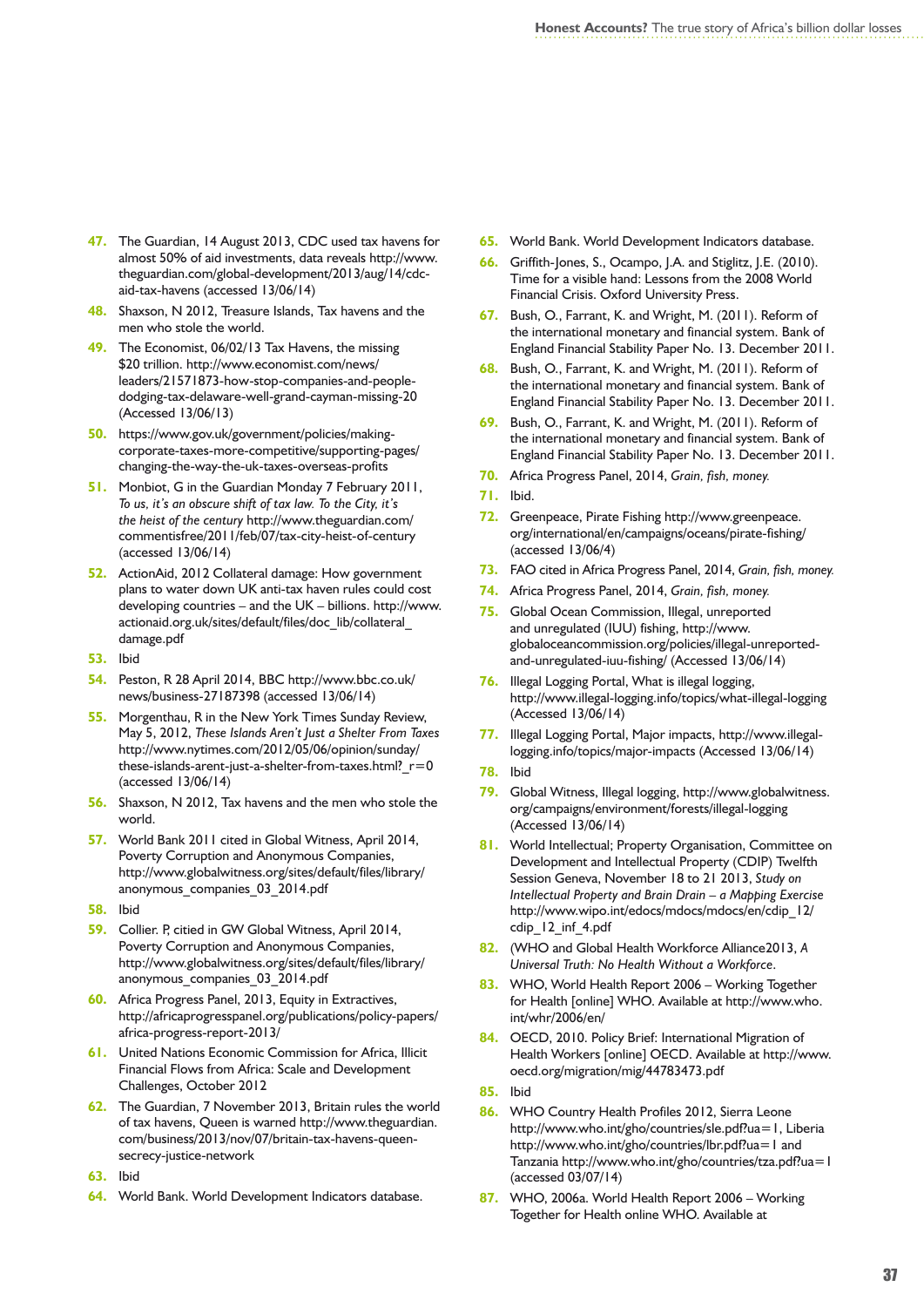<http://www.who.int/whr/2006/en/> and Taylor A.L., Hwenda L., Larsen B.I., Daulaire N., 2011. Stemming the brain drain--a WHO global code of practice on international recruitment of health personnel. *N EnglJ Med*. 2011 Dec 22;365(25):2348-51

- **88.** Nunn, A, 2005, Report to the AUT and NATFHE, *The 'Brain Drain'Academic and Skilled Migration to the UK and its Impacts on Africa* https://www.ucu.org.uk/media/ pdf/3/4/thebraindrain.pdf
- **89.** Ibid.
- **90.** Mensah K., Mackintosh M., Henry L., 2005. The 'Skills Drain' of Health Professionals from the Developing World: a Framework for Policy Formulation, Med act.)
- **91.** Buchan, 2012 Royal College Nursing Labour Market Review
- **92.** (Wismar et al 2011: 70)
- **93.** Mensah K., Mackintosh M., Henry L., 2005. The 'Skills Drain' of Health Professionals from the Developing World: a Framework for Policy Formulation [online] Medact. Available at http://www.medact.org/content/ Skills%20drain/Mensah%20et%20al.%202005.pdf
- **94.** Mackintosh M., Mensah K., Henry L., and Rowson M., 2006. Aid, restitution and international fiscal redistribution in health care: implications of health professionals' migration. Journal of International Development 18(6)
- **95.** WHO Commission on the Social Determinants of Health, Final report, 2008, Closing the gap in a generation http:// whqlibdoc.who.int/publications/2008/9789241563703\_ eng.pdf?ua=1
- **96.** DARA and the CVF, Climate Vulnerability Monitor, 2nd Edn.: *A Guide to the Cold Calculus of A Hot Planet* (2012)
- **97.** Nakhooda, Smita, et al. *Climate Finance Policy Brief: Climate Finance in Sub-Saharan Africa.* Overseas Development Institute (2011).
- **98.** UNEP, *Africa's Adaptation Gap*, 2013, p.vii, *www.unep.org/ pdf/AfricaAdapatationGapreport.pdf*
- **99.** 'Climate change economics and finance for Africa', http:// www.afdb.org/en/cop/programme/africa-day/climatechange-economics-and-finance-for-africa/
- **100.** http://www.theguardian.com/environment/2008/jun/26/ climatechange.scienceofclimatechange
- **101. Pan African Climate Justice Alliance, The Economic Costs** of Climate Change, November 2009.
- **102.** McKinsey, Pathways to a Low-Carbon Economy: Version 2 of the global greenhouse gas abatement cost curve, 2009
- **103.** Nakhooda, Smita, et al. Climate Finance Policy Brief: Climate Finance in Sub-Saharan Africa. Overseas Development Institute (2011).
- **104.** UNEP, Africa's Adaptation Gap, 2013, p.vii, *www.unep.org/ pdf/AfricaAdapatationGapreport.pdf*
- **105.** ODI, Lost in Intermediation: How excessive charges undermine the benefits of remittances for Africa, April 2014
- **106. 'ODA** receipts and selected indicators for developing countries and territories', http://www.oecd.org/dac/stats/ statisticsonresourceflowstodevelopingcountries.htm
- **107.** 'ODA receipts and selected indicators for developing countries and territories', http://www.oecd.org/dac/stats/ statisticsonresourceflowstodevelopingcountries.htm
- **108.** An average of 23.1 % of aid to SSA in the three years 2009-11 was loans. See http://stats.oecd.org/Index. aspx?datasetcode=CRS1
- **109.** DAC, Development Cooperation Report 2013, p.251
- **110.** Deborah Brautigam, 'Chinese development aid in Africa', p.20, *www.american.edu.* See also OECD, Beyond the DAC, May 2010, p.4
- **111.** OECD 'Total flows by donor', http://stats.oecd.org/Index. aspx?QueryId=33364#
- **112.** OECD 'Total flows by donor', http://stats.oecd.org/Index. aspx?QueryId=33364#
- **113.** The World Bank 2014 International Debt Statistics http://datatopics.worldbank.org/debt/ids/region/SSA
- **114.** Ndikumana, L. and Boyce, J.K. (2011). Africa's odious debts: How foreign loans and capital flight bled a continent. Zed Books. London and New York.
- **115.** The World Bank 2014 International Debt Statistics http:// datatopics.worldbank.org/debt/ids/region/SSA
- **116.** The World Bank Data Portfolio equity, net inflows (BoP, current US\$) http://data.worldbank.org/indicator/BX.PEF. TOTL.CD.WD
- **117.** \$21.5 billion according to World Bank, Migration and Remittances Factbook, 2011, p.34; World Bank, 'Migration and Development Brief', 23 April 2012, http://siteresources.worldbank.org/ INTPROSPECTS/Resources/334934-1110315015165/ MigrationandDevelopmentBrief18.pdf
- **118.** Research by ODI shows that the average cost of transferring money to Africa is 12.3 %. ODI, Lost in Intermediation: How excessive charges undermine the benefits of remittances for Africa, April 2014
- **119.** Development Initiatives 0.7% aid target factsheet, August 28, 2013<http://devinit.org/factsheet/0-7-aid-target-2/> (Accessed 02/07/14)
- **120.** Ibid
- **121.** Share the World's Resources, Aid, Debt & Development, published October 2012 h[ttp://www.stwr.org/aid-debt](http://www.stwr.org/aid-debt-development/5-increase-international-aid.html#_ednref7)development/5-increase-international-aid.html#\_ednref7 (accessed 02/07/ 2014)
- **122.** Concord, Aid We Can Invest More in Global Development, 2012, section 3
- **123.** http://www.oecd.org/dac/untied-aid/ untyingaidisitworking.htm
- **124.** Eurodad 2011, *How to spend it, smart procurement for more effective aid* http://www.eurodad.org/files/ pdf/5284d26056f24.pdf
- **125.** h[ttp://www.newstatesman.com/blogs/voices/2012/09/](http://www.newstatesman.com/blogs/voices/2012/09/real-poverty-barons-are-multinational-companies) [real-poverty-barons-are-multinational-companies](http://www.newstatesman.com/blogs/voices/2012/09/real-poverty-barons-are-multinational-companies)
- **126.** Lisa Denney, Overseas Development Institute, excerpt from presentation to A4ID, 03/11/11. [http://a4id.org/](http://a4id.org/resource/has-aid-been-militarised) [resource/has-aid-been-militarised \(](http://a4id.org/resource/has-aid-been-militarised)accessed 02/07/14)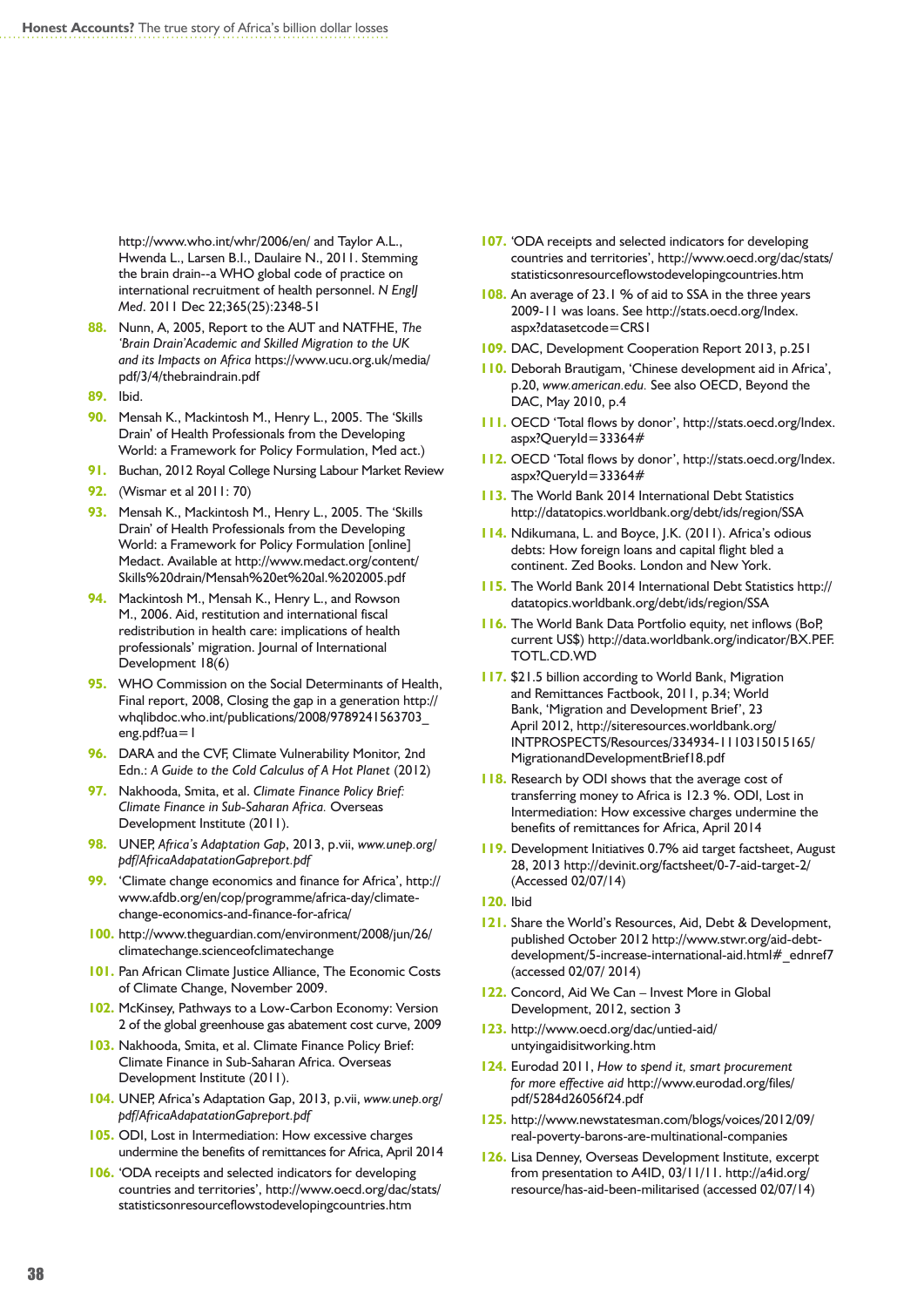- **127.** Ipsos Mori, 9 July 2013, Perceptions are not reality The top 10 we get wrong http://www.ipsos-mori.com/ researchpublications/researcharchive/3188/Perceptionsare-not-reality-the-top-10-we-get-wrong.aspx#\_edn6 (accessed 09/07/14)
- **128.** Mahadeo, M & McKinney, J, Spring 2007, Media representation of Africa: Still the same old story? Voices from the Global South, Issue 4.
- **129.** Darnton and Kirk, 2013, Finding Frames, New ways to engage the public in global poverty
- **130.** Glokal, 2013, Education for Sustainable Inequality? English version.
- **131.** Wainaina, B, Granta 92, Winter 2005, Available online http://www.granta.com/Archive/92/How-to-Write-about-Africa/Page-1
- **132.** Tandon, Y, (date unknown), *Demystifying Aid*, Fahamu Books and Pambazuka Press
- **133.** Report of the Progressive Development Forum, 19 July 2012, http://progressivedevelopmentforum.files. wordpress.com/2012/08/progressive-developmentforum-19-july-2012-reportfinal.pdf
- **134.** The Guardian, 14 August 2013, CDC used tax havens for almost 50% of aid investments, data reveals h[ttp://www.](http://www.theguardian.com/global-development/2013/aug/14/cdc-aid-tax-havens) [theguardian.com/global-development/2013/aug/14/cdc](http://www.theguardian.com/global-development/2013/aug/14/cdc-aid-tax-havens)[aid-tax-havens](http://www.theguardian.com/global-development/2013/aug/14/cdc-aid-tax-havens) (accessed 13/06/14)
- **135.** Žižek, S RSA Animate First as Tragedy, Then as Farce, 04/08/10 available at http://www.thersa.org/events/ rsaanimate/animate/rsa-animate-first-as-tragedy,-thenas-farce Transcript available at http://www.thersa.org/\_\_ data/assets/pdf\_file/0008/1533626/RSA-Lecture-Slavoj-Zizek-transcript.pdf
- **136.** Glennie, Straw and Wild, 2012, Understanding Public Attitudes to Aid and Development, ODI and IPPR.
- **137.** 'ODA receipts and selected indicators for developing countries and territories', http://www.oecd.org/dac/stats/ statisticsonresourceflowstodevelopingcountries.htm
- **138.** 'ODA receipts and selected indicators for developing countries and territories', http://www.oecd.org/dac/stats/ statisticsonresourceflowstodevelopingcountries.htm
- 139. An average of 23.1 % of aid to SSA in the three years 2009-11 was loans. See http://stats.oecd.org/Index. aspx?datasetcode=CRS1
- **140.** DAC, *Development Cooperation Report 2013*, p.251
- **141.** Deborah Brautigam, 'Chinese development aid in Africa', p.20, *www.american.edu.* See also OECD, *Beyond the DAC*, May 2010, p.4
- **142.** OECD 'Total flows by donor', http://stats.oecd.org/Index. aspx?QueryId=33364#
- **143.** OECD 'Total flows by donor', http://stats.oecd.org/Index. aspx?QueryId=33364#
- **144.** The World Bank 2014, International Debt Statistics http:// datatopics.worldbank.org/debt/ids/region/SSA
- **145.** Ndikumana, L. and Boyce, J.K. (2011). Africa's odious debts: How foreign loans and capital flight bled a continent. Zed Books. London and New York.
- **146.** The World Bank 2014 International Debt Statistics http:// datatopics.worldbank.org/debt/ids/region/SSA
- **147.** The World Bank Data Portfolio equity, net inflows (BoP, current US\$)http://data.worldbank.org/indicator/BX.PEF. TOTL.CD.WD
- **148.** \$21.5 billion according to World Bank, *Migration and Remittances Factbook*, 2011, p.34; World Bank, 'Migration and Development Brief', 23 April 2012, http://siteresources.worldbank.org/ INTPROSPECTS/Resources/334934-1110315015165/ MigrationandDevelopmentBrief18.pdf
- **149.** Research by ODI shows that the average cost of transferring money to Africa is 12.3 %. ODI, *Lost in Intermediation: How excessive charges undermine the benefits of remittances for Africa*, April 2014
- **150.** World Bank, *Global Development Finance 2012*, http:// data.worldbank.org/sites/default/files/gdf\_2012.pdf, p.332
- **151.** James Boyce and Leonce Ndikumana, *Capital Flight from Sub-Saharan African Countries, Updated Estimates: 1970-2010*,October 2012, http://www.peri.umass. edu/236/hash/d76a3192e770678316c1ab39712994be/ publication/532/
- **152.** Yohannes Woldetensae, 'Optimizing the African brain drain: Strategies for mobilizing the intellectual diaspora towards brain gain', October 2007, http://www.docstoc. com/docs/24383133/Optimizing-the-African-Brain-Drain-Strategies-for-Mobilizing; 'Think tank urges government to compensate Africa for brain drain', 20 May 2010, http://www.africaresearchinstitute.org/press-room/pressreleases/think-tanks-urges-government-to-compensateafrica-for-brain-drain/. Some of the spend on Western experts is likely to be paid for with aid but that has been included in the 'in flows.
- **153.** 'Think tank urges government to compensate Africa for brain drain', 20 May 2010, http://www. africaresearchinstitute.org/press-room/press-releases/ think-tanks-urges-government-to-compensate-africa-forbrain-drain/
- **154.** UNEP, *Africa's Adaptation Gap*, 2013, p.vii, *www.unep.org/ pdf/AfricaAdapatationGapreport.pdf*
- **155.** Low income countries are responsible for just 2% of all the greenhouse gases in the atmosphere. World Bank, *World Development Report 2010*, p.2
- **156.** UNEP, *Africa's Adaptation Gap*, 2013, p.vii, *www.unep.org/ pdf/AfricaAdapatationGapreport.pdf*
- **157.** 'Climate change economics and finance for Africa', http:// www.afdb.org/en/cop/programme/africa-day/climatechange-economics-and-finance-for-africa/
- **158.** 'Climate change economics and finance for Africa', http:// www.afdb.org/en/cop/programme/africa-day/climatechange-economics-and-finance-for-africa/
- **159.** Africa Progress Panel 2014 *Grain, Fish, Money* p.88.http:// africaprogresspanel.org/wp-content/uploads/2014/05/ APP\_AR2014\_LR.pdf
- **160.** Africa Progress Panel 2014 *Grain, Fish, Money* p.88.http:// africaprogresspanel.org/wp-content/uploads/2014/05/ APP\_AR2014\_LR.pdf